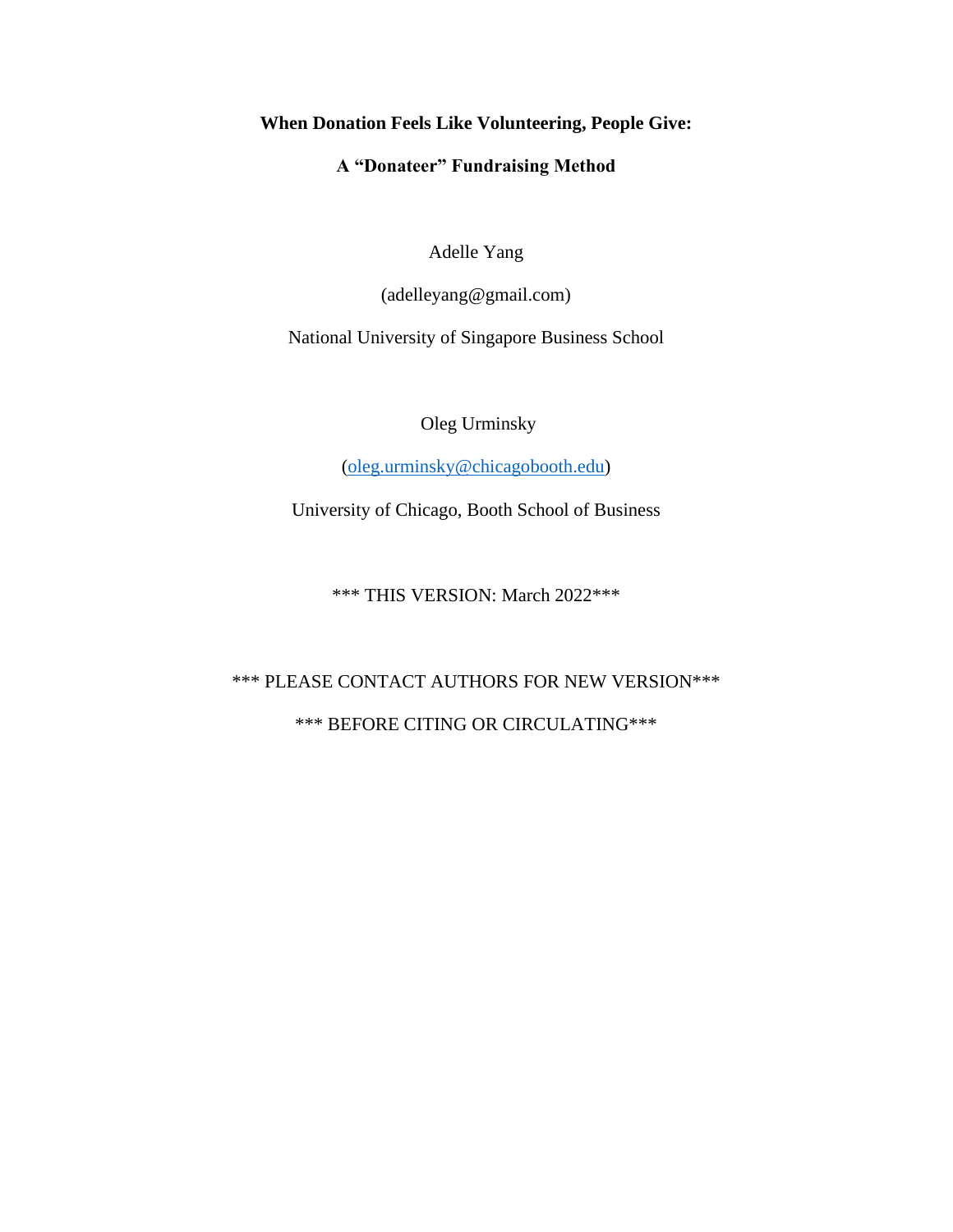#### **ABSTRACT**

Helping others can bring people joy. The positive emotions associated with specific prosocial actions influences the propensity of those actions. In particular, people often prefer volunteering—which generates more positive emotions—to donating, even when donating would have a bigger impact. Drawing on this insight, we propose a fundraising method that restructures a donation as a "donateer" experience: asking prospective donors to dedicate income from a future session of regular work as a monetary gift to a charity. We propose that this method can heighten willingness to give because it evokes more positive emotions, those which are typically associated with a volunteering experience. Eight preregistered experiments  $(N = 4,586)$  test these proposals and show that the donateer method can increase donation intention and action across diverse charity contexts, primarily by evoking stronger donation-associated emotions. Moreover, the experiments rule out alternative explanations, including different mindsets or charity perceptions being induced by the donateer versus direct-donation appeals, as well as explicit goal-directed interpretations of the emotion mechanism such as mood regulation or image signaling. These findings shed new light on how emotional rewards (*e.g.,* "warm glow") motivate donations and offers a novel method that may benefit both charities and donors.

**Keywords:** charitable giving, emotional rewards, warm glow giving, donateer method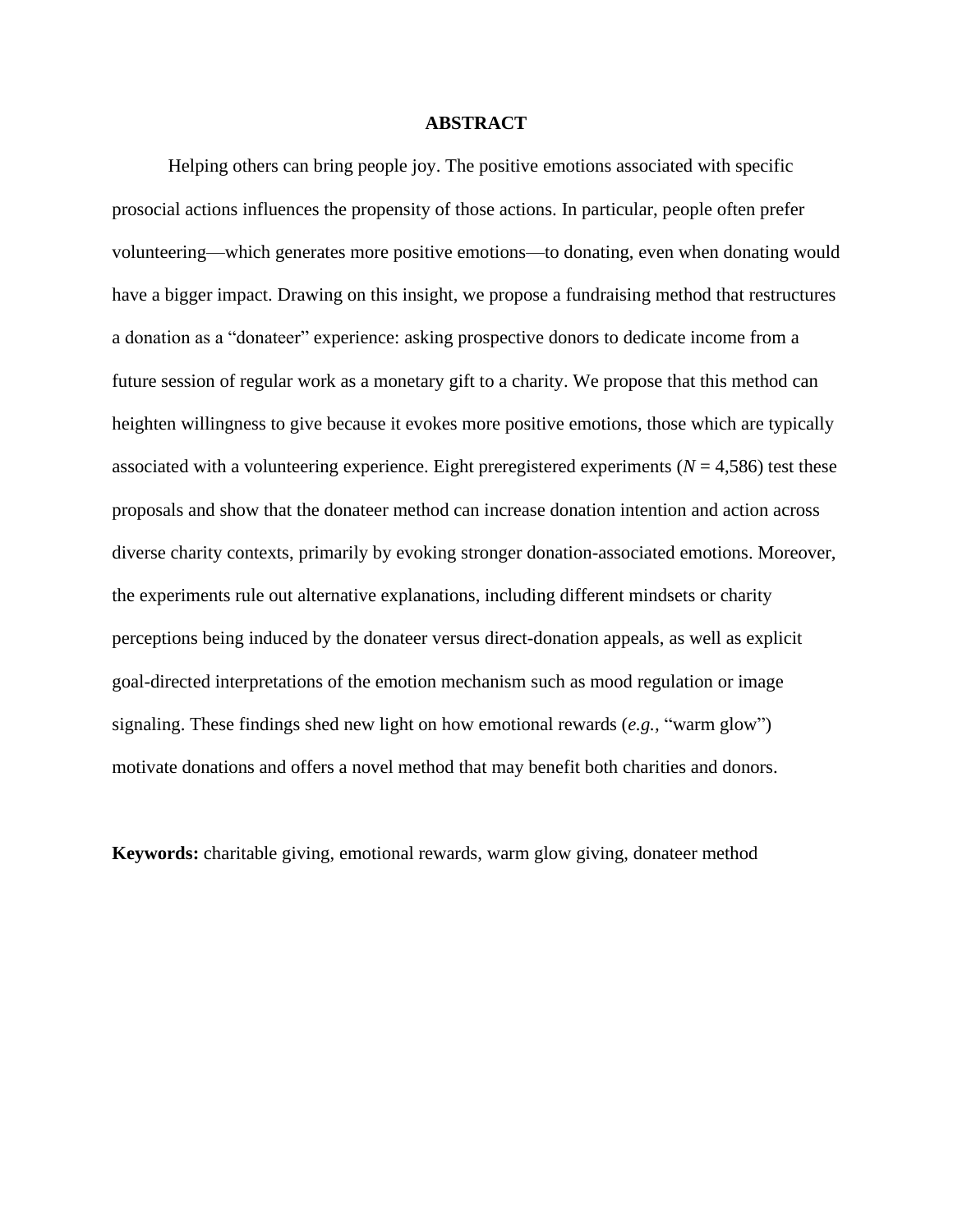Imagine Sarah, who volunteers regularly at a local charity to do animal rescue work, despite her busy schedule as an attorney. Sarah receives a donation appeal from the animal charity and throws it away—the idea of giving money does not spark her motivation nearly as much as the idea of helping in person. The managers at the animal charity, having recruited many enthusiastic volunteers, have been quite frustrated and baffled by the seemingly inconsistent weak response to their fundraising appeal. Sarah's reaction is especially perplexing since, given her opportunity cost, she likely would have made a bigger contribution to the charitable cause if she had worked additional hours as an attorney and donated the resulting income, instead of spending the same amount of time volunteering.

Sarah is one of a quarter of Americans who volunteer (Murphy, 2015), and is not alone in feeling and acting this way. Many charities are faced with a "volunteering puzzle" (Handy & Katz, 2008), documented both anecdotally and in archival data. On average, people are more interested in volunteering than making donations, even though donations typically generate more economic value to charities than volunteer work (Handy & Katz, 2008; Lilley & Slonim, 2014). One proposed explanation of this puzzle is that, holding constant the economic value of the contribution, people derive more happiness during the process of volunteering than during the process of donating money (Brown et al., 2019; Lilley & Slonim, 2014). Researchers and charity managers may complain that people are making inefficient decisions and try to develop methods to prompt people to make more "rational" decisions. Instead of bemoaning people's preferences, we propose a different approach: could the psychology that underlies the volunteering puzzle be leveraged to increase donations?

We devised a "donateer" fundraising approach which asks people to donate their income from a dedicated future session of their regular work, instead of asking for a monetary donation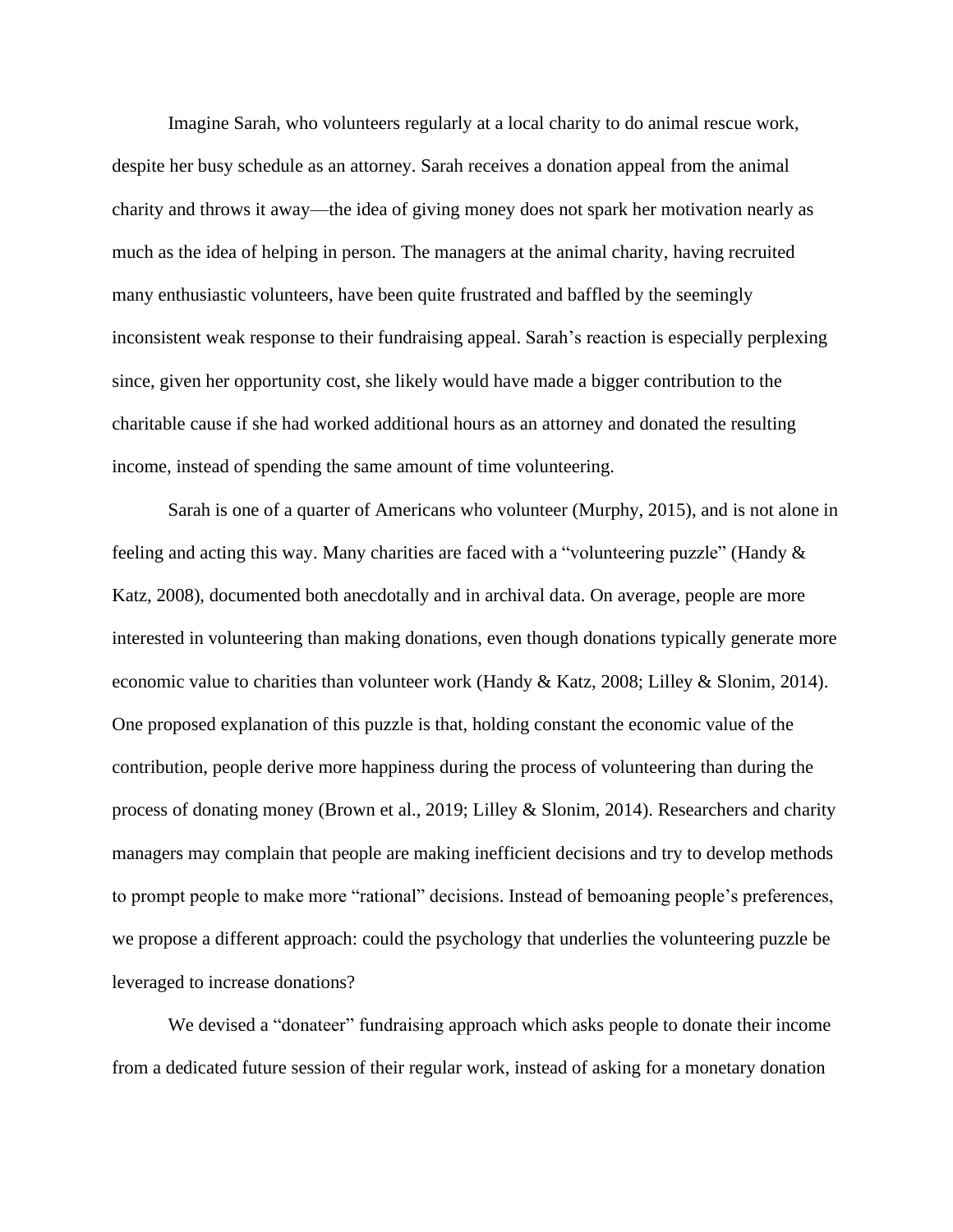directly. We propose that a donateer fundraising appeal will elicit stronger willingness to give because it will evoke more positive emotions typically associated with a volunteering opportunity, compared to a standard donation appeal, despite being financially equivalent. In other words, we propose that the donateer method can help transfer at least some of the positive emotions associated with volunteering to a donation opportunity.

To illustrate this approach, suppose that Sarah now receives a fundraising appeal, asking her if she would earmark time at her job, during which she will earn money to be donated to the animal shelter. We expect that Sarah may find this donation opportunity more appealing because the prospective donateer experience will be associated with more positive emotions, similar to those that she usually derives from a volunteer experience. We thus expect that Sarah will be more likely to respond positively to the donateer appeal and make a donation than to an otherwise identical direct-donation appeal.

We test the proposed effectiveness of the donateer method as well as the underlying psychological mechanism. We first present a psychological framework for why and under what conditions the donateer method is likely to be more effective than typical fundraising appeals. Then, we present eight pre-registered experiments  $(N = 4,586$  participants), in which we tested the proposed method and the critical theoretical predictions. Last, we discuss the implications and limitations of the findings.

#### *THEORETICAL DEVELOPMENT*

#### *The "Donateer" Strategy to Reframe Donation Appeals*

We propose that a "donateer" appeal can amplify the emotional rewards associated with a donation opportunity, boosting people's willingness to donate. Extensive research has shown that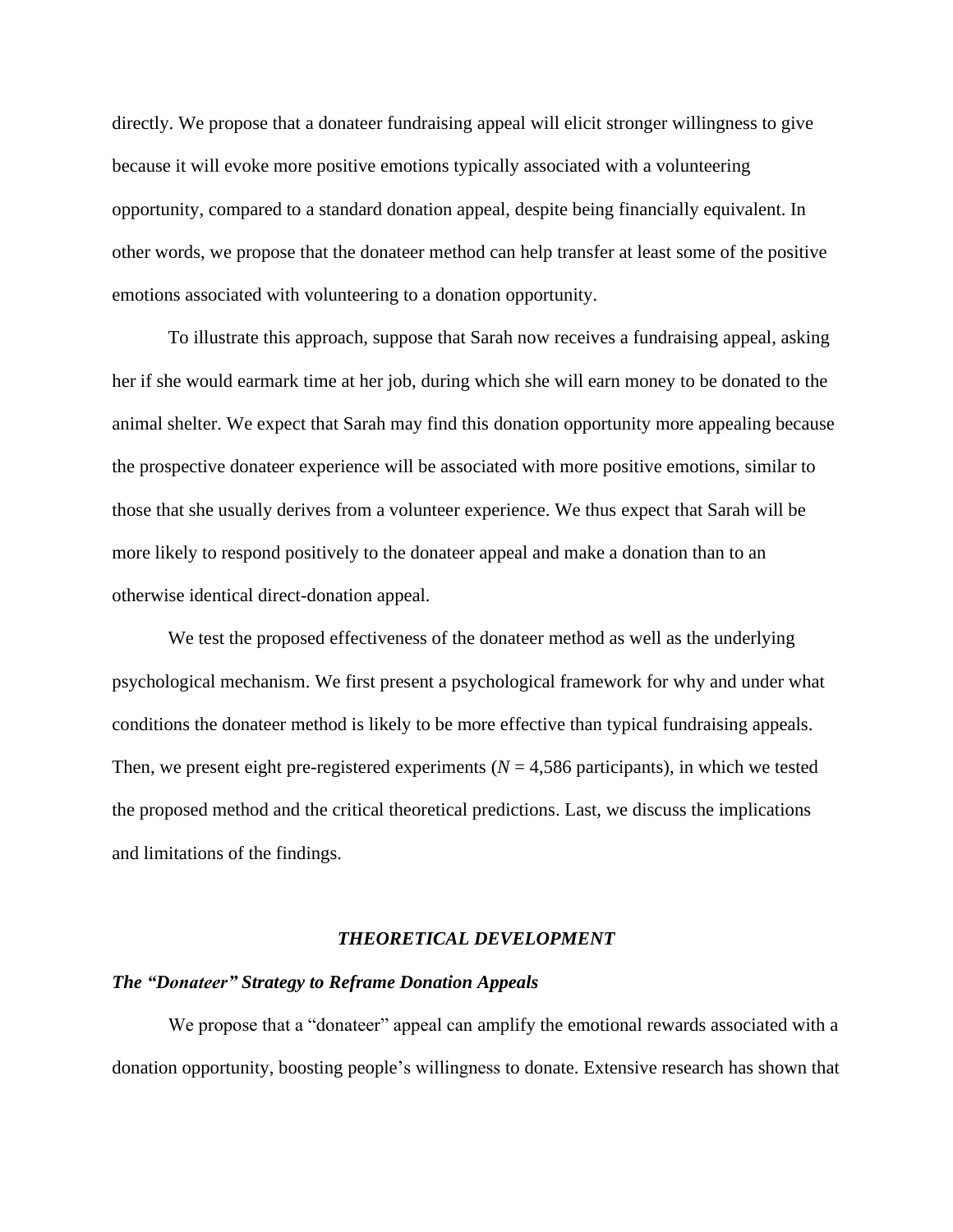positive emotions both motivate and reward prosocial actions, such as interpersonal helping, gift giving, volunteering, and charitable giving (Aknin, Hamlin, et al., 2012; Batson et al., 1991; Binder & Freytag, 2013; Dunn et al., 2008; Yang & Urminsky, 2018). The experience of positive emotions is especially salient when the prosocial actions have the potential for a concrete and vividly imaginable impact on the recipients (Aknin et al., 2013; Cryder et al., 2013; Lok & Dunn, 2020), such as in helping specifically identifiable individuals (Kogut & Ritov, 2007; Small et al., 2007) and in onsite volunteer work (Borgonovi, 2008).

In charitable giving, positive emotions, (*i.e*., "warm glow," Andreoni, 1990), have also been observed to accompany donation (Crumpler & Grossman, 2008; Mayo & Tinsley, 2009) and have been theorized to drive charitable giving (Andreoni, 1990). However, compared with other types of prosocial actions, the act of charitable giving is often dissociated from its outcomes—donors typically do not receive tangible feedback from the needy recipients. As a result, making donations tends to arouse less positive emotion than volunteering.

This discrepancy in emotion has been posited as one of the causes of the *volunteering puzzle*—a greater willingness to volunteer than to donate, even when the resulting contributions to the charitable cause are equivalent (Handy & Katz, 2008; Lilley & Slonim, 2014). Volunteering involves experiencing a series of high-engagement tasks or events directly associated with the charitable outcomes, which facilitates positive emotion from the charitable actions. In contrast, making a donation usually requires minimal, low-engagement actions, sometimes as simple as writing a check, clicking a few boxes on a screen, or swiping a credit card, which directly generate little positive emotion from a typical donor. To reduce this problem, fundraising methods sometimes attempt to amplify the emotional rewards associated with donation actions, by highlighting the sympathetic features of the recipients (Cryder et al.,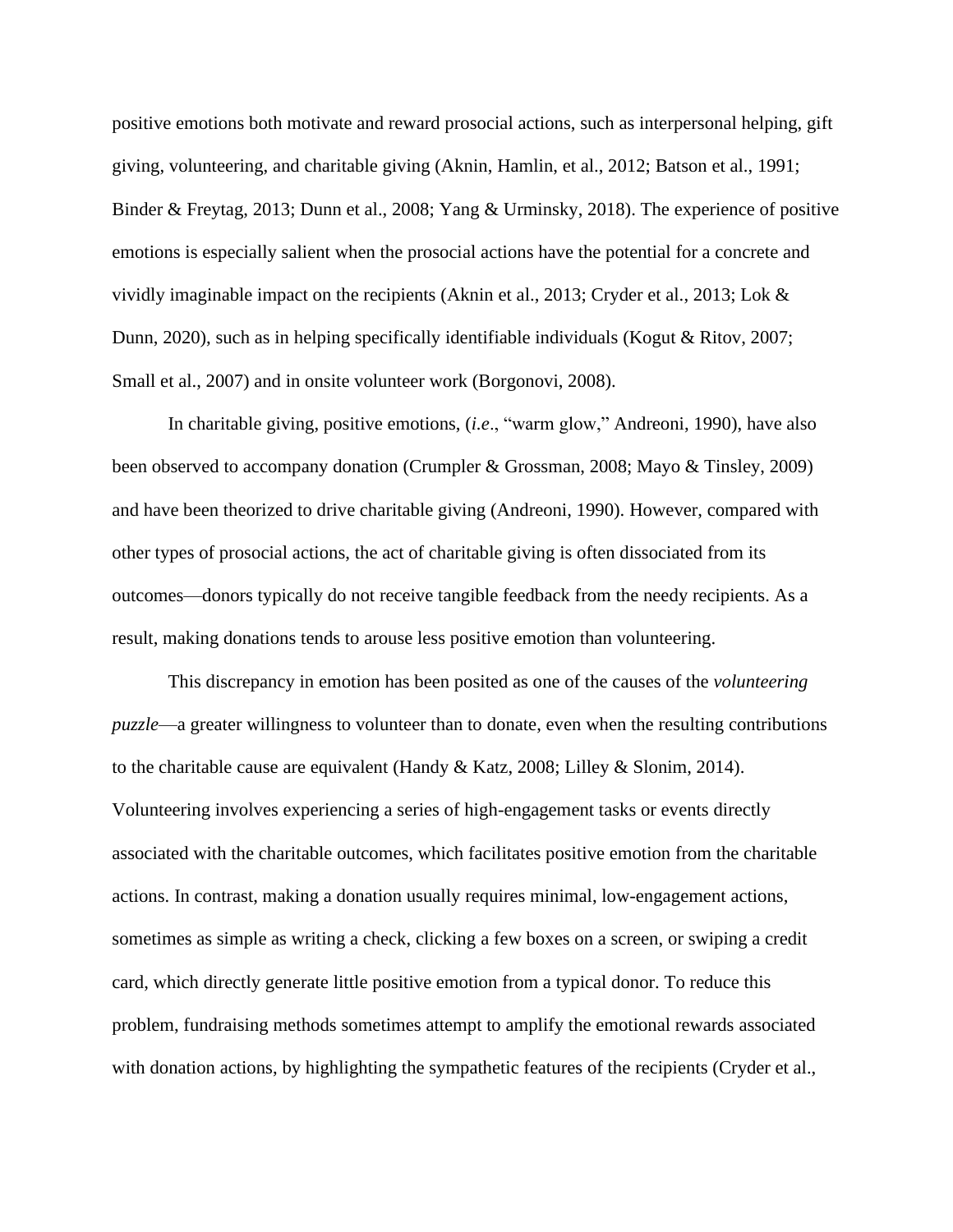2017; Kogut & Ritov, 2007; Small et al., 2007) or by emphasizing a donation's tangible impact on its recipients (Aknin et al., 2013, 2020; Lok & Dunn, 2020), which can increase donations.

Our proposed "donateer" method likewise represents an attempt to amplify donationassociated emotions, but using a different approach: framing. A "donateer" appeal asks prospective donors to earmark income from a future session of their regular work to be given to a charity, instead of the typical direct-donation appeal, which directly asks for a monetary donation from existing funds. The donateer method recontextualizes a donation request into an earning-togive opportunity that ties the (otherwise not directly prosocial) actions of earning money to the charitable outcome. To the degree that doing so imbues these actions with emotional significance, donation will more closely resemble a volunteering experience. In other words, this method seeks to *leverage* the positive emotion typically associated with volunteering for the donation experience.

In sum, we propose that the donateer appeal will evoke more positive emotions than are associated with a direct-donation appeal, and will therefore elicit greater willingness to give, all else equal. We test this proposed "donateer effect" as defined by the following primary hypotheses:

H1. The donateer effect: *A "donateer" appeal (a request to earn money to be earmarked for donation) will result in more donations than an otherwise equivalent standard donation appeal (a request to donate from existing funds).* H2. *The donateer appeal will evoke more positive emotions associated with the donation process than an otherwise equivalent standard donation appeal.*

Next, we consider three relevant situational factors, which we will test as moderators to determine when the donateer method will be most effective in practice. In addition to practical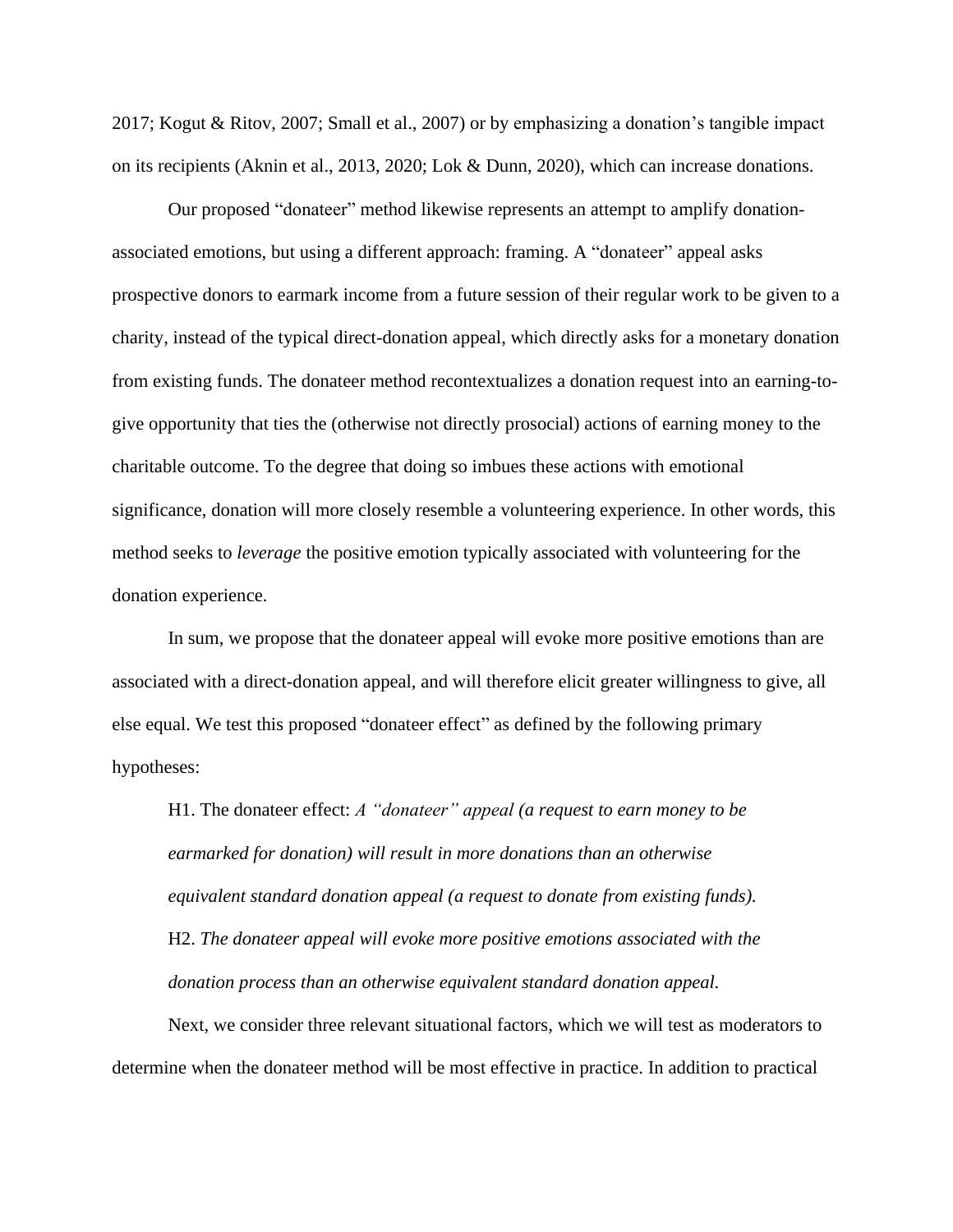relevance, testing between these predictions will help identify the psychological process or processes underlying the donateer effect.

## *Evoked Emotions by Charity Targets*

We have argued that the donateer effect occurs by leveraging the positive emotions that people associate with volunteering, which are typically not associated to the same extent with donating. However, in some situations, the charitable cause itself may be sufficiently associated with positive emotions for the positive emotions to even extend to direct-donation appeals. For example, the "beauty premium" effect finds that people donate more to help attractive animal species, even when these species need less help than the unattractive ones, because of the greater positive emotions associated with the former (Cryder et al., 2017). According to the emotion mechanism proposed in H2, the donateer effect should be mitigated if the charitable cause itself evokes particularly potent positive emotions, such that incremental emotional associations from the donateer framing will have limited additional effect on the overall emotional appeal of donating. Thus, we expect the donateer effect to be mitigated when applied to particularly emotionally rewarding charitable causes (*e.g*., donating to help attractive animal species) compared to when applied to a charitable cause that is less emotionally rewarding (*e.g*., donating to help a neutral animal species).

# H3. *The donateer effect will be attenuated when the charitable cause itself evokes strong positive emotions.*

This hypothesis is uniquely predicted by the emotion-based account, and not predicted by several salient alternative explanations for the donateer effect. For one, the donateer method could lead people to focus on effort or time instead of money, which may increase inferences about one's own prosociality (Ellingsen & Johannesson, 2011; Gershon & Cryder, 2018),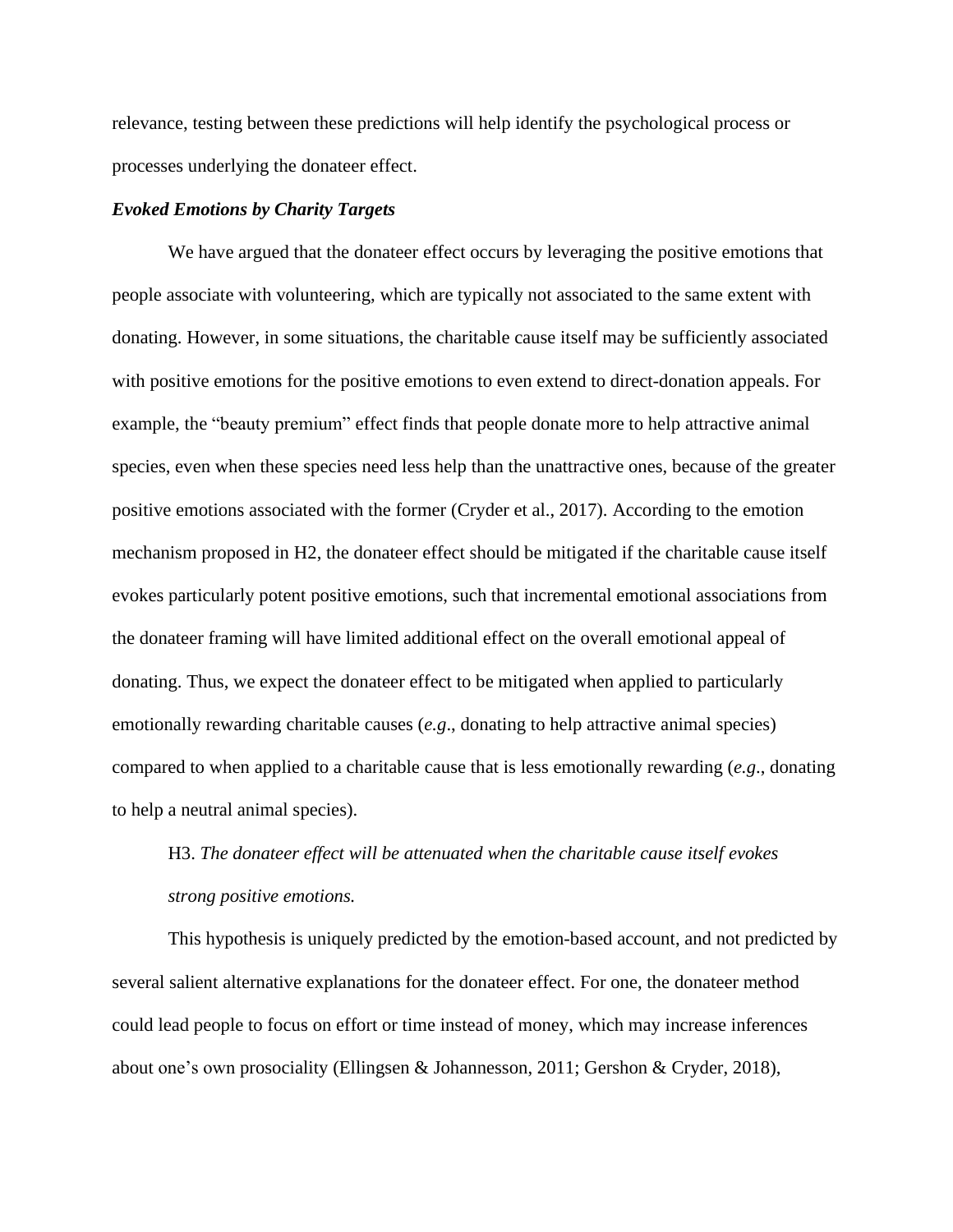bolstering prosocial actions (Liu & Aaker, 2008; Olivola & Shafir, 2013). Related, because time and money are often tracked in different mental accounts (Soman, 2001), the donateer method could shift the decision from a mental account for money to a mental account for time, from which people might be more willing to spend. Alternatively, the donateer appeal could be more persuasive simply because of differences in how the appeal is perceived (*e.g*., it may seem more novel or make the charity appear more competent). Finally, it is also possible that people misinterpret the donateer appeal as a request to engage in actual volunteering.

What all these accounts have in common is that they predict a consistent advantage of the donateer appeal (relative to a direct-donation appeal) that would hold irrespective of the emotional associations of the charitable cause. However, our proposed emotion mechanism instead predicts that the donateer appeal is effective specifically because of the positive volunteering-associated emotions it evokes, and therefore the effect should be attenuated when used for a highly emotionally appealing charitable cause, because bolstering the emotional appeal would have limited incremental benefit.

#### *Goal-directed versus Habitual—Two Interpretations of the Emotion Mechanism*

Next, we distinguish between two interpretations of the proposed emotion mechanism: a goal-directed account versus a habitual account (also referred to as reflective vs. reflexive, or model-based vs. model-free decision-making; see reviews in Dolan & Dayan, 2013; Gesiarz & Crockett, 2015; Sutton & Barto, 1998). These two interpretations generate different predictions for the boundary conditions of the donateer effect.

The goal-directed account assumes that people analyze the situation, estimate the costs and benefits, and take the action that maximizes their own utility. In this view, prosocial actions are taken to achieve goals based on the believed causal response-outcome relationship, such as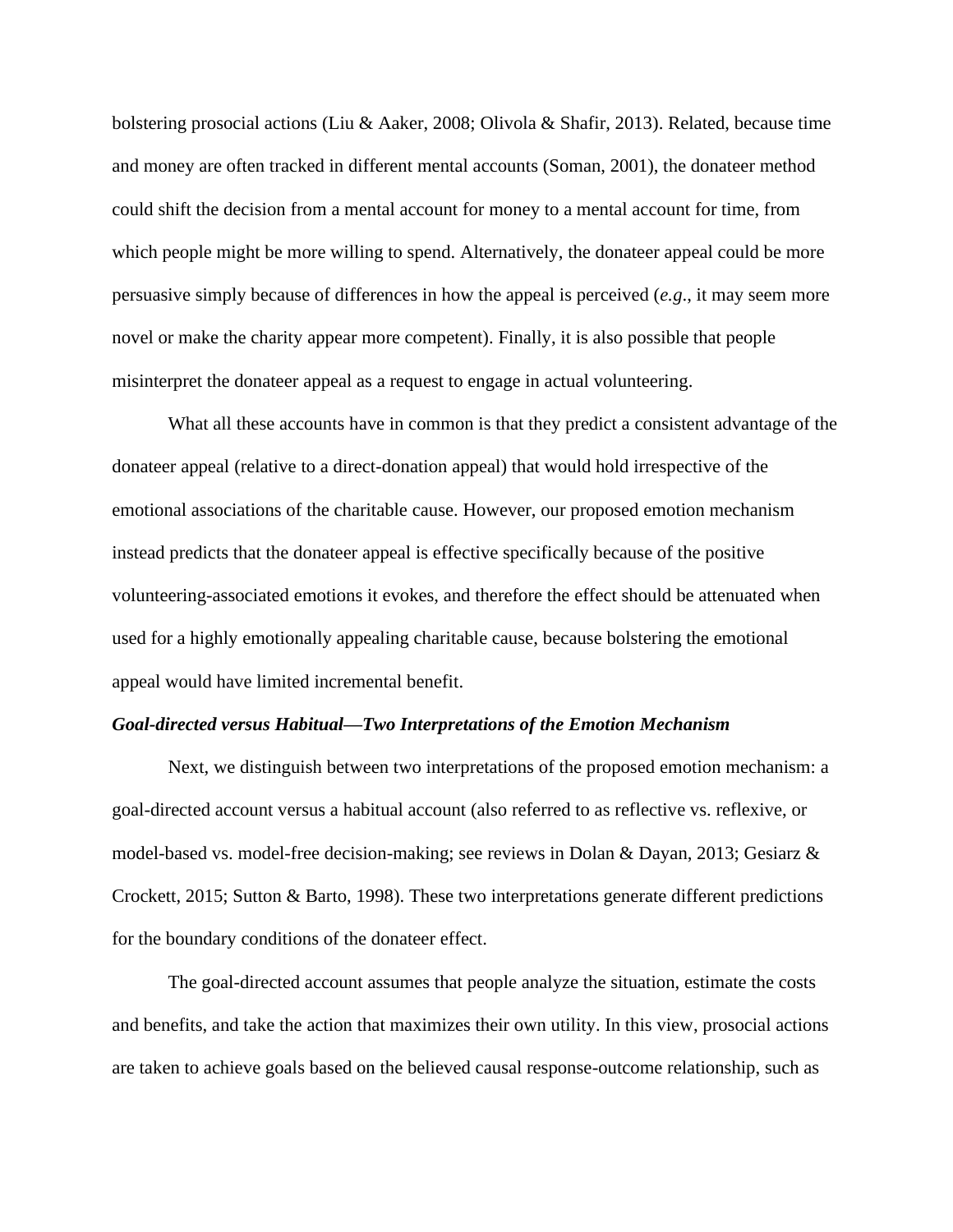the emotional reward or reputation benefits from the pro-social action (Baumann et al., 1981; Bénabou & Tirole, 2006; Cialdini & Kenrick, 1976; Mullen & Monin, 2016; Palfrey & Prisbrey, 1997). According to this account, a person who wants to feel happier, and who knows that volunteering will result in feeling good about herself, will be more likely to seek out volunteering opportunities (or "donateering" opportunities that feel like volunteering) when she wants to feel better about herself. In this example, the person chooses to volunteer based on the explicit goal of own mood regulation and the expectation of a positive emotional reward that would contribute to the goal.

Alternatively, the habitual account suggests actions may be evoked by familiar situational cues, without necessarily engaging goal-directed considerations. Because repeatedly rewarded behaviors gradually acquire intrinsic affective value (Rolls & Grabenhorst, 2008; see also Slovic et al., 2007), these behaviors become more likely to be triggered by similar situations in the future (Sutton & Barto, 1998). Eventually, familiar situational cues will elicit behavioral responses without necessarily engaging higher cognitive activities (Dayan, 2009; Dolan & Dayan, 2013). This "shortcut" mechanism is key to facilitating biologically and socially adaptive behaviors (de Waal, 2008; Nowak & Sigmund, 2005). For example, in-group helping has been described as a classic case of a reinforced and internalized action, involving instinctive and habitual processes, which, at the extreme, can involve so little expectancy-based deliberation that it can even occur at the cost of sacrificing one's life (Batson, 2011; Montgomery et al., 2017; Rand & Epstein, 2014).

More concretely, for the proposed donateer effect, the goal-directed account suggests that the donateer (vs. direct donation) appeal will increase Sarah's willingness to give because she expects to experience emotional benefits from the donateer process and that she will donate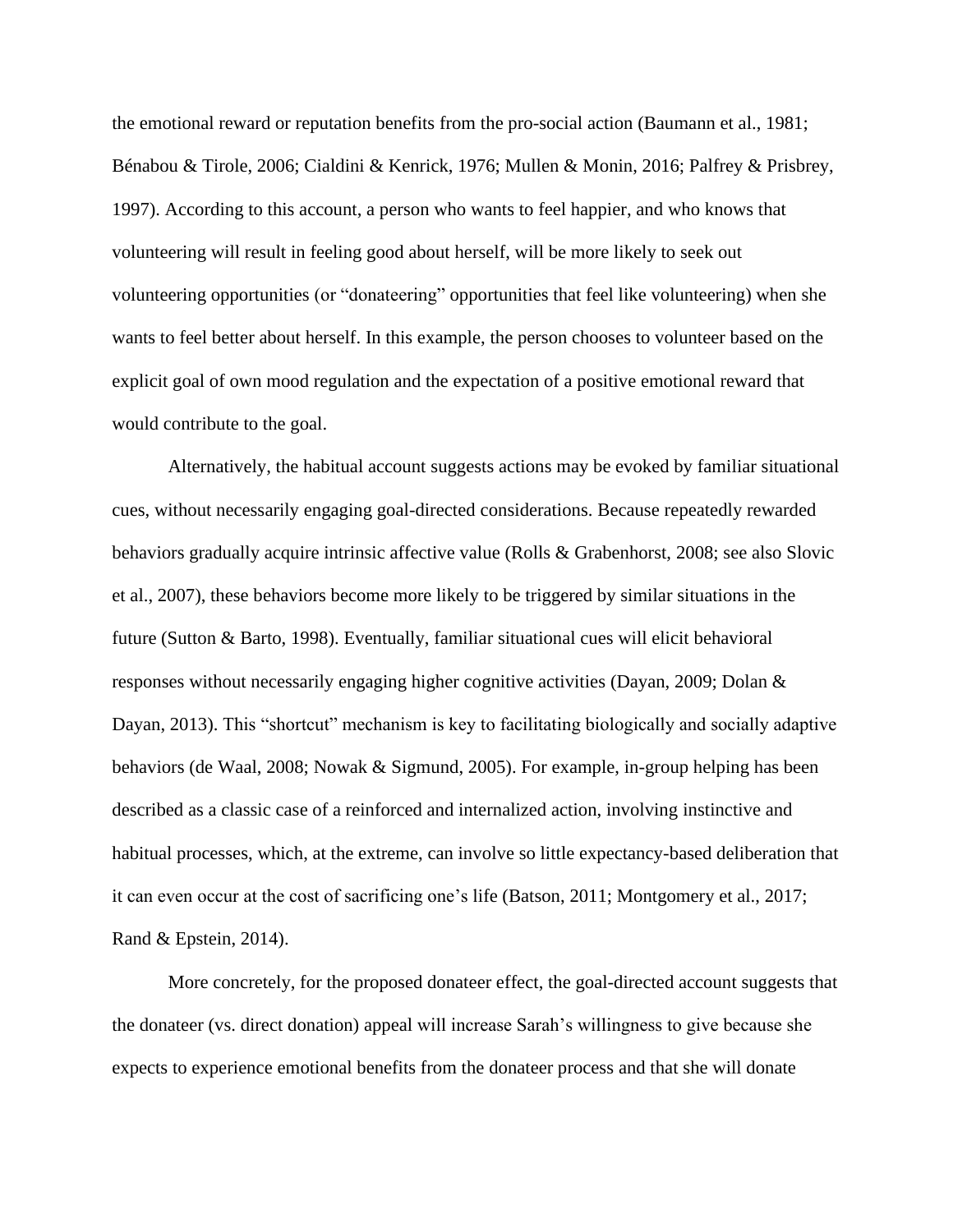specifically to achieve these emotional rewards. In contrast, the habitual account suggests that Sarah's increased willingness to give is induced by the framing of the donateer appeal resembling those in volunteering opportunities that have been associated with positive emotions, which were acquired from past volunteering experiences. The key distinction here is between Sarah strategically using the donateer opportunity to achieve an emotional outcome as extrinsic incentive (the goal-directed account) or positive emotional associations causing Sarah to be intrinsically motivated to respond to the donateer opportunity favorably (the habitual account).

A critical testable distinction between these accounts is outcome contingency. The goaldirected account stipulates that actions are contingent upon outcome values, such that devaluation of an outcome will reduce the likelihood of the goal-directed action (Dayan, 2009; Dolan & Dayan, 2013). This general goal-directed account encompasses several prominent theories, particularly moral-image signaling (Khan & Dhar, 2006; Merritt et al., 2010; Monin & Miller, 2001) and mood regulation (Forgas, 2000; Larsen, 2000; see also Cialdini et al., 1987; Cialdini & Kenrick, 1976). According to these theories, people strategically carry out prosocial actions to manage their current self-appraisal (i.e., moral image and self-focused emotion), a contingent outcome. Therefore, people currently feeling good about themselves will have less reason to engage in prosocial giving, whereas people currently feeling bad about themselves will be more incentivized to engage in prosocial giving. In sum, the goal-directed accounts predict a balancing response to one's current self-appraisal: a current positive (vs. negative) appraisal reduces (vs. heightens) the need to obtain emotional rewards.

In contrast, according to the habitual account, actions are generalized responses to situational cues (Dickinson & Charnock, 1985; Dolan & Dayan, 2013). Thus, the likelihood of the action is influenced by current perceptions and emotions that are congruent with those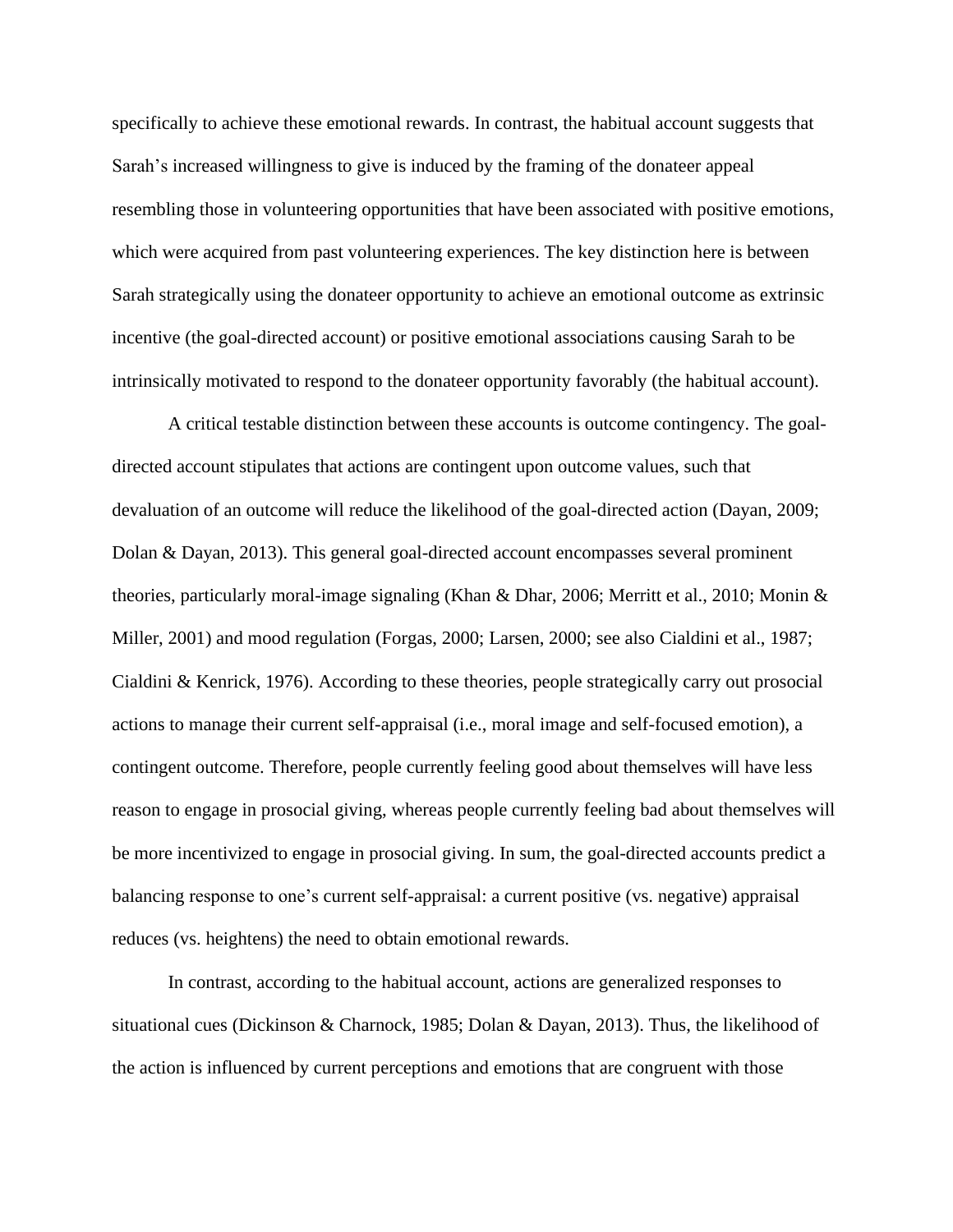typically associated with the occurrence of the action. For example, extensive studies have shown that positive mood increases prosocial actions whereas negative mood decreases them (Cialdini & Kenrick, 1976; Isen, 1987; Manucia et al., 1984; Niesta et al., 2010). As such, positive self-appraisal should increase prosocial actions, and the reverse for a negative selfappraisal. In other words, the habitual account suggests a congruence pattern following one's self-appraisal: feeling good (vs. bad) about oneself increases (vs. decreases) the likelihood of habitual responses.

To summarize, if the *relative increase* in donation intention induced by the donateer appeal was primarily goal-directed, then the donateer effect should be relatively larger when people are feeling bad about themselves. In contrast, if the relative increase in donation intention induced by the donateer appeal was primarily habitual, then the donateer effect should be relatively larger when people are feeling good about themselves. Finally, if both mechanisms are similarly involved, then these moderation effects may offset each other so that the donateer effect may be observed irrespective of the current self-appraisal.

H4a. Goal-directed account: *The donateer effect will be stronger when people experience negative feelings about themselves.*

H4b. Habitual account: *The donateer effect will be stronger when people experience positive feelings about themselves.*

Notably, the predictions in H4a and H4b both hinge on changes in emotions that stem specifically from an in-the-moment self-appraisal. The effects of these self-oriented emotions are potentially distinct from the effects of integral emotions evoked by the donation appeal itself, such as emotions evoked by the charity target, as discussed in H3.

# *Timing of the Pledged Work*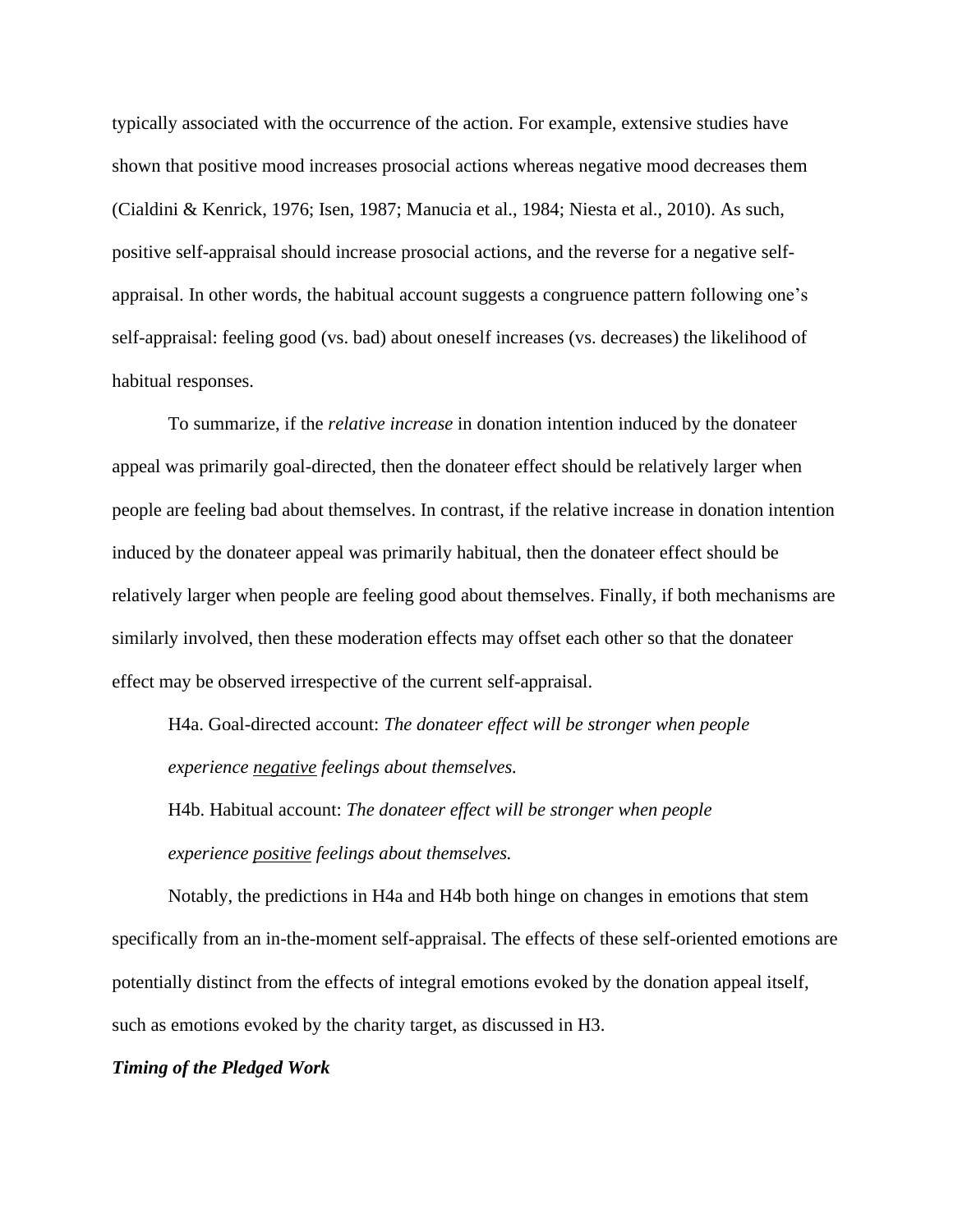Finally, we consider an important practical boundary condition implied by our theorization, the timing (future vs. past) of the work generating the donation. We argue that the donateer method would impact preferences by influencing how people construe (and potentially experience) a future activity, and more specifically, by heightening the emotions associated with that future activity. This suggests that if the funds to be donated are from a completed past activity, for which the actual emotions have already been experienced, then the donateer framing will no longer be as effective.

# H5. *The donateer effect will occur when requesting a donation from future work but will be reduced when requesting a donation from past work.*

While this is a straightforward prediction from our theorization, it is again incompatible with the aforementioned alternative accounts (*e.g.,* mindsets, charity perceptions, or extrinsic motives), which similarly expect the donateer effect to persist irrespective of the timing of the work. Thus, testing H5 will further disambiguate the applicability of the emotion mechanism from these common alternative accounts.

### *Overview of Studies*

We conducted eight preregistered experiments  $(N = 4,586;$  Table 1) to test the donateer effect and to study the underlying psychological process. We pre-determined the power of each study to be greater than 95% to detect a medium effect size (Cohen's  $d = 0.50$ ) and used samples of over 100 participants per cell in all studies (see web appendix for details). We list the preregistration links and summarize the detailed screening procedures for all studies in Table S1 in the web appendix. We report all methods and measures in all studies, with secondary results reported in the web appendix. We share all data on OSF

(https://osf.io/r2cbt/?view\_only=752db9f4c81249b2aca0f161eee8e6de).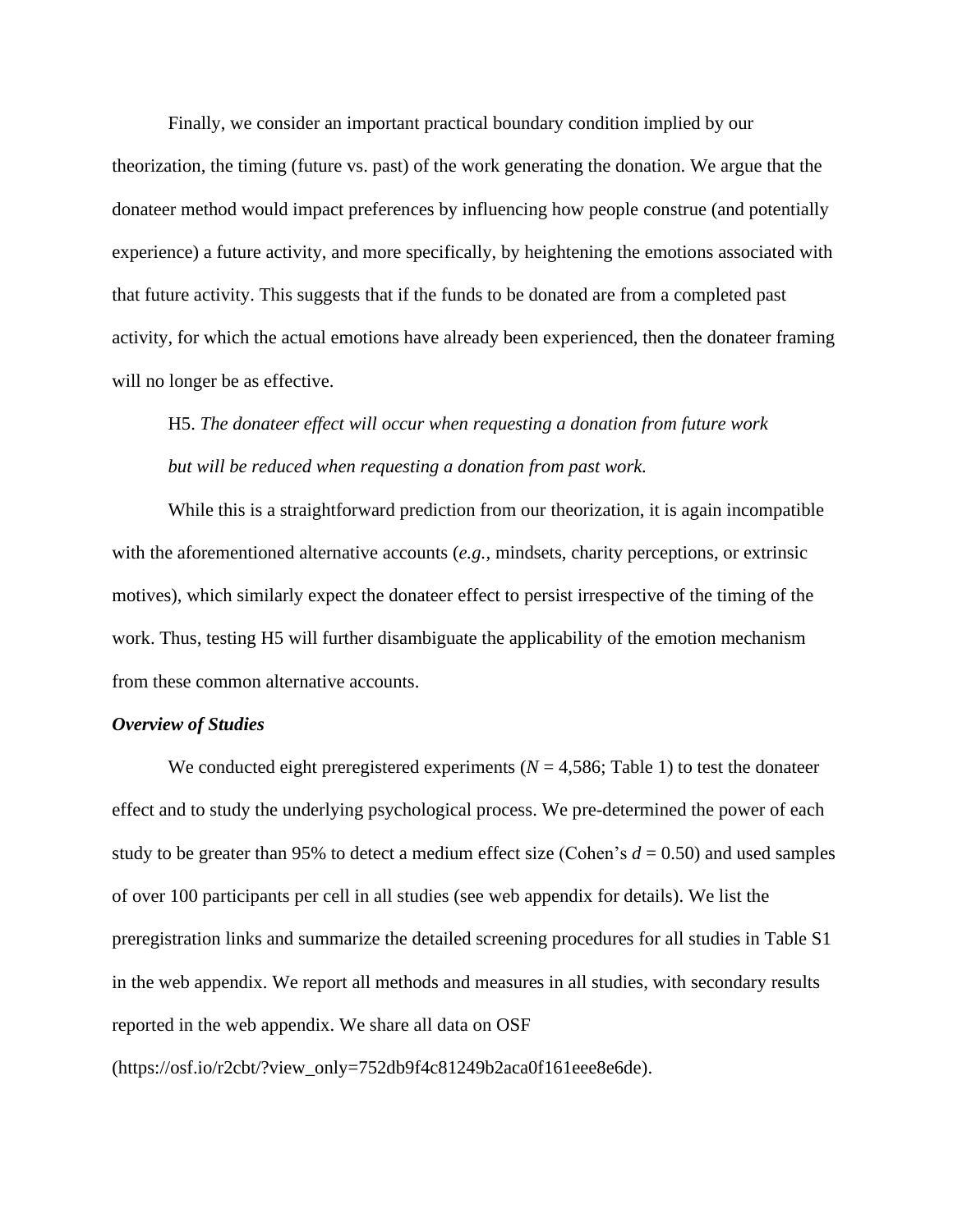In all experiments, we compared whether a donateer appeal generated stronger donation intentions than a direct-donation appeal, all else equal (H1). Table 1 summarizes the main results. We first tested the donateer effect in Study 1a with a hypothetical choice and in Study 1b with an incentivized choice. Then we examined the robustness of the effect in Studies 2a-2c. These studies provide consistent support for the donateer effect (H1) and the proposed emotion mechanism (H2). We then tested specific moderators of the donateer effect: the emotional appeal of the charity target (H3, tested in Study 3), sensitivity to current moral self-concept (H4a vs. H4b, Study 4) and past vs. upcoming work (H5, Study 5). We measured both the behavioral consequences (Studies 1b & 5) and emotional consequences (Study 5) of the donateer method. Overall, our results support the donateer effect, identify important boundary conditions, and reveal novel insights into the underlying psychological mechanism.

**Table 1.** Summary of the main results from all studies. We display the means by appeal type in studies where the second independent variable did not interact with appeal type (Studies 2a, 2b, and 2c), and we display the means by cell in studies where the second independent variable interacted with the appeal type (Studies 3, 4, and 5).

|          | N   | <b>Direct</b><br><b>Donation</b><br>Appeal | <b>Donateer</b><br>Appeal | <b>Second Independent</b><br><b>Variable</b><br>(Manipulated) | <b>The Donateer Effect</b>                          | <b>Interaction</b>               |
|----------|-----|--------------------------------------------|---------------------------|---------------------------------------------------------------|-----------------------------------------------------|----------------------------------|
| Study 1a | 220 | 3.41<br>[3.08, 3.74]                       | 4.03<br>[3.70, 4.36]      |                                                               | $t(218) = 2.57$ ,<br>$p = .011 (d = .49)$           |                                  |
| Study 1b | 589 | 55.0%                                      | 64.4%                     |                                                               | $b = .39$ , $SE = .17$ , Wald<br>$= 5.39, p = .020$ |                                  |
| Study 2a | 476 | 3.26<br>[3.01, 3.51]                       | 4.30<br>[4.05, 4.55]      | Impact level<br>(low vs. moderate vs.<br>high)                | $t(474) = 5.90$ ,<br>$p < .001$ (d = .77)           | $F(2, 470) < 1$ ,<br>$p=.508$    |
| Study 2b | 553 | 4.04<br>[3.80, 4.28]                       | 4.61<br>[4.37, 4.85]      | Valuation mode<br>(feeling vs. thinking)                      | $t(551) = 3.41,$<br>$p = .001$ $(d = .41)$          | $F(1, 549) < 1$ ,<br>$p = .988$  |
| Study 2c | 537 | 3.35<br>[3.11, 3.59]                       | 3.97<br>[3.72, 4.22]      | Job pleasantness<br>(pleasant vs.<br>unpleasant)              | $t(535) = 3.54$ ,<br>$p = .001$ $(d = .43)$         | $F(1, 533) = 1.40$ ,<br>$p=.237$ |
| Study 3  | 807 | 2.75<br>[2.53, 2.97]                       | 3.38<br>[3.16, 3.60]      | Neutral target                                                | $t(404) = -3.94$ ,<br>$p < .001$ (d = .56)          | $F(1, 805) = 4.75$ ,             |
|          |     | 3.30<br>[3.08, 3.52]                       | 3.43<br>[3.19, 3.67]      | Attractive<br>target                                          | $t(399) = -.78, p = .437$                           | $p = .030$                       |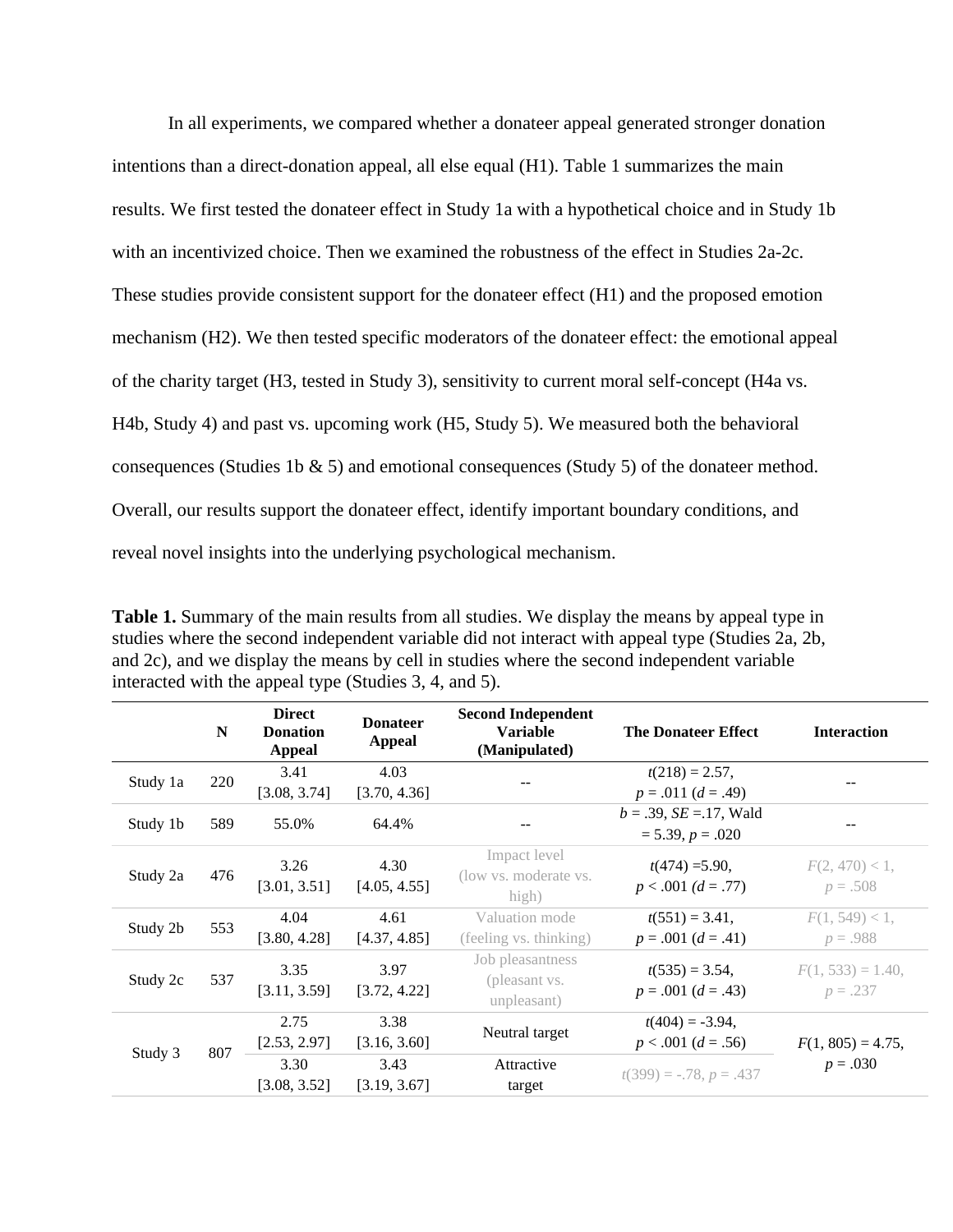|         |     | 2.62         | 3.35         | Positive moral self- | $t(335) = 4.00$               |                                       |
|---------|-----|--------------|--------------|----------------------|-------------------------------|---------------------------------------|
|         | 656 | [2.40, 2.84] | [3.06, 3.64] | concept              | $p < .001$ $(d = .62)$        | $F(1, 655) = 4.51,$                   |
| Study 4 |     | 2.79         | 2.95         | Negative moral self- | $t(317) = .86, p = .390$      | $p = .034$                            |
|         |     | [2.57, 3.01] | [2.68, 3.22] | concept              |                               |                                       |
|         |     | 26.5%        | 36.0%        | Future work          | $b = .45$ , $SE = .22$ , Wald | $b_{\text{interaction}} = -.71, SE =$ |
| Study 5 | 748 |              |              |                      | $= 4.12, p = .042$            | .33, Wald = $4.69$ ,                  |
|         |     | 29.3%        | 24.2%        | Past work            | $b = -.26$ , $SE = .24$ .     | $p = .030$                            |
|         |     |              |              |                      | Wald = 1.16, $p = .282$       |                                       |

# *STUDY 1A: AN INITIAL TEST OF THE DONATEER EFFECT*

# *Methods*

We recruited participants from Prolific and followed pre-registered recruitment and screening procedures ( $N = 220$ ,  $M_{\text{age}} = 28$ , 71 (32%) female, 5 (1%) non-binary; see details in Table S1, web appendix).

We first obtained information about participants' income on the Prolific platform. We asked participants to indicate their average hourly pay for work on Prolific, by selecting one of 13 answers from £4.00 to £10.00, in increments of £0.50. We then used this income information to customize the donation appeals so that the requested donation amount was explicitly held constant across the types of appeals.

Participants then read about a charity campaign to provide assistance to local households affected by the COVID-19 pandemic. Participants were randomly assigned to one of the two appeal types: direct-donation vs. donateer. In the direct-donation condition, participants were asked if they would pledge some earnings to the charitable cause:

*"We ask that you consider donating two hours' worth of the income that you earn on Prolific to the charity, that is to make a donation of [value displayed through piped text]."*

In the donateer condition, participants were instead asked if they would pledge some of their time working to the charitable cause, so that their resulting earnings would be donated.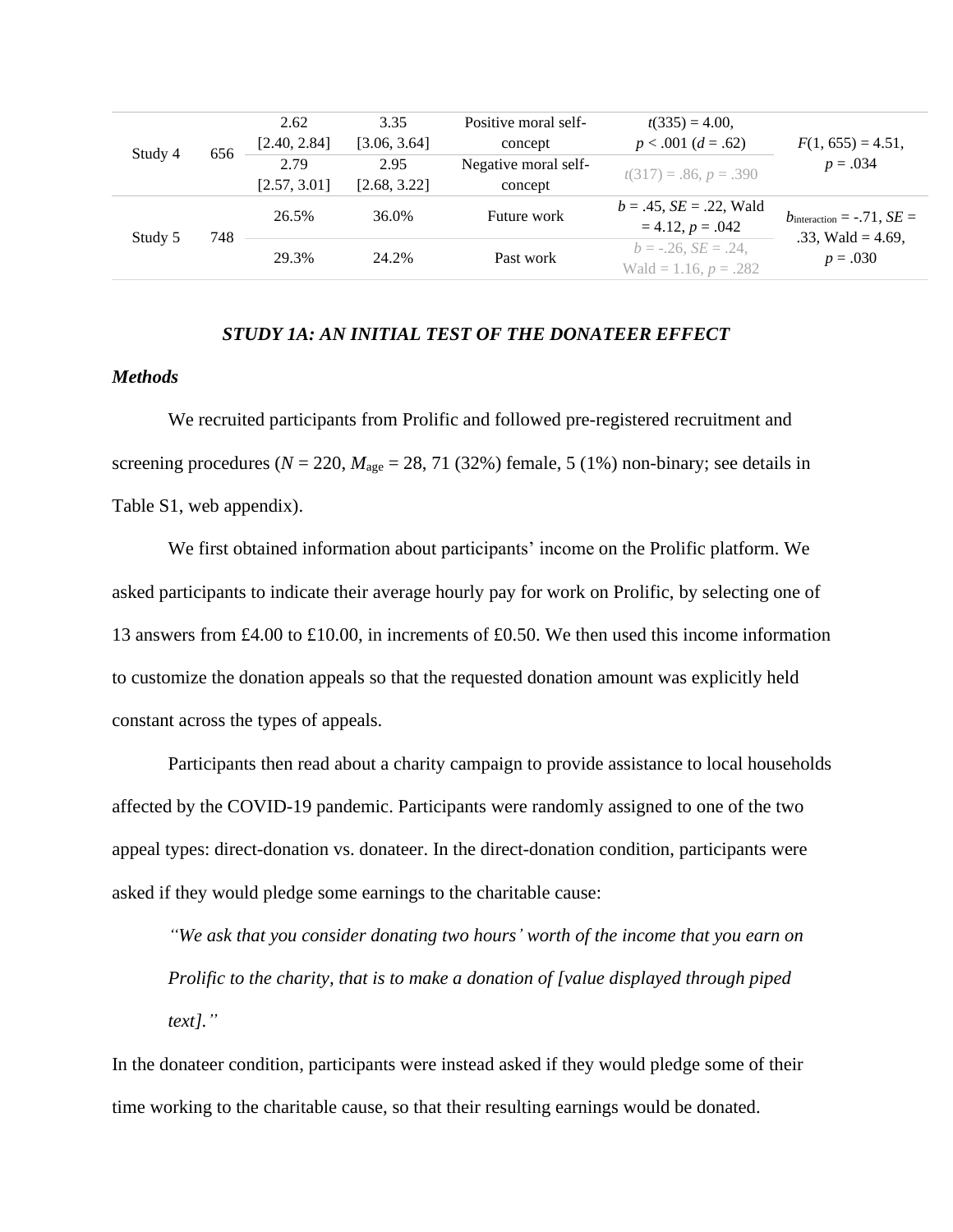*"We ask that you consider dedicating two hours of your work on Prolific to the charity, that is to specify two hours of your upcoming work to earn [value displayed through piped text] to be donated."*

In the donateer condition, participants were further randomly assigned to two versions of the transaction procedure. In both versions, participants deciding to donate would commit to a specific future time for the pledged work, and a donation transfer that was scheduled to occur either at the start or at the end of the pledged work.

As the dependent variable, all participants were asked, "How willing are you to donate to this campaign (1 = not at all, 4 = moderately, 7 = definitely)?" Following that, all participants were asked a series of agreement-rating questions, measuring potential mediators (on a 7 point "not at all" to "very much" scale). Participants rated the positive emotions associated with the donation on a single-item measure ("I will feel happy") as well as on a four-item scale adapted from O'Brien and Kassirer (2019). They also rated the positive emotions that recipients may experience ("The charity recipients will feel happy"), the anticipated moral signal to oneself ("I will feel like a kind person") and the anticipated moral signal to others ("Others will think of me as a kind person"). Additional measures and analyses are reported in the web appendix.

#### *Results*

An attention check confirmed that most participants (87%) correctly understood the content of the donateer appeal. We report analyses with all participants, but the main results also held when excluding participants who failed the attention check (see web appendix).

*Prosocial giving intentions.* Pooling the two versions of the donateer condition, participants who were shown a donateer appeal expressed a greater willingness to donate than participants shown a direct-donation appeal ( $M_{\text{donater}} = 4.03$ , CI<sub>95%</sub> = [3.70, 4.36] vs.  $M_{\text{donate}} =$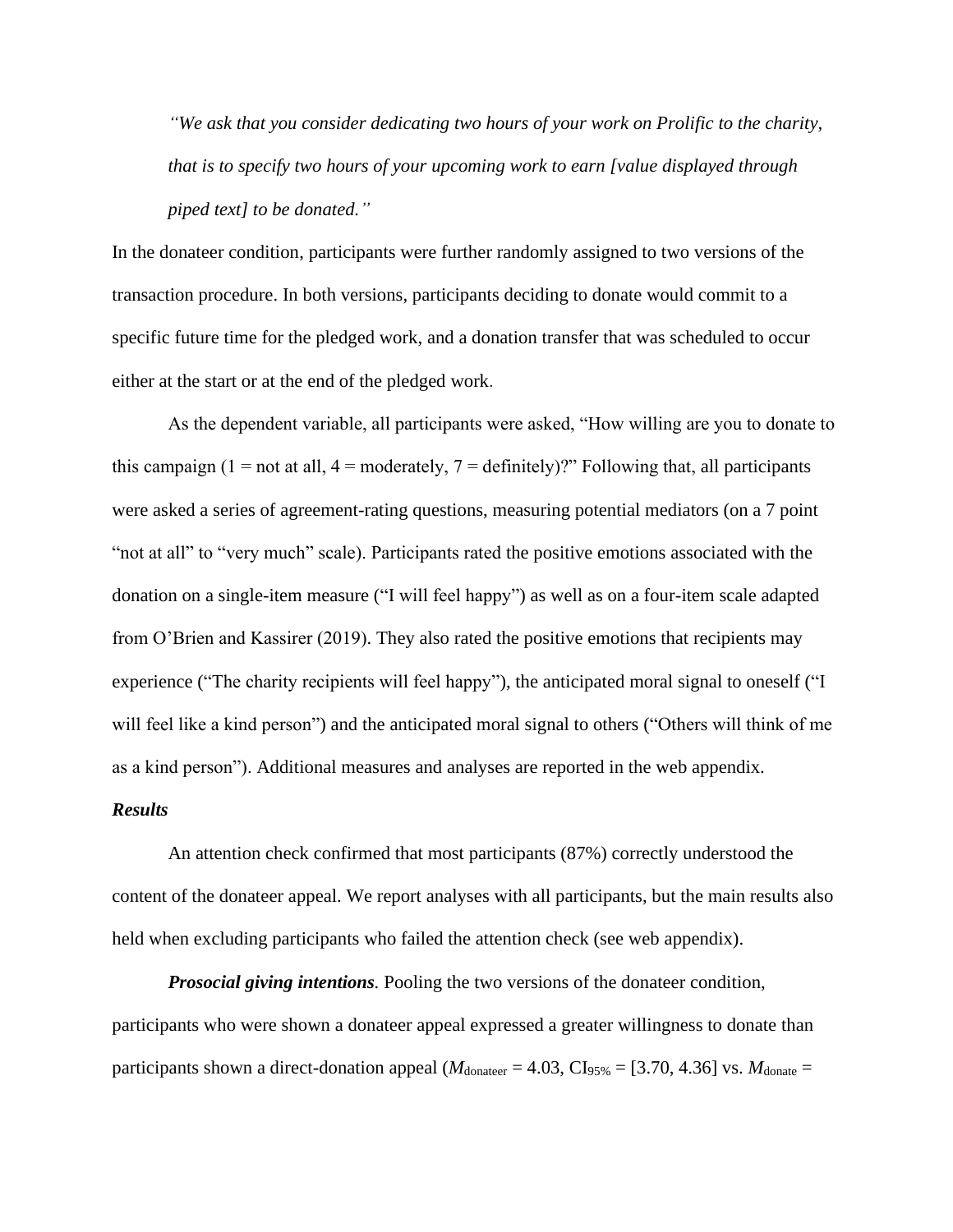3.41, CI95% = [3.08, 3.74]; *t*(218) = 2.57, *p* = .011, *d* = 0.49). Participants' willingness to participate in the donateer condition did not meaningfully depend on whether the donation transfer would occur at the start or the end of the upcoming work session  $(M_{\text{donater-start}} = 3.98$ ,  $CI<sub>95%</sub> = [3.49, 4.47]$  vs.  $M<sub>donater-end</sub> = 4.08, CI<sub>95%</sub> = [3.61, 4.45];  $t(109) = .27, p = .788$ . In fact,$ the donateer effect was replicated for both versions (Donateer-start vs. Donate,  $t(166) = 1.97$ , *p*  $= .051, d = 0.44$ ; Donateer-end vs. Donate,  $t(159) = 2.28, p = .024, d = 0.55$ ).

*Donation-associated positive emotions.* The single-item measure revealed significantly more positive donation-associated emotions in the pooled donateer than the direct-donation conditions ( $M_{\text{donater}} = 4.89$ , CI<sub>95%</sub> = [4.62, 5.16] vs.  $M_{\text{donate}} = 4.40$ , CI<sub>95%</sub> = [4.09, 4.71];  $t(218)$  = 2.36,  $p = .019$ ,  $d = 0.44$ ). These positive emotions, in turn, predicted willingness to give ( $b = .68$ ,  $SE = .06$ ,  $t(218) = 10.93$ ,  $p < .001$ ), and controlling for emotion reduced the effect of appeal type on willingness to give (from  $b = .61$ ,  $SE = .24$ ,  $t(218) = 2.57$ ,  $p = .011$  to  $b = .28$ ,  $SE = .20$ ,  $t(217) = 1.44$ ,  $p = .152$ ). As a result, donation-associated emotions mediated the effect of the type of appeal on willingness to give (indirect effect = .31,  $SE = .14$ ,  $CI_{95\%} = [.05, .59]$ ; Figure 1).

The four item-measure for donation-associated emotions ( $\alpha$  = .95) was highly correlated with the single-item measure ( $r = .88$ ,  $p < .001$ ). Likewise, the four-item measure revealed more positive emotion in the pooled donateer vs. direct-donation conditions ( $M_{\text{donater}} = 4.82$ , CI<sub>95%</sub> =  $[4.53, 5.11]$  vs.  $M_{\text{donate}} = 4.40$ ,  $CI_{95\%} = [4.10, 4.70]$ ;  $t(218) = 2.02$ ,  $p = .045$ ,  $d = 0.38$ ) and significantly mediated the effect of appeal type on willingness to give (indirect effect = .31, *SE*  $= .15, \text{CI}_{95\%} = [.02, .61]$ . The replication of mediation results using the four-item measure further confirms the proposed process and validates the single-item measure, which we use in subsequent studies.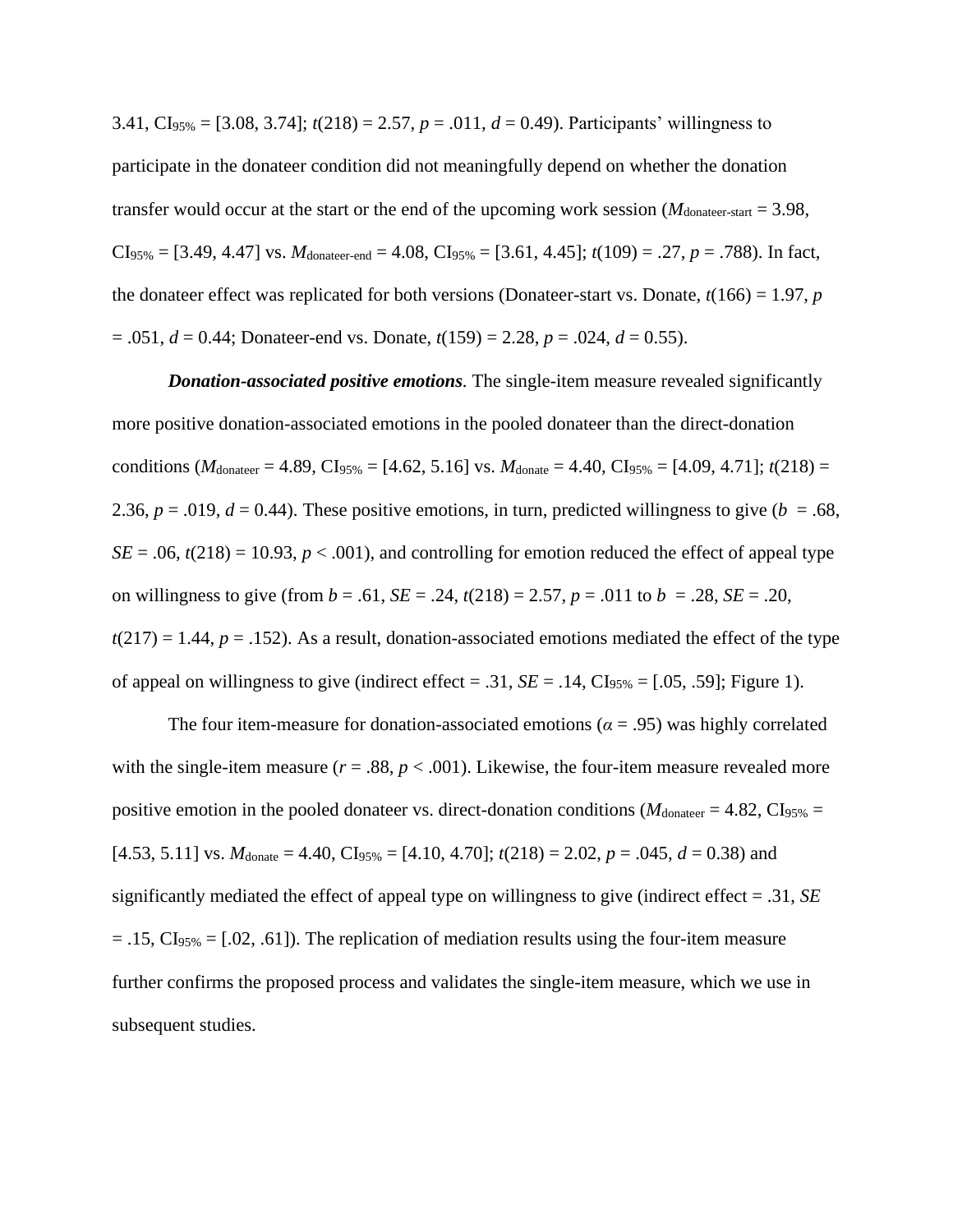

**Figure 1.** Mediation results in all applicable Studies (1a, 2a, 2b, 2c, 3, and 4). The donateer effect was reliably mediated by donation-associated positive emotions, which led to greater donation intention (\*  $p < .05$ , \*\*  $p < .01$ , \*\*\*  $p < .001$ ).

*Other potential mediators.* A mediating role was not supported for any of the three alternative process items, even though the four items were moderately correlated to each other ( $r s \in [.44, .68]$ ). Anticipated recipient emotions did not differ between appeal type ( $M_{\text{donater}} =$ 5.90, CI<sub>95%</sub> = [5.65, 6.15] vs.  $M_{\text{donate}} = 5.60$ , CI<sub>95%</sub> = [5.31, 5.89];  $t(218) = 1.57$ ,  $p = .118$ ). Anticipated moral signal to oneself and moral signal to others were more positive in the donateer condition than in the direct-donation condition (self-signal:  $M_{\text{donater}} = 5.34$ ,  $CI_{95\%} = [5.07, 5.61]$ vs.  $M_{\text{donate}} = 4.86$ , CI<sub>95%</sub> = [4.55, 5.17];  $t(218) = 2.20$ ,  $p = .029$ ; social signal:  $M_{\text{donater}} = 4.88$ ,  $CI<sub>95%</sub> = [4.61, 5.15]$  vs.  $M<sub>donate</sub> = 4.37, CI<sub>95%</sub> = [4.04, 4.70]; t(218) = 2.36, p = .019$ . However, neither the self-signal (indirect effect = .02,  $CI<sub>95%</sub> = [-.07, .16]$ ) nor the social signal (indirect effect =  $-.02$ ,  $CI<sub>95%</sub> = [-.12, .06]$  mediated the donateer effect.

## *Discussion*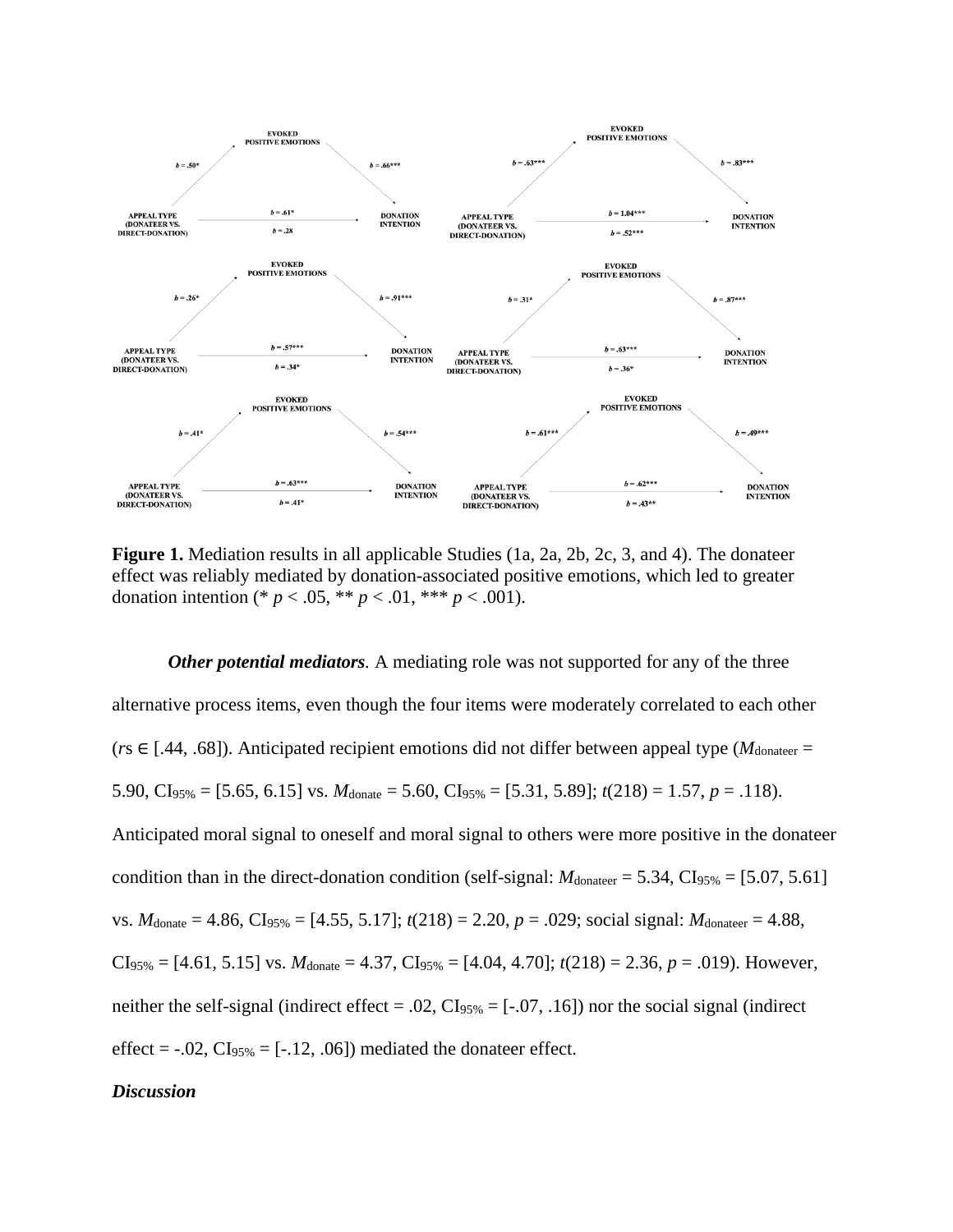Study 1a demonstrated a strong advantage of a donateer appeal over a standard donation appeal on participation intentions, supporting H1. The mediation tests are more consistent with the emotion mechanism proposed in H2, than with alternative mechanisms involving anticipated recipient emotions, moral self-image or moral reputation. We found that the donateer method can sometimes cause differences in self-image and reputation (*e.g.,* broadly consistent with Gershon and Cryder 2018), but these differences were not consistent across our studies (not supported in any subsequent studies), nor did they mediate the donateer effect in any studies.

## *STUDY 1B: TESTING THE DONATEER EFFECT WITH AN INCENTIVIZED CHOICE*

In Study 1b, we tested the effect of a donateer appeal on actual in-person donation behavior. The incentive-compatible design used a real donation task, the "Freerice" game by World Food Program [\(https://freerice.com/\)](https://freerice.com/). We introduced the donation task to participants using donateer vs. direct-donation wording and measured actual donations from participants. To hold the actual donation process constant, we used a subtle framing manipulation. This manipulation isolates the psychological effect of the donation appeal on actual donation from other factors, such as the logistics of the donation process, that could otherwise also impact the actual donation amount.

#### *Method*

We recruited undergraduate students from a subject pool at a large university, applied the preregistered screeners, and obtained 589 responses ( $M_{\text{age}} = 21,53\%$  female).

Participants were invited to the laboratory and were asked to complete a series of unrelated survey tasks for course credit. After completing the required tasks, they were presented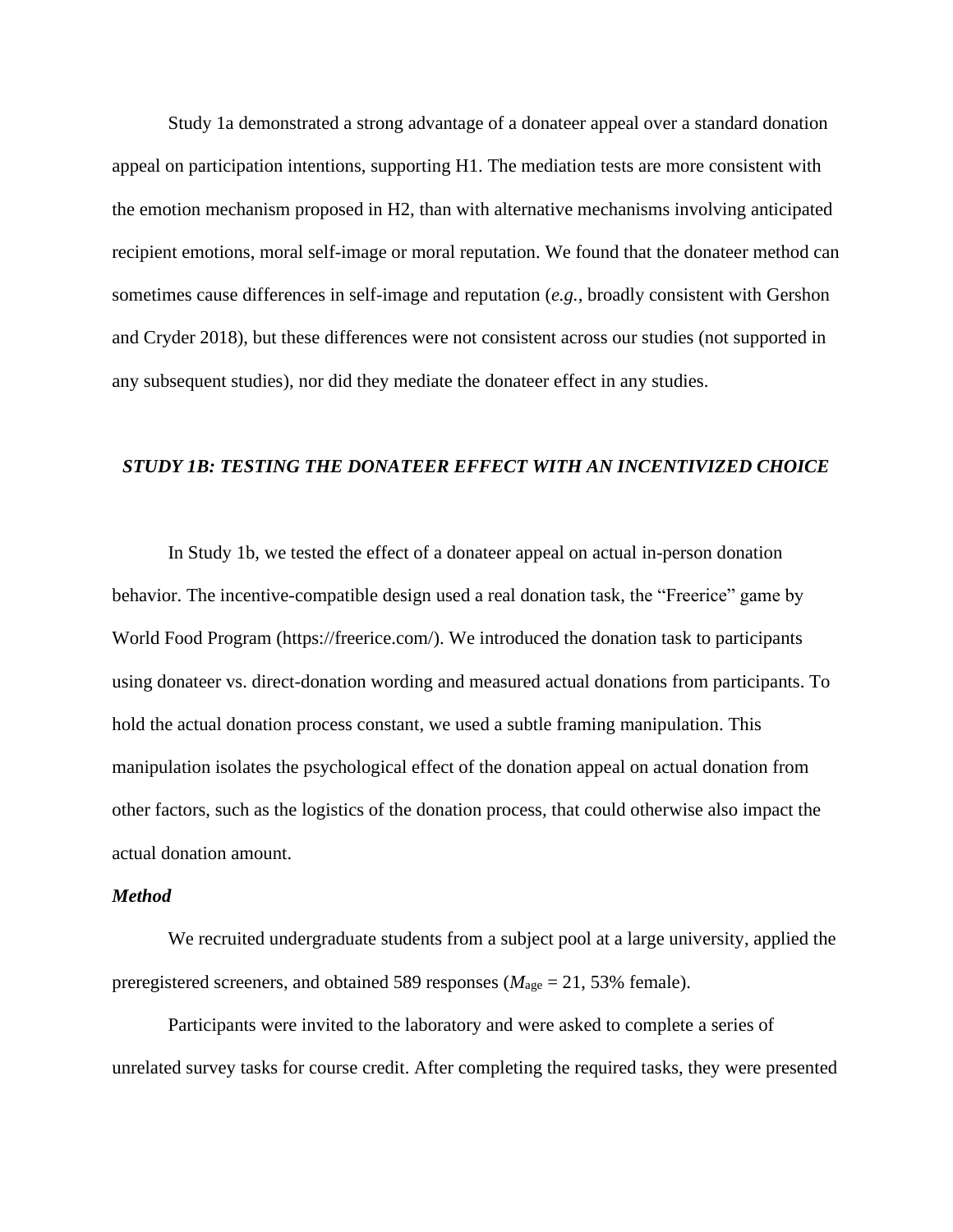with an optional charity task. In this task, participants could answer vocabulary questions, which generated donations to help fight world hunger. Participants were randomly assigned to see one of two versions (wording: direct-donation vs. donateer). In the direct-donation condition, the task was introduced as an opportunity to "donate task-generated payment to charity". In the donateer condition, the task was introduced as an opportunity to "work on a task that generates donations for charity." Participants chose whether to take part in the task by choosing between "Yes, I would like to take part in this optional task" and "No, I would like to skip this task and finish today's experiment." Participants were informed that they could stop the task at any time and were asked to take a screenshot when they stopped, which we used to verify their actual donations. Thus, our primary dependent variable was whether they initially decided to participate, and our secondary dependent variable was their actual donations.

Once participants entered the donation task, they answered vocabulary questions while advertisements appeared on the screen, and each correct answer generated a donation equivalent to 10 grains of rice to the World Food Program. Full materials, including additional exploratory analyses are provided in the web appendix.

# *Results*

Participants in the donateer condition were more likely to choose to participate in the task than were participants in the direct-donation control condition (64.4% vs. 55.0%;  $b_{\text{append\_type}} = .39$ ,  $SE = 17$ , Wald = 5.39,  $p = .020$ ). This resulted in more rice donated, on average, in the donateer condition than in the direct-donation condition ( $M_{\text{donater}} = 170.22$ ,  $SD = 176.55$  vs.  $M_{\text{donate}} =$ 140.59, *SD* = 174.53; *t*(587) = 2.05, *p* = .041, *d* = 0.24). Alternative analyses using logtransformed data and non-parametric tests (to account for potential skewness) yielded similar and significant results.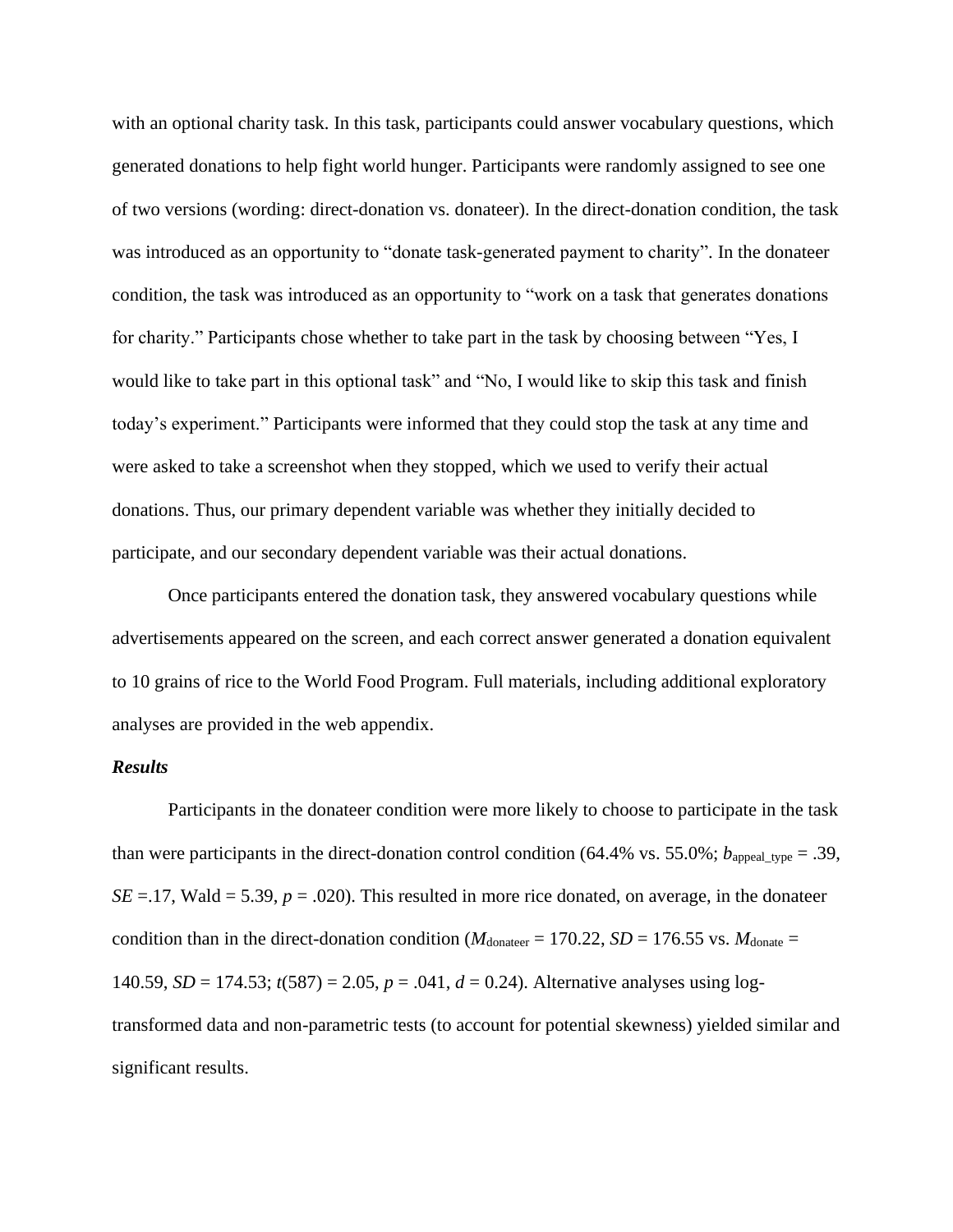# *Discussion*

Study 1b presents additional confirmation for the hypothesized donateer effect (H1) in an experiment with real behavior and fundraising consequences. Next, we test the robustness of the donateer effect on willingness to donate to a variety of potentially relevant contextual factors and further test the proposed psychological process.

## *STUDIES 2A, 2B, AND 2C: REPLICATION AND ROBUSTNESS TESTS*

In Studies 2a-c, we examined whether the donateer effect replicated across different operationalizations and different charity contexts. Each study compared willingness to donate from a direct-donation vs. donateer appeal, between-subjects. Additionally, we explored whether the effect was moderated by three factors that conceivably vary in practice: the expected impact of the personal contribution (Study 2a), the pleasantness of one's regular job (Study 2b), and the primary (thinking vs. feeling) valuation mode at the time of the decision (Study 2c). As in Study 1a, we tested donation-associated emotions as a mediator.

#### *Methods*

We recruited participants from online panels and followed pre-registered recruitment and screening procedures (Study 2a:  $N = 476$  MTurk participants,  $M_{\text{age}} = 40,48\%$  female, 1% nonbinary; Study 2b:  $N = 537$  MTurk participants,  $M_{\text{age}} = 38,38\%$  female, 0% non-binary; Study 2c:  $N = 553$  MTurk participants,  $M_{\text{age}} = 41,50\%$  female, .4% non-binary; see details in Table S1, web appendix).

Participants read a scenario in which they imagined working a day job with a specified daily income (*e.g.,* "You sell popsicles for \$2 each. On weekdays you usually make about \$120 a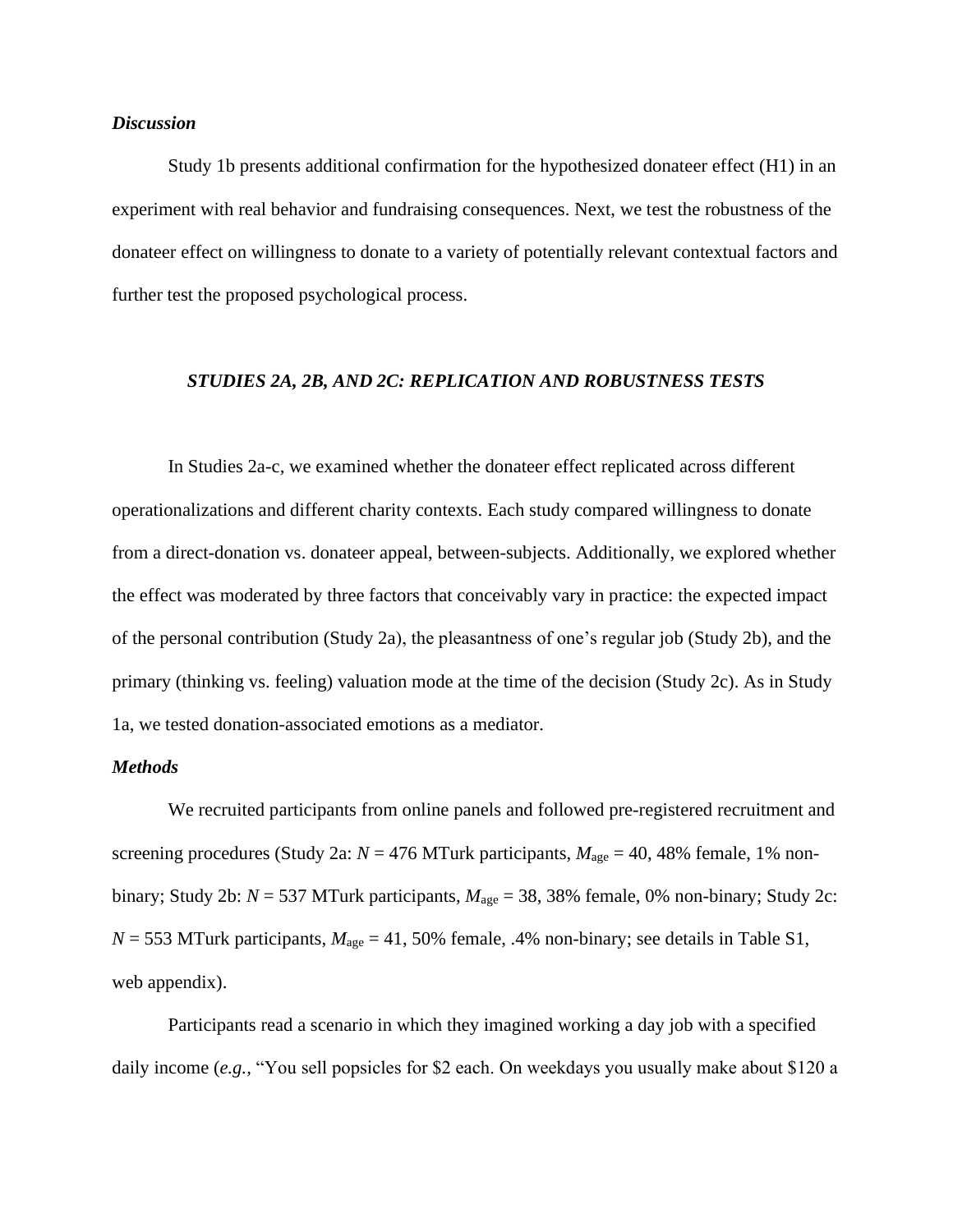day" in Study 2a). Then participants read about a charity campaign, which varied across studies (i.e., to improve educational resources for poor children in Study 2a; to fight hunger in Study 2b; and to grant a wish for ill children in Study 2c).

In each study, participants were randomly assigned to one of the two appeal types: donateer vs. direct-donation. In the donateer condition, participants were asked if they would pledge some of their work to the charitable cause so that their earnings from the work would be donated. In the direct-donation condition, participants were asked if they would donate some of their earnings to the charitable cause (Table 2). In both conditions, the appeal specified the (same) monetary value of the requested donation. As the dependent variable, all participants were asked to rate "How willing are you to donate to this campaign  $(1 = not at all, 4 = 1)$ moderately,  $7 =$  definitely)?"

|          | <b>Direct-Donation Appeal</b>                                                                                                                                                                                                                        | <b>Donateer Appeal</b>                                                                                                                                                                                                                 |
|----------|------------------------------------------------------------------------------------------------------------------------------------------------------------------------------------------------------------------------------------------------------|----------------------------------------------------------------------------------------------------------------------------------------------------------------------------------------------------------------------------------------|
| Study 2a | A reputable national charity is asking<br>people to donate their one-day<br>earnings to charity If interested, all<br>you have to do is donate what you<br>earn in a day selling popsicles to the<br>charity, which adds about \$120 to the<br>fund. | A reputable national charity is asking<br>people to dedicate their work to charity<br>for one day If interested, all you have to<br>do is sell popsicles at your work for<br>charity for a day, which adds about \$120<br>to the fund. |
| Study 2b | You're asked to donate the earnings of<br>two hours of your daily work to the<br>charity on the next working day,<br>which generates a \$22 donation from<br>you to the charity.                                                                     | You're asked to volunteer two hours<br>of your work for the charity on the<br>next working day, which generates a<br>\$22 donation from you to the charity.                                                                            |
| Study 2c | Consider donating your one-day's<br>earnings - donate what you will earn<br>in a day at your day job to charity,<br>which amounts to a \$150 donation.                                                                                               | Consider dedicating one day of your work<br>- dedicate one of your work days to<br>charity and give what you earn that day,<br>which amounts to a \$150 donation.                                                                      |

**Table 2.** Key manipulation messages in Studies 2a, 2b, and 2c.

Following that, participants who chose to donate rated their agreement (on a 7 point "not at all" to "very much" scale) with the single-item measure of donation-associated positive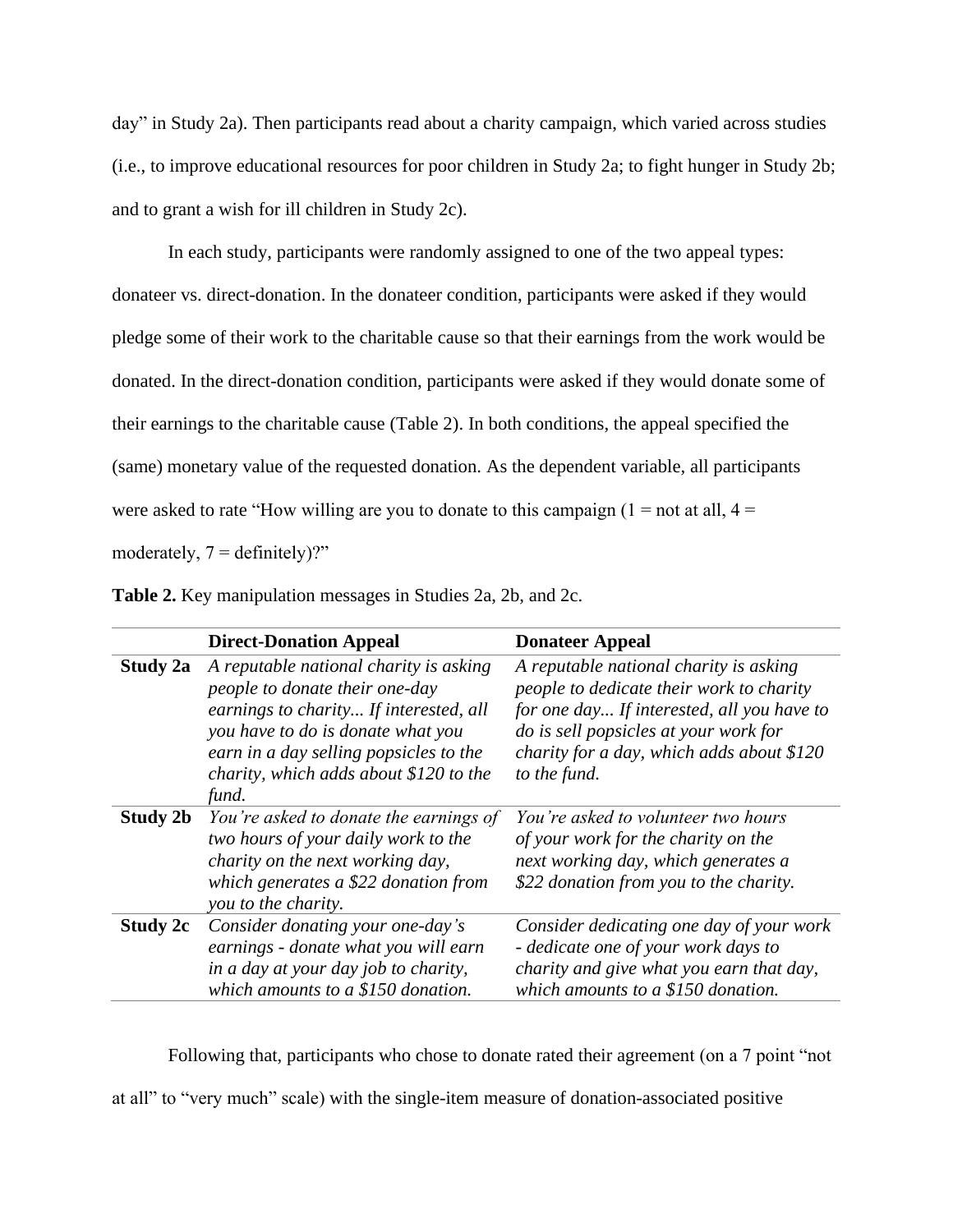emotion used in Study 1a, as well as the measures of recipient emotions, self-image and social image signaling.

To test the robustness of the donateer effect, we varied different potential moderating factors in each of the studies. In Study 2a, we varied the relative levels of personal contribution (low vs. moderate vs. high). Participants read that the charity's fundraising target was about \$1,000, \$100,000, or \$10,000,000, and that the participant's individual contribution of \$120 would therefore comprise either 12%, or 0.12%, or 0.0012% of the total target. Participants presented with a lower target reported significantly higher perceived impact of their potential contribution (planned contrasts between each two levels *p'*s < .015).

In Study 2b, we varied the pleasantness of the job. In the pleasant-job condition, participants were asked to imagine that their day job was selling ice cream on an ice cream truck: "The job pays about \$11 an hour. Your job duty includes driving and selling ice cream and soft drinks to customers at various locations in town." In the unpleasant-job condition, participants were asked to imagine that their day job was washing dishes at a big restaurant: "The job pays about \$11 an hour. Your job duty includes cleaning and drying dishes and cutlery that are used in the kitchen and by customers." The ice cream truck job was rated as significantly more pleasant than the dishwashing job ( $p < .001$ ; web appendix).

In Study 2c, we manipulated valuation modes (thinking vs. feeling), based on Hsee and Rottenstreich (2004). Before the donation scenario, participants were asked to complete an unrelated task. In the thinking conditions, participants were asked to complete five calculations while participants in the feeling conditions were asked to answer five questions by using one word to describe their feelings in response to a name or an event (see full details in the web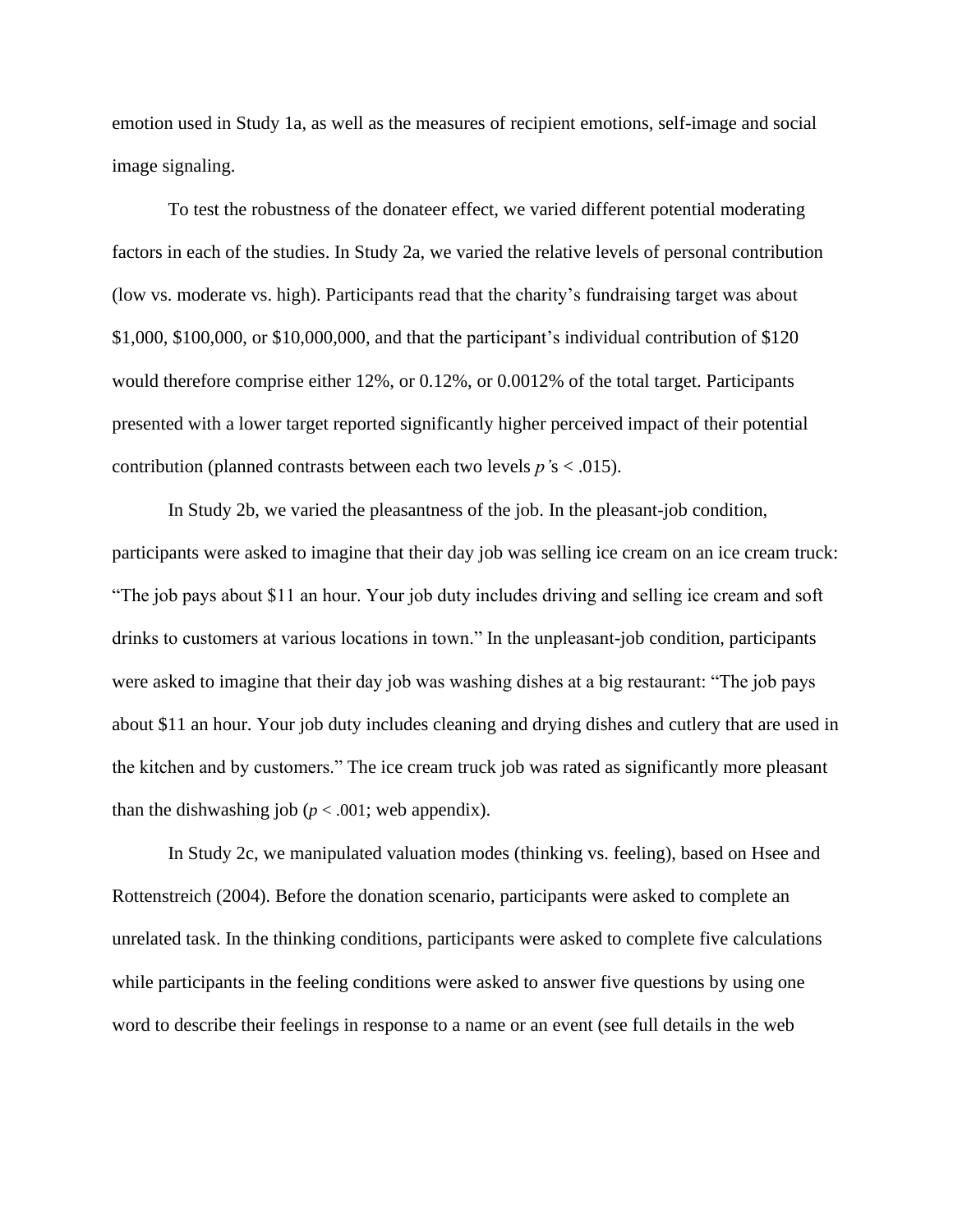appendix). This manipulation successfully shifted participants' primary valuation mode during the subsequent scenario ( $p < .001$ ; see web appendix).

Full details about all additional measures are provided in the appendix.

# *Results*

The generic attention checks screened out few participants (see Table S1 in the web appendix) and did not induce differential attrition between conditions. We report results for the full sample, but the main results held when excluding participants who failed additional attention checks in each study.

*Prosocial giving.* Pooling across the conditions, participants who were shown a donateer appeal indicated greater willingness to donate than participants shown a direct-donation appeal, in all three studies (Study 2a:  $M_{\text{donater}} = 4.30$ , CI<sub>95%</sub> = [4.05, 4.55] vs.  $M_{\text{donate}} = 3.26$ , CI<sub>95%</sub> = [3.01, 3.51];  $t(474) = 5.90, p < .001, d = .77$ ; Study 2b:  $M_{\text{donater}} = 3.97, \text{C}I_{95\%} = [3.72, 4.22]$  vs.  $M_{\text{donate}} = 3.35, \text{CI}_{95\%} = [3.11, 3.59]; t(535) = 3.54, p = .001, d = 0.43; \text{Study 2c: } M_{\text{donater}} = 4.61,$  $CI_{95\%} = [4.37, 4.85]$  vs.  $M_{\text{donate}} = 4.04, \text{CI}_{95\%} = [3.80, 4.28]; t(551) = 3.41, p = .001, d = 0.41$ .

Across the three studies, the donateer effect was robust to all the manipulations of the second independent variable. We found no difference in the donateer effect depending on the level of relative personal impact (Study 2a, interaction  $F(2, 470) < 1$ ,  $p = .508$ ), high vs. low job pleasantness (Study 2b, interaction  $F(1, 533) = 1.40$ ,  $p = .237$ ), or the manipulation of primary valuation mode (i.e., thinking vs. feeling, Study 2c, interaction  $F(1, 549) < 1, p = .681$ ). Most notably, the simple donateer effect was replicated when analyzed separately at each level of the manipulated factors (all  $ps < .050$  except a marginal effect  $p = .091$  in the unpleasant job conditions in Study 2b; see details in web appendix and discussion after Study 4).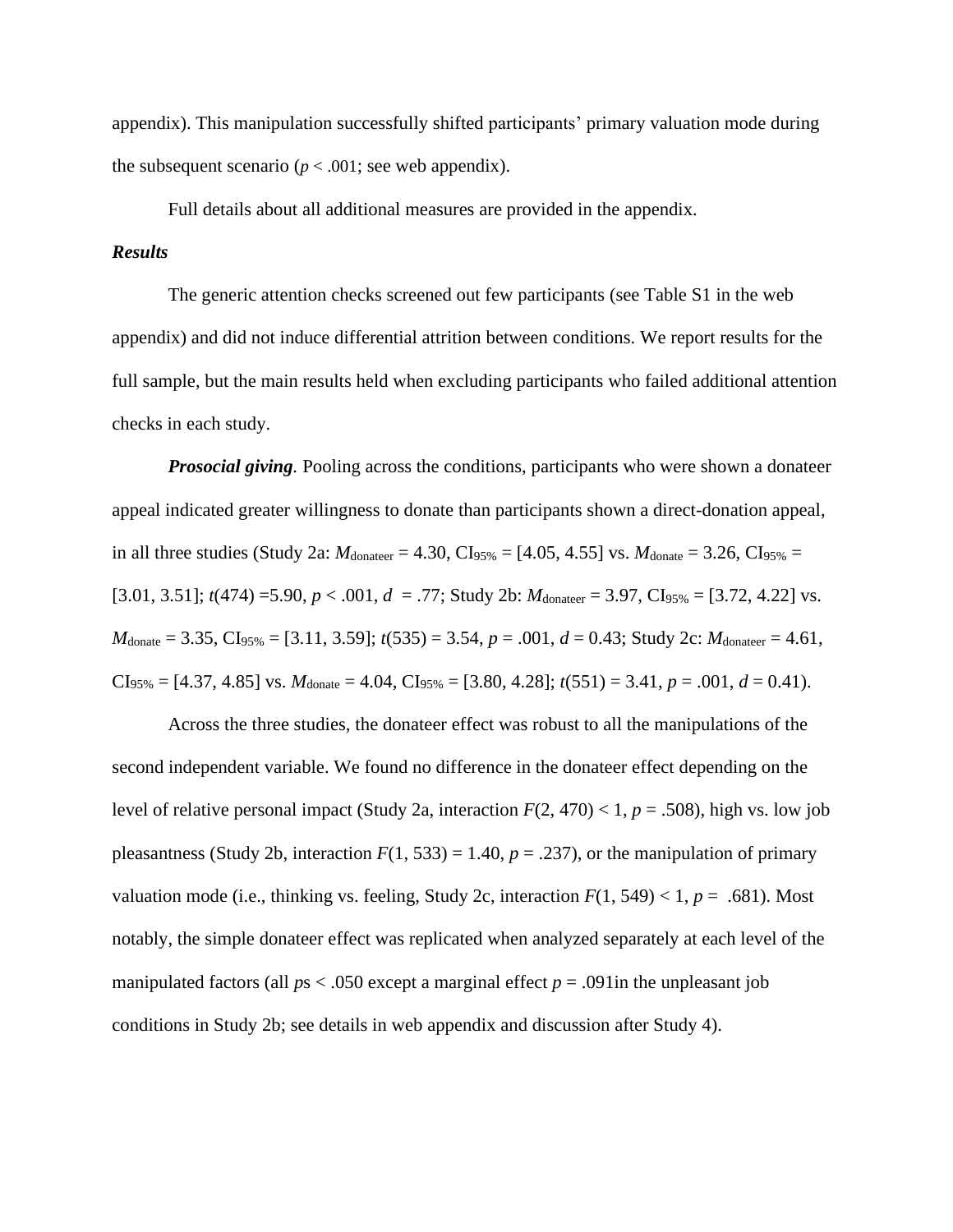#### *Donation-associated positive emotions.* Participants reported significantly more

donation-associated positive emotions in the donateer (vs. direct-donation) conditions (Study 2a:  $M_{\text{donater}} = 5.34, \text{CI}_{95\%} = [5.16, 5.52] \text{ vs. } M_{\text{donate}} = 4.71, \text{CI}_{95\%} = [4.49, 4.93]; t(474) = 4.36, p$  $< .001, d = 0.56$ ; Study 2b: *M*<sub>donateer</sub> = 5.05, CI<sub>95%</sub> = [4.85, 5.25] vs. *M*<sub>donate</sub> = 4.74, CI<sub>95%</sub> = [4.54, 4.94]; *t*(535) = 2.15, *p* = .032, *d* = 0.26; Study 2c: *M*donateer = 5.74, CI95% = [5.60, 5.88] vs. *M*donate  $= 5.48$ , CI<sub>95%</sub> = [5.30, 5.66];  $t(533.13) = 2.35$ ,  $p = .019$ ,  $d = 0.28$ ). Donation-associated emotions predicted willingness to give (Study 2a: *b* = .86, *SE* = .04, *t*(475) = 21.1, *p* = < .001; Study 2b: *b* = .87, *SE* = .04, *t*(1100) = 23.2, *p* < .001; Study 2c: *b* = .88, *SE* = .04, *t*(535) = 23.1, *p* < .001) and controlling for these emotions reduced the effect of appeal type (Study 2a: from  $b = 1.05$ ,  $t =$ 5.94,  $p < .001$  to  $b = .52$ ,  $t = 3.93$ ,  $p < .001$ ; Study 2b: from  $b = .63$ ,  $t = 3.54$ ,  $p < .001$  to  $b = .36$ ,  $t = 3.54$  $= 2.84, p = .005$ ; Study 2c: from  $b = .54, t = 4.57, p < .001$  to  $b = .34, t = 3.47, p < .001$ ). Donation-associated emotions significantly mediated the effect of appeal type on willingness to give in all three studies (Study 2a: indirect effect = .52,  $SE = .12$ ,  $CI<sub>95%</sub> = [.29, .76]$ ; Study 2b: indirect effect = .27, *SE* = .12, CI<sub>95%</sub> = [.03, .50]; Study 2c: indirect effect = .24, *SE* = .10, CI<sub>95%</sub>

 $=[.03, .44]$ ; Figure 1).

*Alternative motives of giving.* The manipulation of appeal type did not consistently influence any of the alternative process measures across the studies. Anticipated recipient emotions did not significantly differ between appeal type in any study (*p*s > .20). Anticipated moral signal to oneself differed in Study 2a (*p* = .005) but not in Studies 2b ( *p* = .55) and 2c (*p* = .10). Moral signal to others differed in Study 2a (*p* = .022) and 2c (*p* = .005) but not in Study 2b ( $p = .50$ ).

None of these variables mediated the donateer effect in any of the studies. In fact, in simple mediation models allowing parallel mediation paths, the indirect effect of appeal type on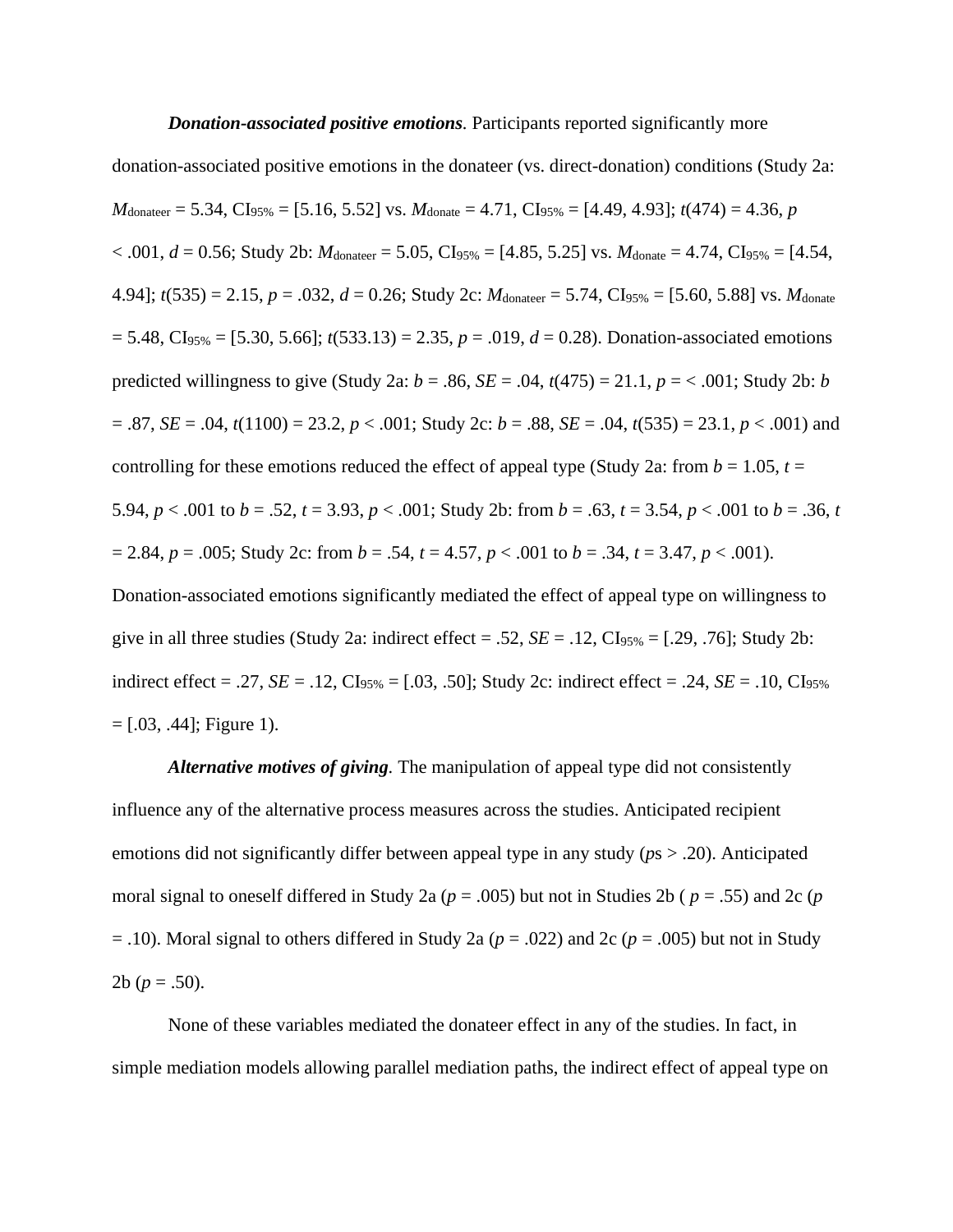willingness to donate was entirely explained by donation-associated positive emotions, and adding other mediators did not increase the total indirect effect in any of these studies (see web appendix).

# *Discussion*

Using different hypothetical scenarios, Studies 2a, 2b, and 2c fully replicated the results of Studies 1a and 1b. Moreover, the donateer effect persists across different charity contexts and is not sensitive to three situational variables that commonly vary in practice, supporting the generalizability of the donateer effect. These studies also ruled out underestimation of one's wage as an alternative explanation to the donateer effect because we specified the same income information in both appeals in all the studies. Further, our attention checks confirm that the effect was not an artifact of participants mistaking the donateer opportunity for an onsite volunteering opportunity.

The mediation results provided additional process evidence consistent with our proposed mechanism. The donateer effect was reliably mediated by donation-associated emotions, but not mediated by the other three relevant anticipated outcomes: the emotional consequences for charity recipients, donor's self-image, or donor's reputation. While it is certainly conceivable that the donateer method may cause differences in these expected outcomes in some cases, our findings suggest that these potentially different expectations are unlikely to consistently explain the donateer effect.

Thus far, the basic donateer effect (H1) and the donation-associated emotions mechanism (H2) were consistently supported by the results of five studies. In the remaining three studies, we manipulated theoretically relevant moderators to test Hypotheses 3-5, identify important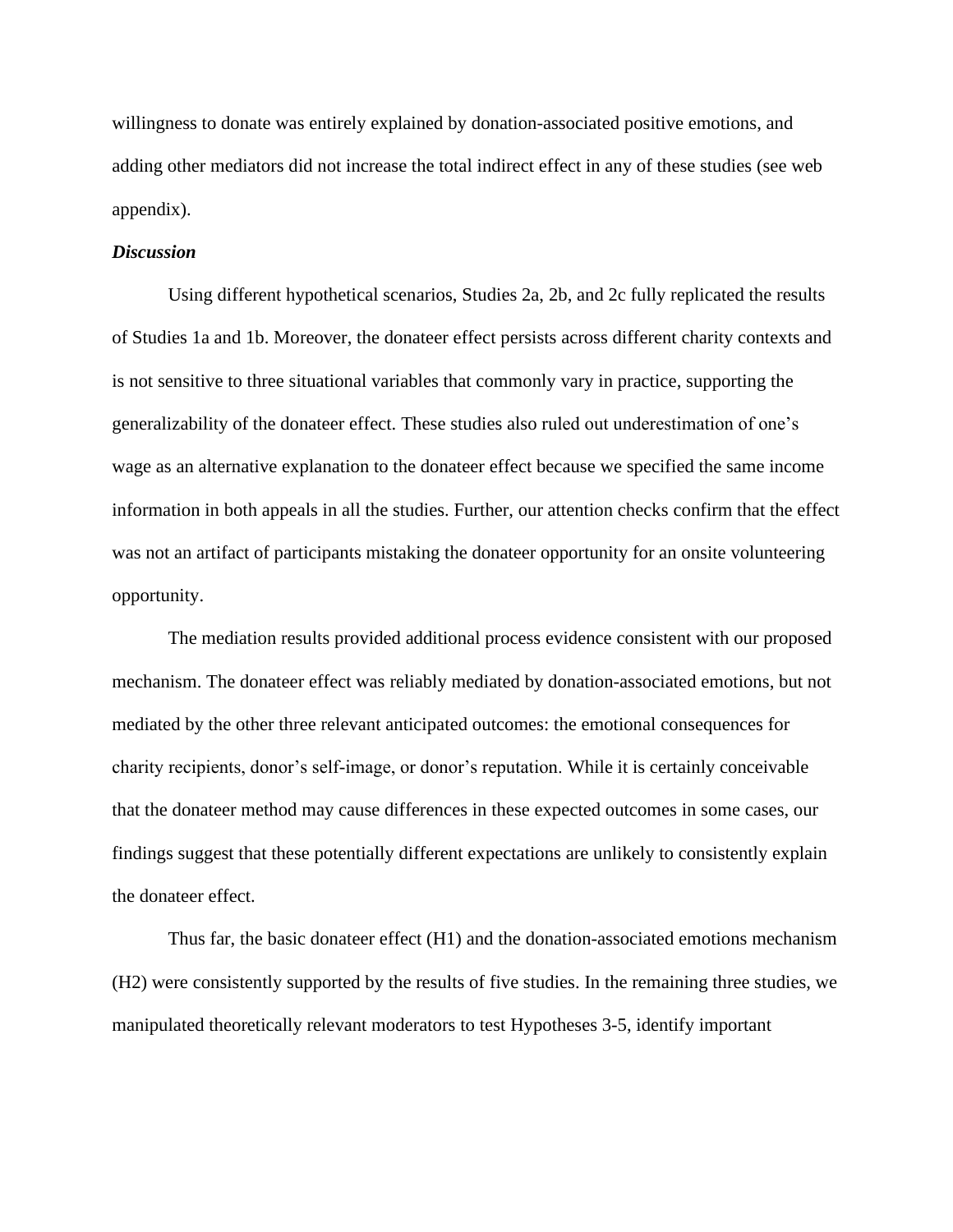boundary conditions to the application of the donateer method, and provide further insights into the emotion mechanism.

#### *STUDY 3: EFFECT ATTENUATED BY THE "BEAUTY PREMIUM"*

In Study 3, we tested a critical moderator. Building on the "beauty premium" in prosocial giving (Cryder et al., 2017), we manipulated the attractiveness of the charity target in a fundraising campaign about wildlife conservation. An attractive target is expected to evoke potent positive emotions regardless of the appeal, leaving little margin for the donateer method to further boost associated positive emotion. Therefore, we predicted that the donateer effect would be mitigated when the charity target was attractive (vs. when it was neutral), directly inducing stronger emotions associated with participating (H3).

In addition, we explored the role of intrinsic motivation. Intrinsic motivation has been theorized to arise when "the rewards are inherent in the activity, and even though there may be secondary gains, the primary motivators are the spontaneous, internal experiences that accompany the behavior" (Deci & Ryan, 2013). Pursuing an activity for its own sake heightens intrinsic motivation (Fishbach et al., 2004; Woolley & Fishbach, 2018). By contrast, extrinsic motivation is the motivation to complete an activity to achieve external benefits that are separate outcomes from pursuing the activity (Deci & Ryan, 2013).

This distinction between types of motivation corresponds to a key difference between the habitual and goal-directed interpretations of the emotion mechanism. Activities that are repeatedly reinforced with emotional rewards tend to become intrinsically motivating (Dickinson, 1985; Gesiarz & Crockett, 2015). Therefore, under the habitual account, the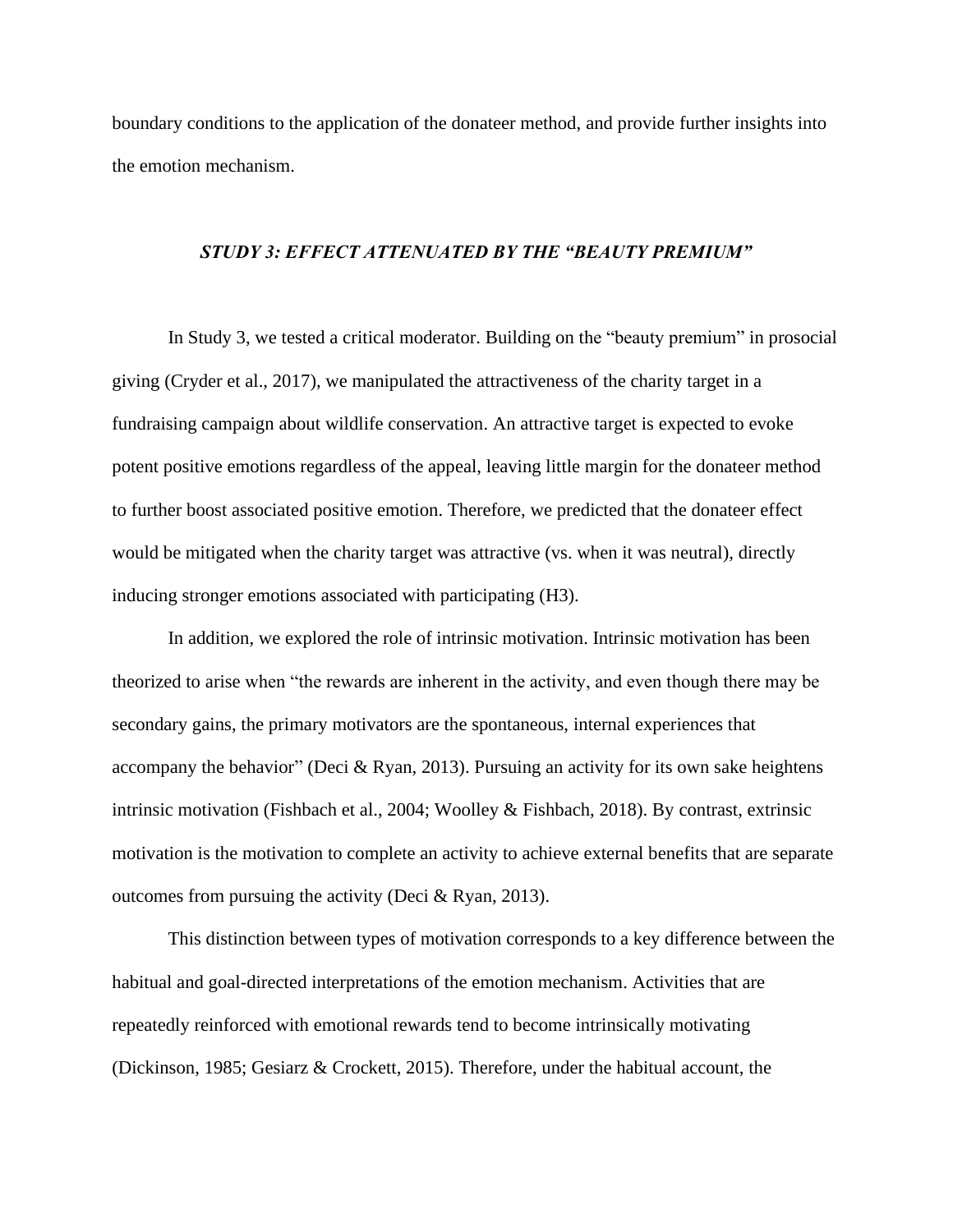increased motivation to comply with a donateer (vs. direct-donation) appeal should be primarily intrinsic. Consequently, higher evoked emotions from the donateer appeal should predict greater intrinsic motivation, which in turn increases donation intentions. By contrast, under the goaldirected account, when positive emotions are anticipated, they are seen as an external reward to be achieved by one's actions, and would not heighten intrinsic motivation.

### *Method*

We recruited 800 participants on Prolific (US) and obtained 807 valid complete sets of data ( $M<sub>age</sub> = 31, 321$  (40%) female, 5 (1%) non-binary) after applying the preregistered screener (Table S1 web appendix). Participants were randomly assigned to 2 (direct-donation vs. donateer) x 2 (attractive vs. neutral target) between-subjects conditions.

Participants read about a charity campaign focused on conservation work for endangered species. The conservation work concerned either polar bears or pink iguanas, with polar bears pretested as more visually attractive on a 5-point scale ( $M_{\text{bear}} = 3.73$ ,  $M_{\text{iguana}} = 3.22$ ,  $t(128) = 3.16$ ,  $p = 0.002$ ; see images and text descriptions in the web appendix). The rest of the study procedure was similar to Study 2a, including the actual earnings from Prolific indicated by participants, the wording of the two types of donation appeals, and all the measures.

In addition, we measured intrinsic motivation with items adapted from the Intrinsic Motivation Inventory (McAuley et al., 1989; Woolley & Fishbach, 2018). Participants were asked, "If you decided to donate, how will you feel about your contribution process?" The three items were: "How enjoyable would it feel?", "How interesting would it feel?", and "How engaging would it feel?" measured by a 7-point scale  $(0 = not at all, 6 = very much)$ . Last, we included measures of the perceived importance, impact, and effectiveness of the charity (all on 7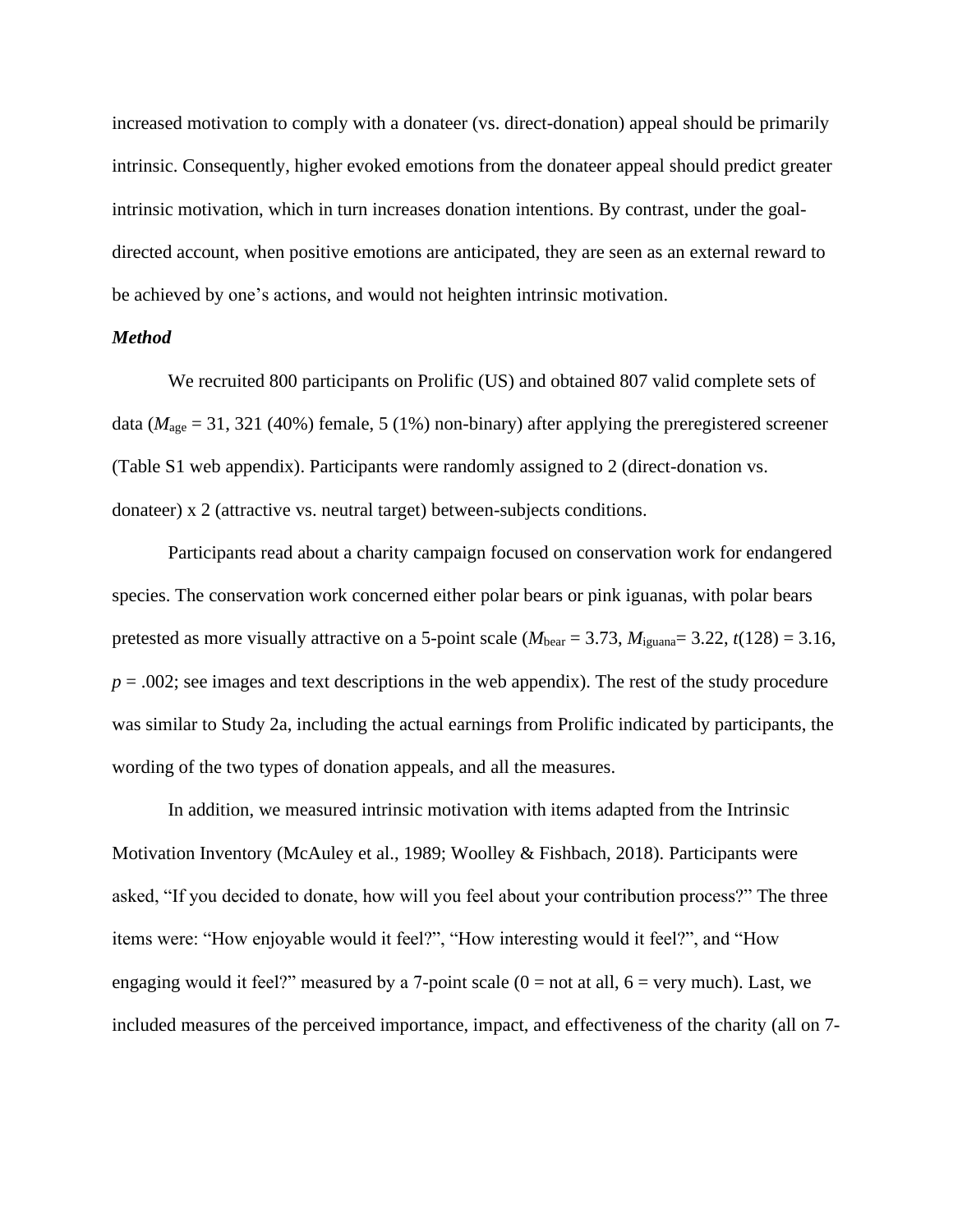point scales;  $1=$  not at all,  $7=$  very much) to control for potential differences induced by the different animal targets.

## *Results*

*Prosocial giving*. A 2 (direct-donation vs. donateer appeal) x 2 (attractive vs. neutral target) ANOVA revealed a significant interaction  $(F(1, 805) = 4.75, p = .030)$ , a main effect of appeal type  $(F(1, 805) = 10.87, p = .001)$ , and a main effect of target attractiveness  $(F(1, 805) =$ 4.75,  $p = .030$ ). As expected, the donateer effect was replicated in the neutral-target (iguana) conditions ( $M_{\text{donater}} = 3.38$ , CI<sub>95%</sub> = [3.16, 3.60] vs.  $M_{\text{donate}} = 2.75$ , CI<sub>95%</sub> = [2.53, 2.97]; *t*(404) =  $-3.94, p < .001, d = 0.56$ ), but was reduced and no longer significant in the attractive-target (polar bear) conditions ( $M_{\text{donater}} = 3.43$ , CI<sub>95%</sub> = [3.19, 3.67] vs.  $M_{\text{donate}} = 3.30$ , CI<sub>95%</sub> = [3.08, 3.52]; *t*(399) = -.78, *p* = .437; Figure 2).

#### **WILLINGNESS TO GIVE**



**Figure 2.** The donateer effect held for the neutral charity target but was attenuated for an attractive charity target, which induced strong emotions irrespective of appeal type. Error bars represent 95% confidence intervals.

*Donation-associated positive emotions.* In the baseline (direct-donation) conditions, the attractive animals indeed induced more positive emotions than the neutral animals ( $M_{\text{bear}} = 4.66$ ,  $CI<sub>95%</sub> = [4.45, 4.87]$  vs.  $M<sub>iguana</sub> = 4.31, CI<sub>95%</sub> = [4.06, 4.56]; t(403) = 2.09, p = .037$ , verifying prior findings on the "beauty premium." Moreover, a 2-way ANOVA revealed a significant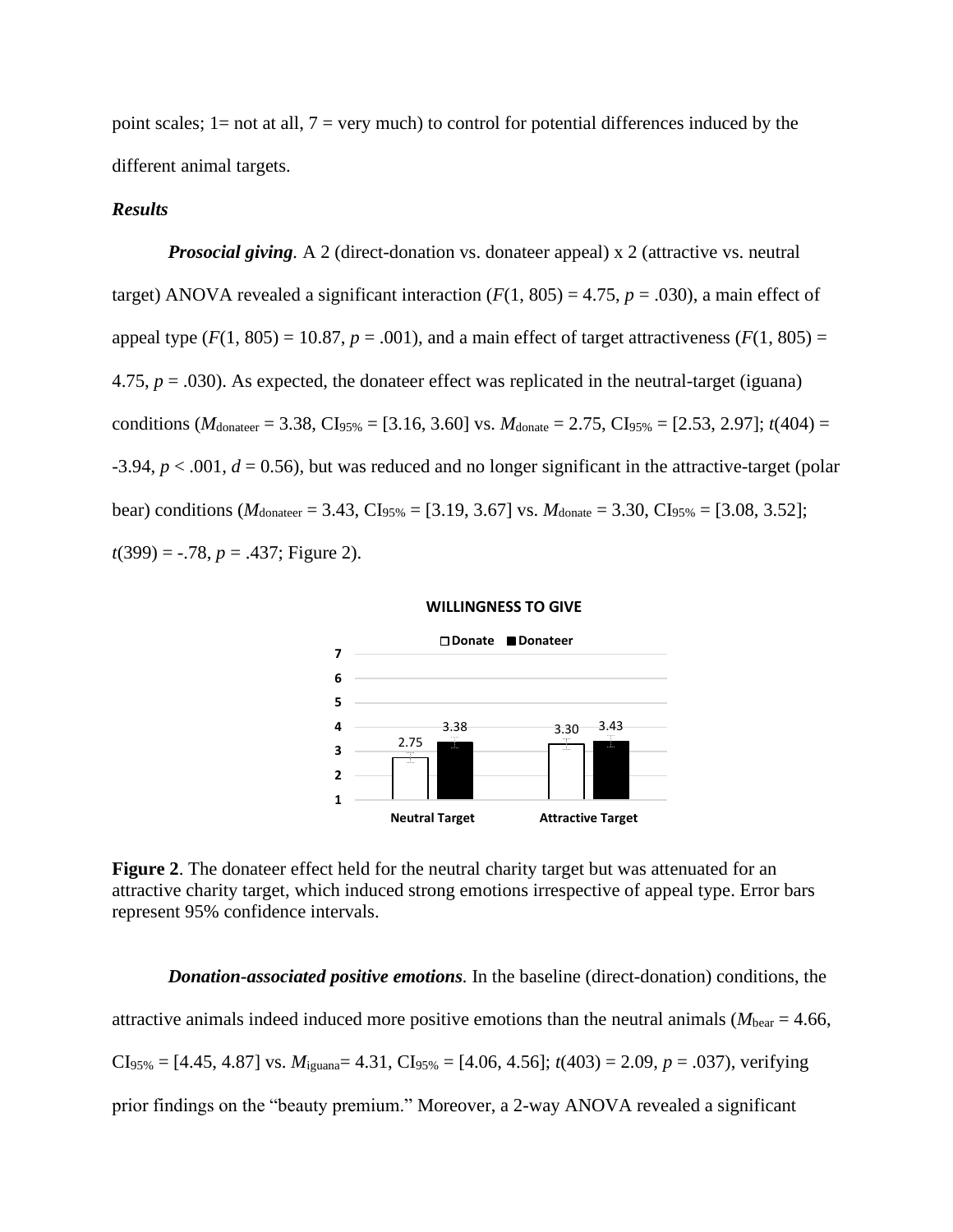interaction between appeal type and target attractiveness on donation-associated emotions (*F*(1,  $805$ ) = 3.94, *p* = .048), a directionally significant main effect of appeal type ( $F(1, 805)$ ) = 2.67, *p*  $= .103$ ), and no main effect of target attractiveness ( $F(1, 805) = 1.15$ ,  $p = .285$ ). As expected, positive emotions associated with the donation did not differ by type of appeal in the attractivetarget conditions ( $M_{\text{donater}} = 4.62$ , CI<sub>95%</sub> = [4.38, 4.86] vs.  $M_{\text{donate}} = 4.66$ , CI<sub>95%</sub> = [4.44, 4.88];  $t(399) = .25, p = .805$ . By contrast, more positive emotions were evoked by the donateer appeal than the direct-donation appeal in the neutral-target conditions ( $M_{\text{donater}} = 4.72$ , CI<sub>95%</sub> = [4.50, 4.94] vs.  $M_{\text{donate}} = 4.31$ ,  $CI_{95\%} = [4.06, 4.56]$ ;  $t(404) = -2.56$ ,  $p = .011$ ,  $d = 0.34$ ).

Moreover, donation-associated emotions mediated the donateer effect in the neutraltarget conditions (indirect effect  $= .22$ ,  $SE = .09$ ,  $CI<sub>95%</sub> = [.05, .40]$ ; Figure 1), but not in the attractive-target conditions (indirect effect =  $-.02$ , *SE* =  $.09$ , CI<sub>95%</sub> = [ $-.21, .16$ ]). In a moderated mediation, target attractiveness directly moderated both the pathway from donateer (vs. donate) appeal to evoked emotion and the pathway from donateer (vs. donate) appeal to willingness to give (index of moderated mediation =  $-.08$ ,  $SE = .05$ ,  $CI_{95\%} = [-.19, -.01]$ , Model 8).

*Intrinsic motivation*. A 2-way ANOVA revealed a significant interaction between appeal type and target attractiveness on intrinsic motivation  $(F(1, 805) = 5.64, p = .018)$ , a main effect of appeal type  $(F(1, 805) = 2.72, p = .044)$ , and no main effect of target attractiveness  $(F(1, 805))$  $= 1.06$ ,  $p = .303$ ). Intrinsic motivation was similar in the donateer and direct-donation conditions in the attractive-target (polar bear) conditions ( $M_{\text{donater}} = 3.93$ , CI<sub>95%</sub> = [3.69, 4.17] vs.  $M_{\text{donate}} =$ 3.97, CI95% = [3.75, 4.19]; *t*(399) = .25, *p* = .800). By contrast, the donateer appeal evoked stronger intrinsic motivation than the direct-donation appeal in the neutral-target (iguana) conditions ( $M_{\text{donater}} = 4.08$ , CI<sub>95%</sub> = [3.86, 4.30] vs.  $M_{\text{donate}} = 3.58$ , CI<sub>95%</sub> = [3.34, 3.82]; *t*(404) = -3.12, *p* = .002, *d* = 0.42). Moreover, a serial mediation via donation-associated emotions and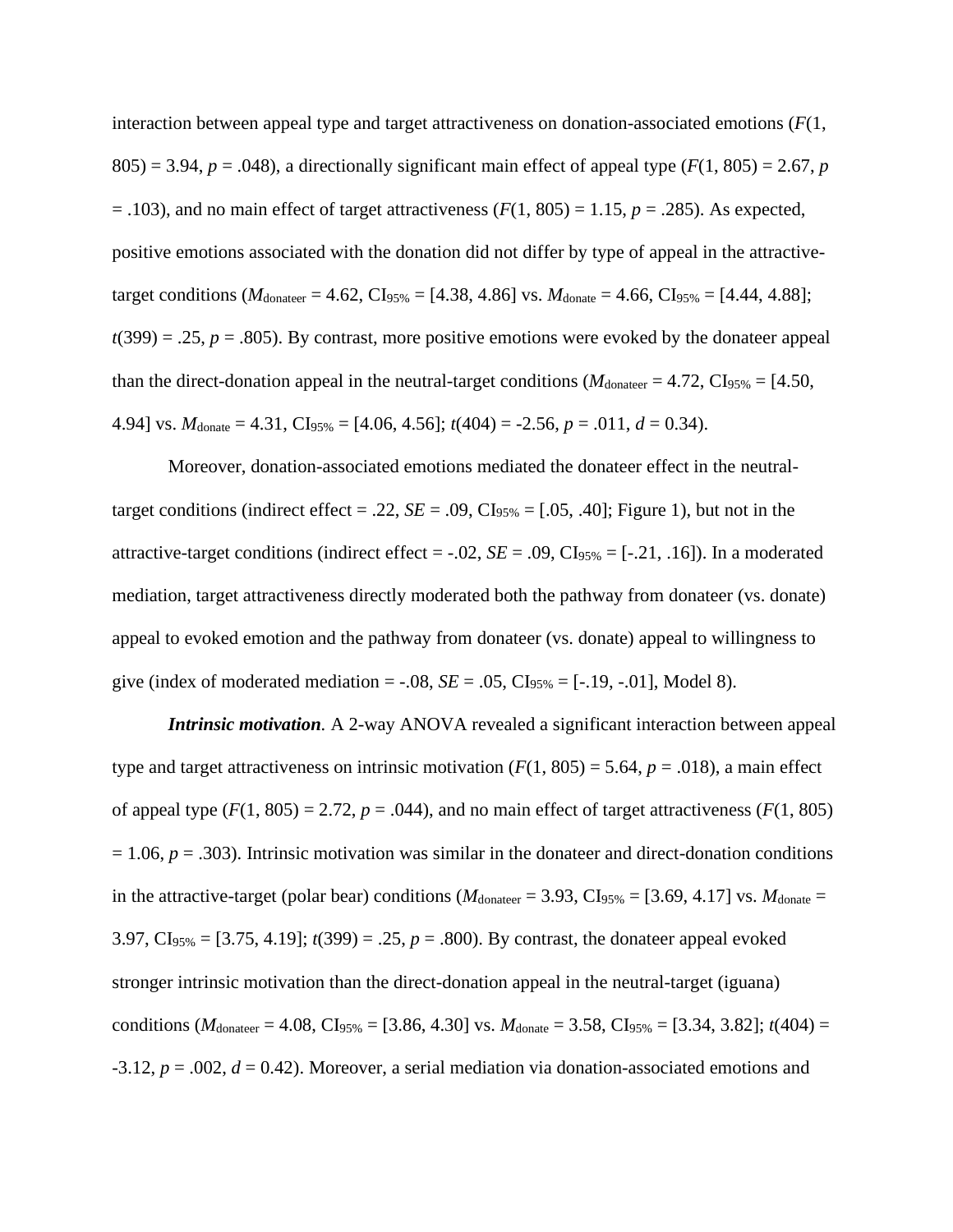intrinsic motivation was supported in the neutral-target conditions (indirect effect = .32, *SE*  $= .10, Cl<sub>95%</sub> = [.12, .52];$  Figure 3). Overall, a moderated mediation found that target attractiveness moderated both the pathway from donateer (vs. donate) appeal to intrinsic motivation and the pathway from donateer (vs. donate) appeal to willingness to give (index  $=$  $-.27, SE = .12, CI<sub>95%</sub> = [-.51, -.04], Model 8.$ 



**Figure 3.** Serial mediation results in all Studies (1a, 2c, 3, and 4) measuring serial mediation. The donateer effect was reliably mediated by donation-associated positive emotions, which led to greater intrinsic motivation, heightening donation intention (\*  $p < .05$ , \*\*  $p < .01$ , \*\*\*  $p$  $< .001$ ).

#### *Other charity perceptions.* The same 2 (direct-donation vs. donateer) appeal x 2

(attractive vs. neutral) target ANOVA revealed no interaction (*p*s > .250) on perceived importance, impact, or effectiveness of the charity, and no main effect of appeal type (*p*s > .250). Target attractiveness had main effects on perception of the charity as important, impactful, and effective (*p'*s < .05). These main effects, however, cannot explain why the donateer effect held in the neutral-target conditions but was mitigated in the attractive-target conditions.

### *Discussion*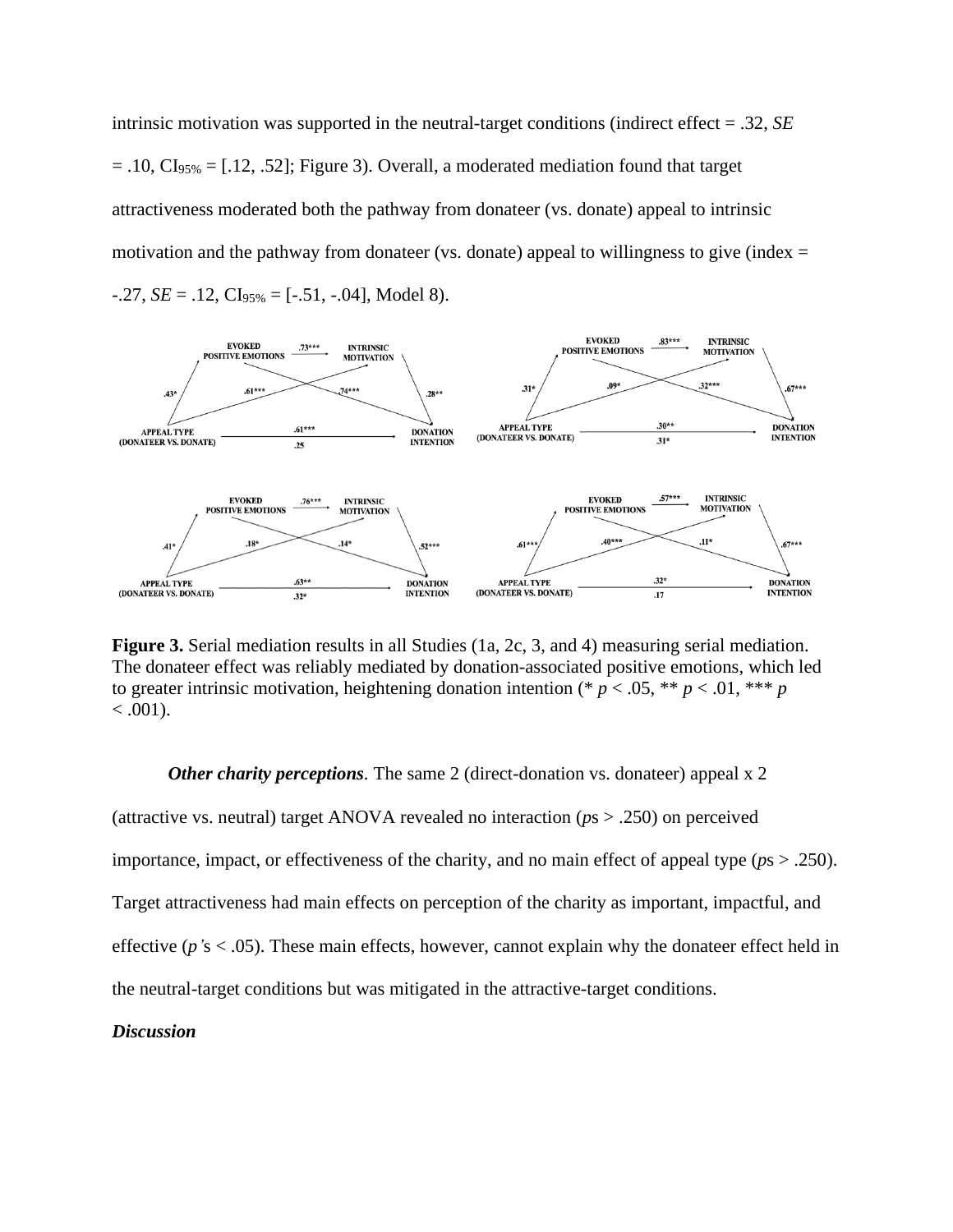Study 3 shows that the donateer effect was attenuated when the charity target itself evoked strong emotions and was replicated when the charity target did not evoke strong targetassociated emotions. These results rule out a host of alternative explanations which predict that the donateer effect would persist regardless of the affective intensity of the charity target, particularly accounts involving differences between the appeal types in charity perceptions, mindset priming, mental accounting, or likelihood of miscomprehension.

These results also demonstrate the role of intrinsic motivation in the donateer effect, confirmed in moderated mediation analyses. In the neutral-target conditions, participants who received the donateer appeal felt more positive associated emotions than those who received the direct donation appeal and, in turn, found the donation experience more intrinsically motivating. The role of intrinsic motivation is more consistent with the habitual account, which treats the positive emotions as part of the means, than the goal-directed account, which treats the positive emotions as the ends, an incentive external to the activity itself.

### *STUDY 4: WHEN ARE PEOPLE MORE RECEPTIVE TO THE DONATEER APPEAL?*

In Study 4, we further tested between the goal-directed versus habitual interpretations of the emotion mechanism. Because prosocial actions are usually multiply determined (Small  $\&$ Cryder, 2016), the donateer appeal could induce both mechanisms, relative to an otherwise identical donation appeal. However, it is useful to investigate whether one of the accounts is the primary explanation for the donateer effect, because the two accounts yield some opposite predictions for the effect's boundary conditions. The goal-directed account predicts that people currently feeling *bad* about themselves will be more interested in giving, as an attempt to derive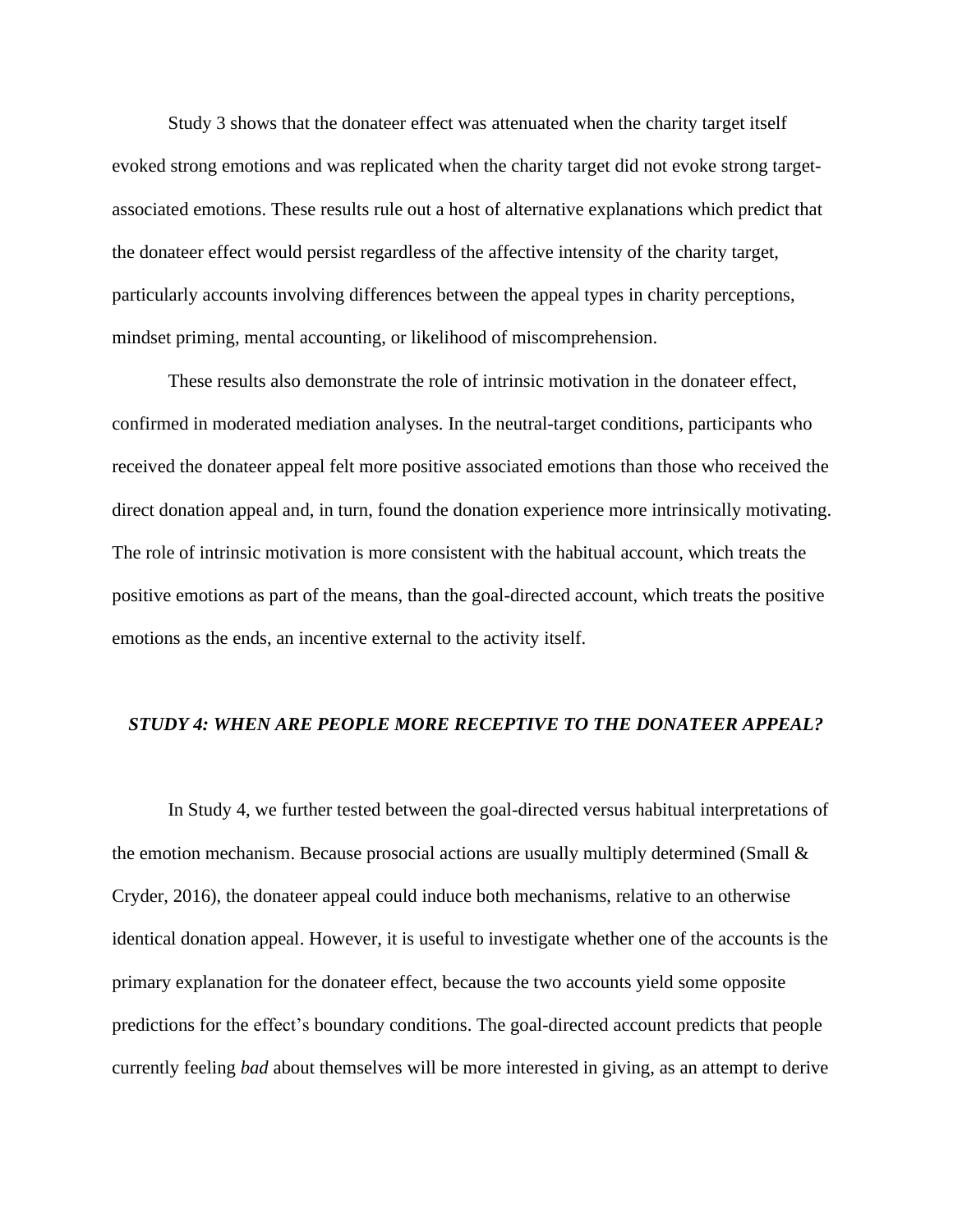emotional benefits and repair mood. In contrast, the habitual account predicts that people currently feeling *good* about themselves will be more interested in giving, because the elicitation of habitual actions is facilitated when associative cues typically congruent with the action are heightened in the environment. In sum, these two accounts predict opposite patterns—a moodrepair pattern from the goal-directed account versus a mood-congruence pattern from the habitual account.

To test between these predictions, we adopted a manipulation of moral self-concept activation (Reed et al., 2007). This manipulation asks participants to write about themselves either using positive or negative moral descriptors, and has been shown to effectively influence people's current self-appraisal in related studies (*e.g.,* Jordan et al., 2011; Reed et al., 2007; Sachdeva et al., 2009). The goal-directed account predicts that the donateer effect should be stronger in the negative condition, when people were prompted to feel bad about themselves, due to the implied mood-repair motive (H4a). The habitual account predicts that the donateer effect should instead be attenuated in the negative condition, because actions associated with positive emotions will be inhibited, *i.e.,* mood congruence (H4b). Finally, if both mechanisms are involved to a similar extent, then the donateer effect may persist in both versions. Based on the support for the habitual account found in Study 3, we expect the results to be consistent with mood congruence (H4b).

#### *Method*

We recruited 650 participants on Prolific (US) and obtained 656 complete sets of responses ( $M_{\text{age}} = 40, 356 (54%)$  female, 12 (2%) non-binary) after applying the preregistered screening criteria (Table S1, web appendix). Participants were randomly assigned to one of four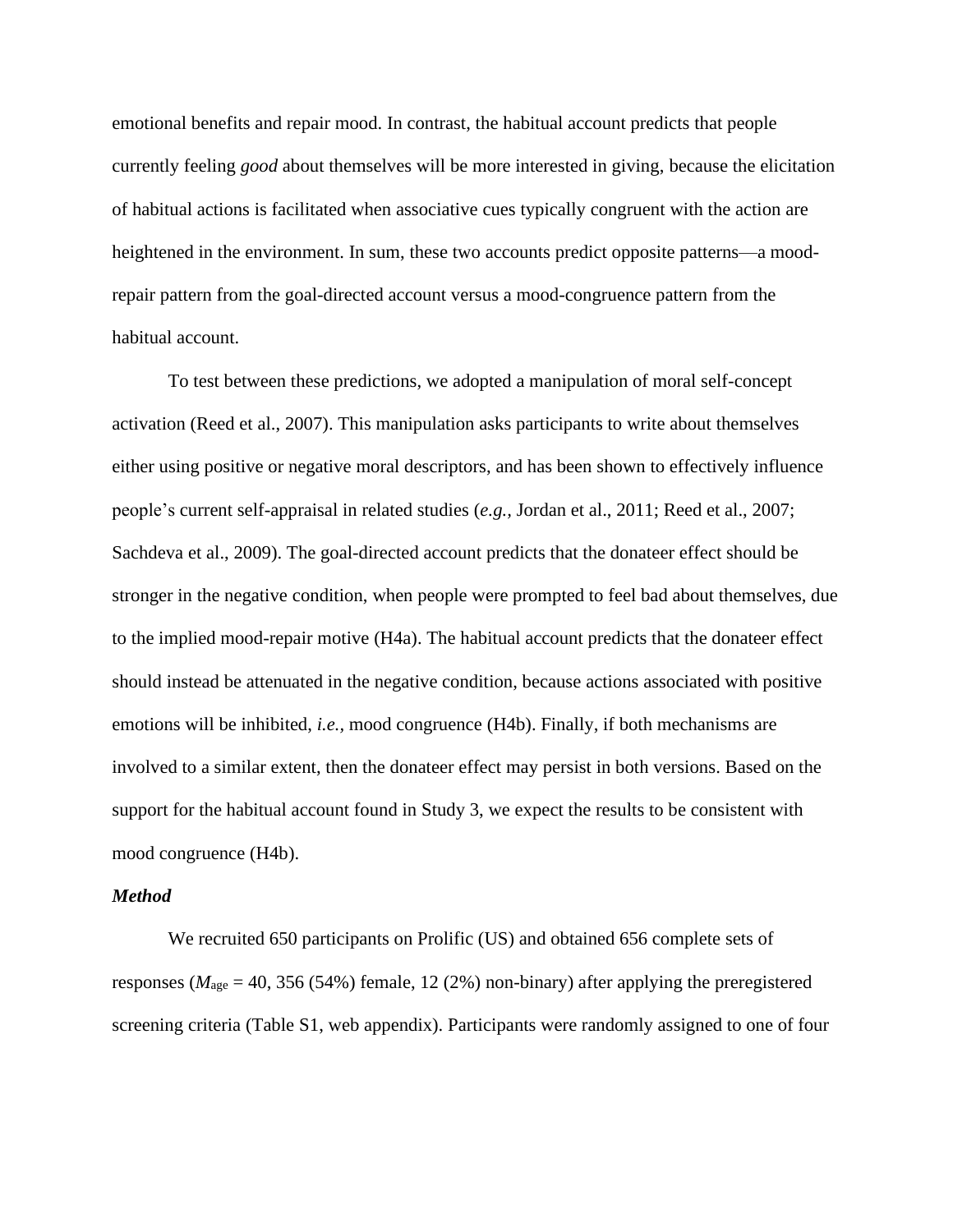between-subjects conditions in a 2 (direct-donation vs. donateer) x 2 (moral self-concept activation: positive vs. negative) design.

Participants were asked to complete a series of ostensibly unrelated tasks. The first task was the moral self-concept manipulation, adapted from Reed, Aquino, & Levy (2007). Participants were given four highlighted words and were asked to write a brief story about themselves using all four words. The four words were "caring, generous, fair, kind" in the positive self-concept condition and "selfish, disloyal, greedy, mean" in the negative self-concept condition. Participants were given a minimum of two minutes to write (the average participant spent nearly four minutes) and were informed that their payment would be contingent on inclusion of all four words.

After the writing task, participants completed the manipulation check from Reed et al. (2007). They assessed the extent to which what they had written reflected how they viewed themselves, on the manipulation check ("a moral person"), which was mixed in with three control aspects ("athletically gifted," "a creative person," and "safety conscious."), on 7-point scales;  $1 = Not$  at all,  $7 = A$  great deal. This manipulation successfully influenced the perceived moral self-concept ( $M_{\text{positive}} = 5.79$ , CI<sub>95%</sub> = [5.65, 5.93] vs.  $M_{\text{negative}} = 4.81$ , CI<sub>95%</sub> = [4.59, 5.03];  $F(1, 654) = 58.40, p < .001$ .

Participants next completed an unrelated filler task and then read one of two donation appeals that was targeted at helping natural disaster victims. In the direct-donation conditions, participants were asked if they were interested in "donating two hours' worth of your income on Prolific…You can sign up with the campaign with a pledged donation amount and complete the donation process with the pledged donation in just a few clicks." In the donateer conditions, participants were asked if they were interested in "dedicating two hours of your work on Prolific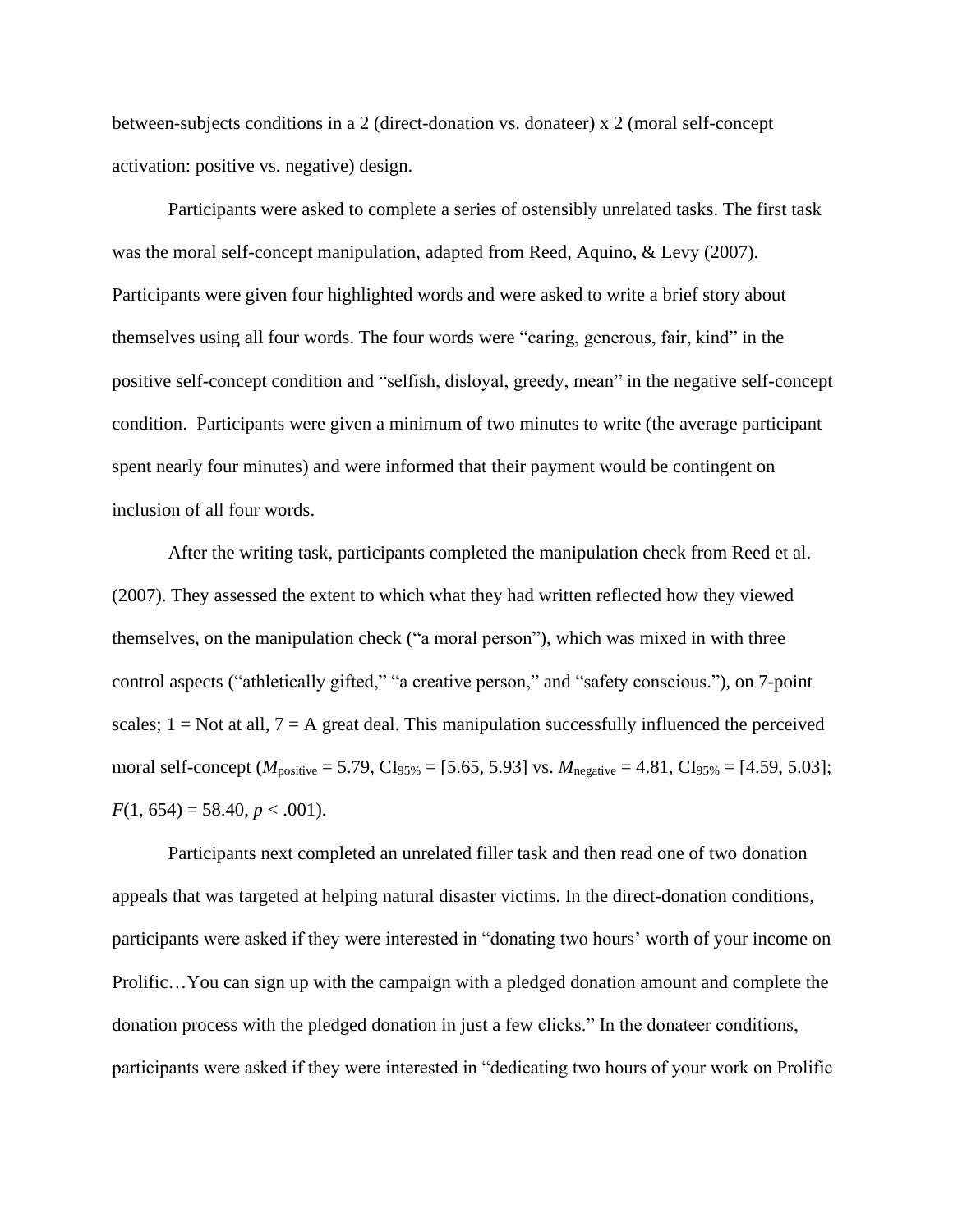and donate your income from it…You can sign up with the campaign with a pledged time and complete the donation process after finishing the pledged work that was dedicated to the charity." Participants were asked to indicate their willingness to give on a 7-point scale  $(1 = not$ at all,  $4 =$  moderately,  $7 =$  very much).

Next, participants completed three sets of measures, in randomized order. Participants completed the same 4-item measure of donation-associated emotions as in previous studies and the same 3-item measure of intrinsic motivation as in Study 3. In addition, participants completed a 3-item measure of anticipated moral image, adapted from Khan and Dhar (2007), asked to indicate the extent to which they agreed with the following statements if they decided to donate: "I will feel morally upright," "I will feel like a good person," and "I will feel that I am altruistic" (all on 7-point scales;  $1 = not$  at all,  $7 = very$  much).

## *Results*

*Prosocial giving.* A 2-way ANOVA revealed a significant interaction between appeal type (direct-donation vs. donateer) and moral self-concept activation (positive vs. negative) on willingness to give  $(F(1, 655) = 4.51, p = .034, \eta_p^2 = .01)$ , a main effect of appeal type  $(M_{\text{donater}} =$ 3.16, CI<sub>95%</sub> = [2.96, 3.36] vs.  $M_{\text{donate}} = 2.70$ , CI<sub>95%</sub> = [2.53, 2.87];  $F(1, 655) = 11.45$ ,  $p = .001$ ), and no main effect of moral self-concept activation  $(F(1, 655) < 1, p = .394$ ; Figure 4). Critically, in the positive self-concept conditions, participants who received the donateer appeal were more willing to donate than participants who received the direct-donation appeal ( $M_{\text{donater}} = 3.35$ ,  $CI<sub>95%</sub> = [3.06, 3.64]$  vs.  $M<sub>donate</sub> = 2.62, CI<sub>95%</sub> = [2.40, 2.84]; t(335) = 4.00, p < .001, d = 0.62$ ). No significant difference was observed in the negative self-concept conditions ( $M_{\text{donater}} = 2.95$ ,  $CI<sub>95%</sub> = [2.68, 3.22]$  vs.  $M<sub>donate</sub> = 2.79, CI<sub>95%</sub> = [2.57, 3.01]; t(317) = .86, p = .390$ . These results support H4b. Indeed, among those receiving a donateer appeal, the positive moral self-concept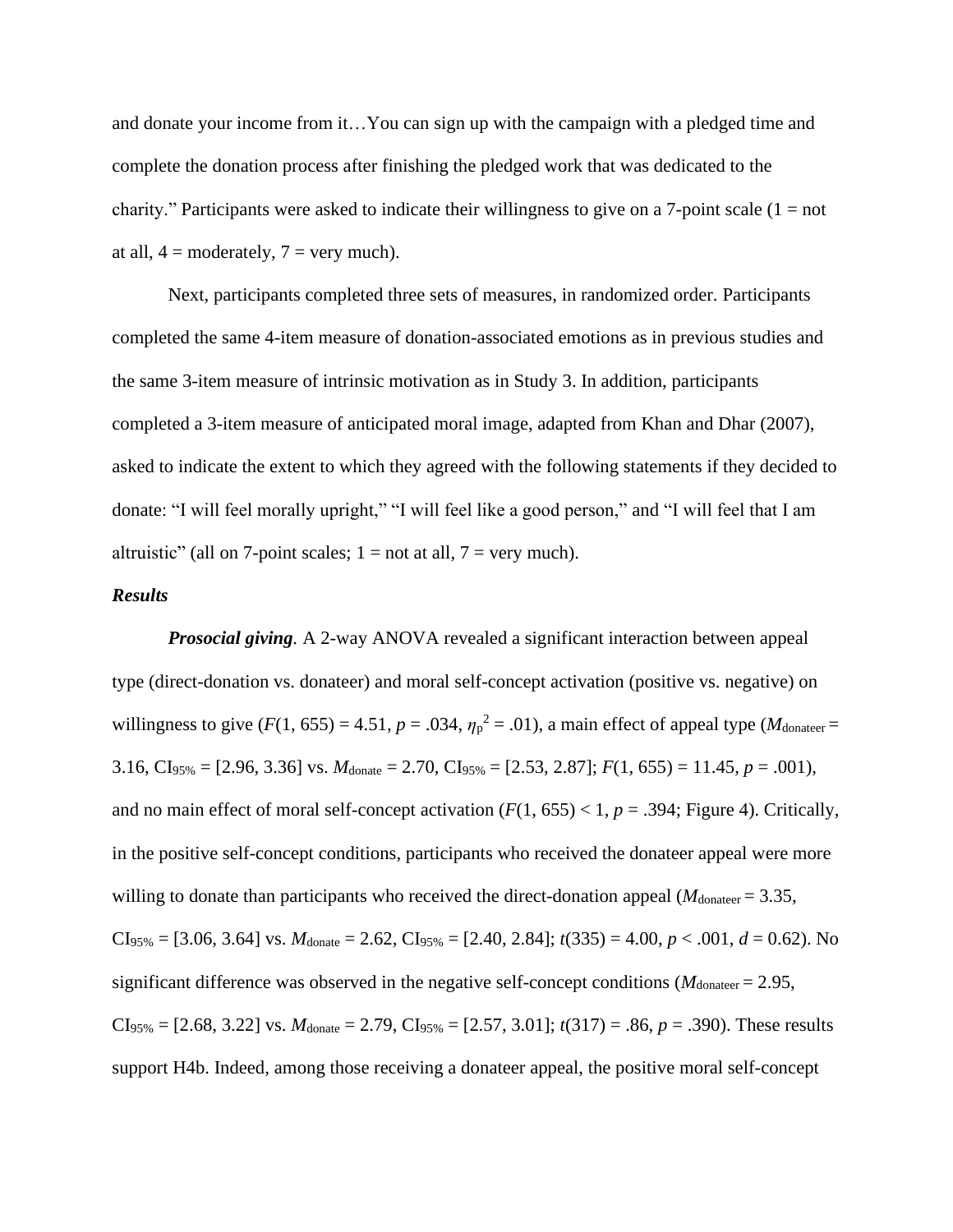manipulation increased willingness to give, compared to the negative moral self-concept (diff  $=$  .40,  $F(1, 315) = 3.87$ ,  $p = .050$ ; this difference was not observed among those who instead received the direct-donation appeal (diff =  $-.17, F(1, 337) < 1, p = .336$ ).



**Figure 4**. The donateer effect held after a positive moral self-concept was activated but was attenuated after a negative moral self-concept was activated. Error bars represent 95% confidence intervals.

*Donation-associated positive emotions.* The 2-way ANOVA revealed a main effect of appeal type on donation-associated positive emotions  $(F(1, 656) = 23.96, p < .001)$ , no main effect of moral self-concept activation  $(F(1, 656) = .33, p > .250)$ , and no interaction  $(F(1, 656)$  $= .002, p > .250$ ). Overall, the donateer appeal evoked the anticipation of more positive emotions than did the direct-donation appeal ( $M_{\text{donater}} = 5.14$ , CI<sub>95%</sub> = [4.96, 5.32] vs.  $M_{\text{donate}} = 4.53$ , CI<sub>95%</sub>  $=[4.37, 4.69]$ ;  $F(1, 656) = 23.96$ ,  $p < .001$ ). Donation-associated emotion was supported as a mediator in a moderated mediation model (indirect effect = .29,  $SE = .07$ ,  $CI_{95\%} = [.16, .43]$ ) where the moral self-concept manipulation was included as a moderator ( $b = .28$ ,  $SE = .12$ ,  $p$  $= .020$ ).

*Intrinsic motivation*. Consistent with the main effects on donation-associated emotion, the 2-way ANOVA revealed a main effect of appeal type on intrinsic motivation to give  $(F(1,$ 656) = 37.45,  $p < .001$ ), a main effect of moral self-concept activation ( $F(1, 656) = 4.21$ ,  $p$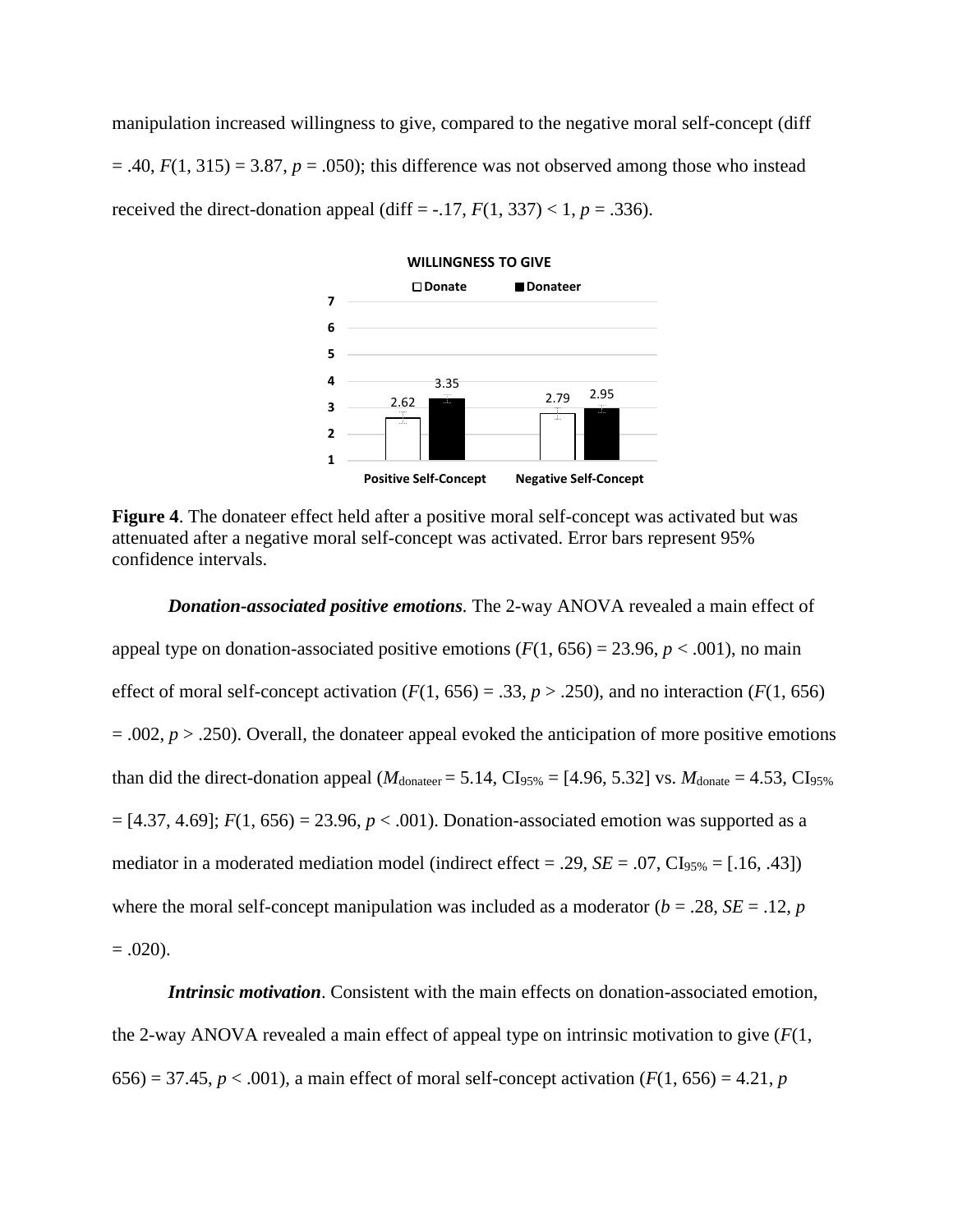$= .041$ ), and no interaction ( $F(1, 656) = .43$ ,  $p > .250$ ). Overall, the donateer appeal evoked stronger intrinsic motivation than did the direct-donation appeal ( $M_{\text{donater}} = 3.66$ , CI<sub>95%</sub> = [3.50, 3.82] vs.  $M_{\text{donate}} = 2.99$ , CI<sub>95%</sub> = [2.84, 3.14];  $F(1, 656) = 37.45$ ,  $p < .001$ ). The activation of a positive moral self-concept induced stronger intrinsic motivation than did the activation of a negative moral self-concept ( $M_{\text{positive}} = 3.42$ , CI<sub>95%</sub> = [3.27, 3.57] vs.  $M_{\text{negative}} = 3.20$ , CI<sub>95%</sub> =  $[3.04, 3.36]$ ;  $F(1, 656) = 4.21$ ,  $p = .041$ ).

*Serial mediation.* In line with our previous findings, we replicated the serial mediation via donation-associated positive emotions and intrinsic motivation in the feeling-good conditions (indirect effect = .57,  $SE = .12$ ,  $CI<sub>95%</sub> = [.33, .82]$ , Model 6; Figure 3). This serial mediation was not supported in the feeling-bad conditions.

Last, anticipated moral image was not supported as an alternative mediator of the effect  $(\text{indirect effect} = -0.001, SE = 0.02, CL_{95\%} = [-0.05, 0.05]).$ 

#### *Discussion*

The results of Study 4 indicated an emotional-congruence moderation, consistent with the habitual account. In the (baseline) direct-donation conditions, participants had similar donation intentions irrespective of their feelings about themselves (diff  $=$  -.17,  $F(1, 337) < 1$ ,  $p = .336$ ). However, in the donateer conditions, participants had stronger donation intentions when feeling good (vs. bad) about themselves (diff = .40,  $F(1, 315) = 3.87$ ,  $p = .050$ ).

The measures of donation-associated emotion and intrinsic motivation further corroborated the habitual mechanism. Both serial and moderated mediation analyses supported the prediction that, when people felt good about themselves, the donateer appeal would induce stronger donation intentions than the standard donation appeal primarily by eliciting stronger intrinsic motivation. However, this no longer resulted in stronger donation intentions when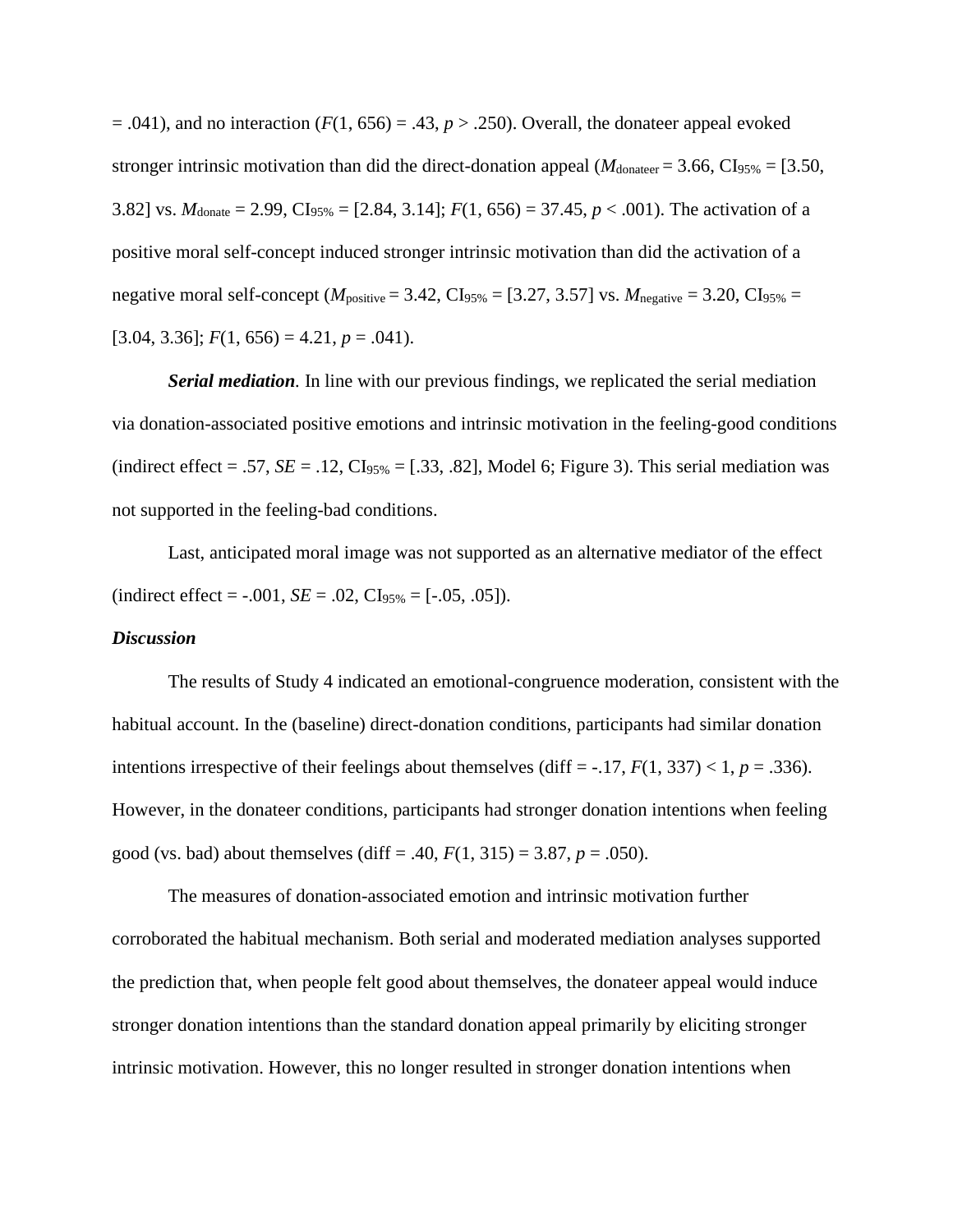people felt bad about themselves, which has been shown to reduce intrinsically motivated behaviors (Isen & Reeve, 2005).

The incidental self-oriented emotions manipulated in this study are distinct from the integral outcome-oriented emotions evoked by the charity target (*e.g.,* in Study 3). This is why the goal-directed and habitual accounts made opposite predictions (H4a vs H4b) in Study 4, despite making the same prediction (H3) in Study 3. Notably, the self-oriented emotions manipulated in this study also differ from the background emotional valence of one's job content (*e.g.,* in Study 2b), which has little implications on one's current moral self-appraisal.

#### *STUDY 5: FUTURE VERSUS PAST WORK*

In Study 5, we tested a critical boundary condition: asking for a donation from past vs. future work. When emotions during a past experience have already been encoded in memory, the donateer method will no longer evoke more positive emotions from that experience, nor heighten motivation toward it. Therefore, we expected the effect to be eliminated when the donateer appeal asked for a donation from past work.

Another goal of this study was to measure and compare the actual behavioral and emotional consequences from different donation appeals—whether the donateer method provides donors with actual emotional benefits.

## *Method*

We recruited approximately 800 participants from MTurk and obtained 748 valid and complete sets of responses ( $M_{\text{age}} = 37, 283$  (38.8%) female, 1 non-binary) after applying the preregistered screeners (Table S1, web appendix).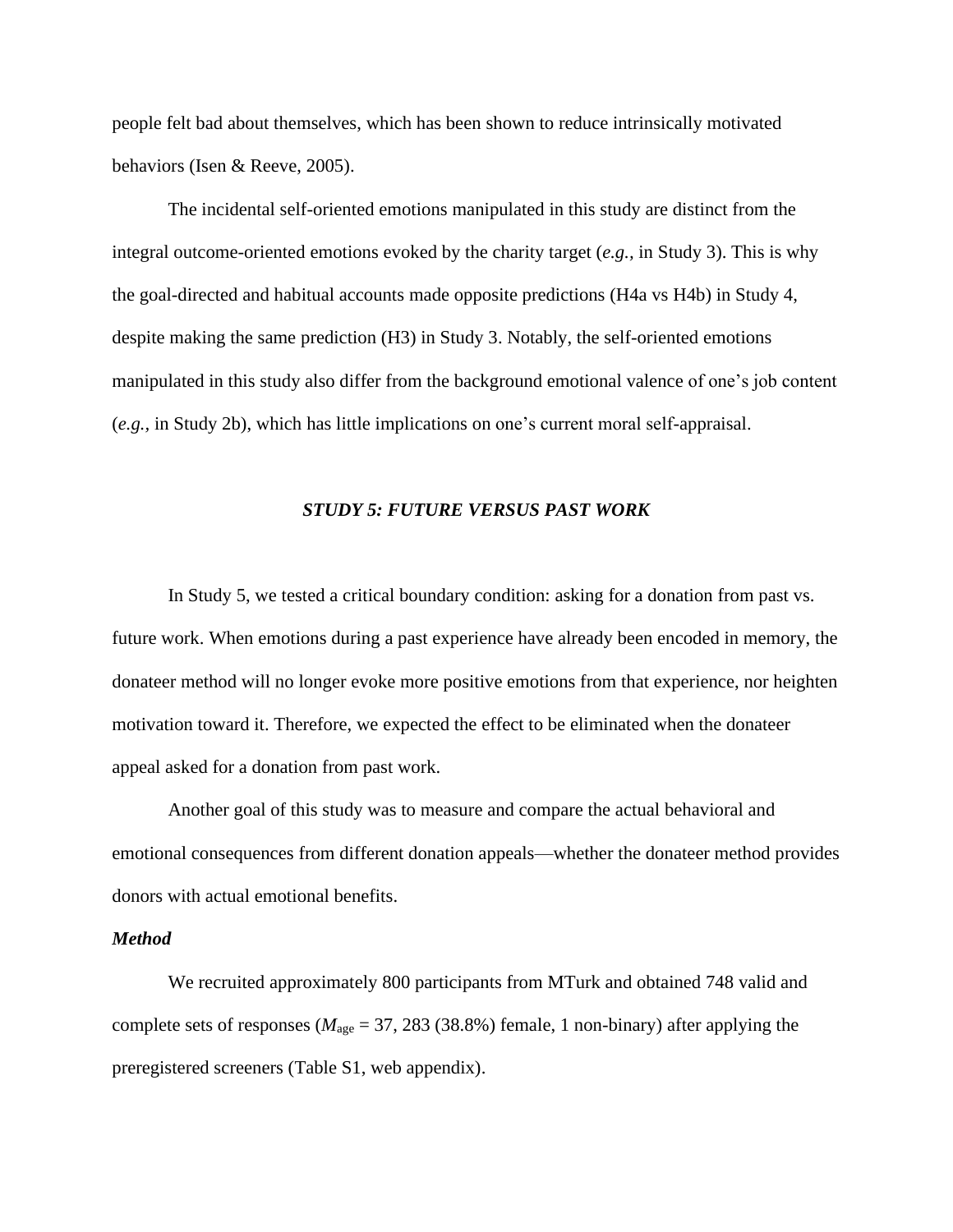Participants were first given a rating task, in which they evaluated 20 packaged food products and received \$.60. Participants then received a second task, to rate another 20 food products. They were presented with a consequential donation appeal, asking them to donate the \$.60 from the second rating task to a charity, Action Against Hunger.

Participants were randomly assigned to 2 (direct-donation vs. donateer) x 2 (future vs. past work) between-subjects conditions. To manipulate future vs. past work, the donation appeal was either introduced before the second rating task had begun (future-work condition) of after the second rating task had been completed (past-work condition).

In addition, participants were either presented with a direct-donation appeal or a donateer appeal. All participants were asked to indicate their decision whether or not to donate. In the direct-donation condition, participants read that, "You can rate the second batch of 20 products as a volunteer for ActionAgainstHunger.org. If you choose to volunteer in this task, your work will generate a \$0.60 donation to ActionAgainstHunger.org." In the donateer condition, participants read that, "You can rate the second batch of 20 products and donate your earnings to ActionAgainstHunger.org. If you choose to donate your earnings from this task, you will be making a \$0.60 donation to ActionAgainstHunger.org." In all conditions, it was specified that, if participants chose to donate, they would be paid \$0.60 for their first rating task while the \$0.60 compensation from their second rating task would be donated to ActionAgainstHunger.org; if they decided not to donate, they would be paid \$1.20 for completing the entire study and no donations would be made on their behalf.

After participants made their donation decision and completed the second rating task (in either order), they were asked to recall their actual emotions during the second rating task, using a measure that was modified from the donation-associated emotions measure in Study 2A.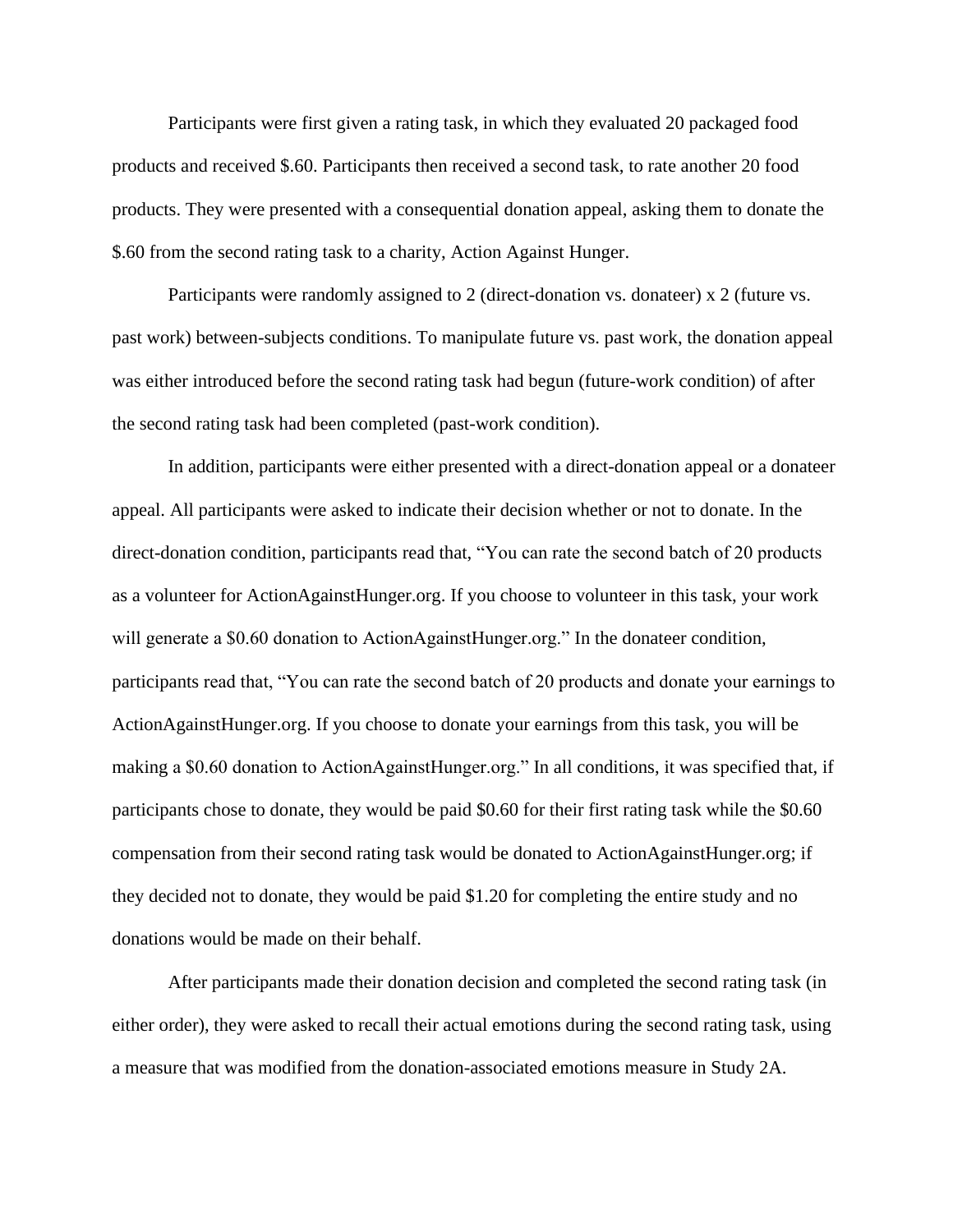Participants also reported their current mood, the same five individual difference variable items as in previous studies, a generic attention screener, and their gender and age. Two days after their participation, participants were paid based on their choices and we made the pledged donations to the charity on the same day.

## *Results*

*Prosocial giving.* As predicted, the donateer effect emerged only when the donation appeal was based on future work. When the donation was framed in terms of future work (and presented before the target task), we replicated the donateer effect: participants in the donateer condition were more likely to give than were participants in the direct-donation condition (36.0% vs. 26.5%;  $b_{\text{append type}} = .45$ ,  $SE = .22$ , Wald = 4.12,  $p = .042$ ; Figure 5a). When the donation appeal was instead presented after the focal task and framed as from past work, however, the effect was eliminated, with participants directionally less likely to give in the donateer than in the direct-donation conditions (24.2% vs. 29.3%,  $b_{\text{append\_type}} = -.26$ ,  $SE = .24$ , Wald = 1.16,  $p = .282$ ).



**Figures 5a and 5b**. The donateer effect was replicated when a donation from future work was requested, but not when a donation from past work was requested (5a; figure on the left). These manipulations also influenced the actual emotional rewards (5b; figure on the right): In the future-work conditions, donors felt more positive emotions in the donateer condition than in the direct-donation condition, but this difference disappeared in the past-work conditions. Error bars represent 95% confidence intervals.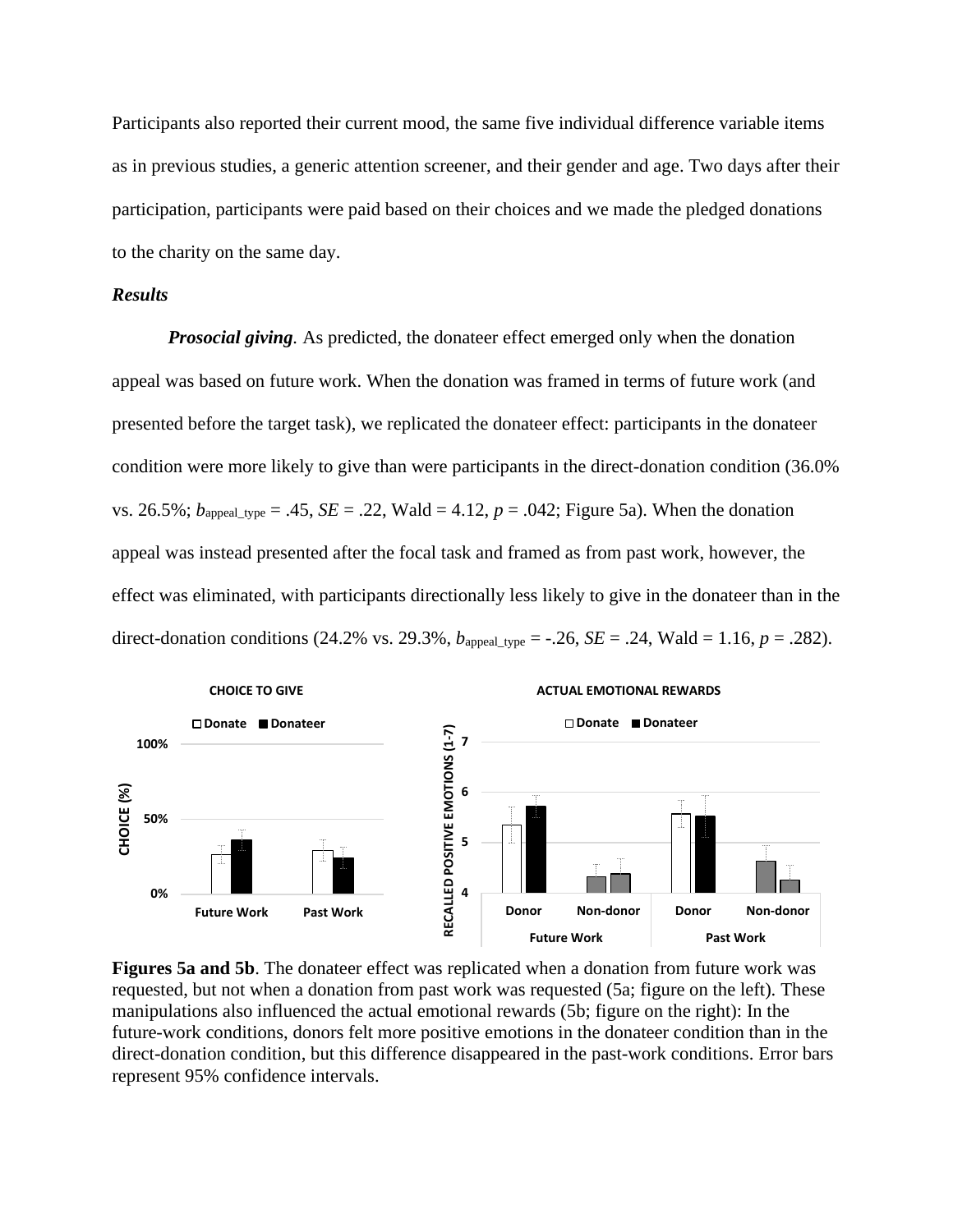A 2 (direct-donation vs. donateer) x 2 (future vs. past work) ANOVA revealed a

significant interaction ( $b_{\text{interaction}} = -.71$ , *SE* = .33, Wald = 4.69, *p* = .030), a significant main effect of appeal type with participants in the donateer condition being more likely to donate than were participants in the donate condition ( $b_{\text{append\_type}} = 1.15$ ,  $SE = .50$ , Wald = 5.28,  $p = .022$ ), and no main effect of future versus past work ( $b_{\text{tuning}} = .14$ ,  $SE = .23$ , Wald = .36,  $p = .551$ ). Indeed, comparing the two donateer conditions, participants were more likely to give from pledged future work than from past work ( $b_{\text{tuning}} = .57$ ,  $SE = .23$ , Wald = 6.23,  $p = .013$ ). The directdonation conditions elicited similar donation likelihood regardless of timing  $(b_{\text{tuning}} = -.14, SE)$  $= .23$ , Wald  $= .36$ ,  $p = .551$ ).

*Actual emotional rewards*  $(a = .97)$ . In this study, we measured post-choice and postdonation emotions (i.e., as opposed to prospective donation-associated emotions in the prior studies). Because donors and non-donors made different choices, we either measured the emotional rewards derived from the *donation* process (among donors) or the emotional rewards of working for oneself (among non-donors). In the future-work conditions, donors in the donateer condition experienced more positive emotions than donors in the direct-donation condition (*M*<sub>donateer</sub> = 5.72, CI<sub>95%</sub> = [5.50, 5.94] vs. *M*<sub>donate</sub> = 5.35, CI<sub>95%</sub> = [5.00, 5.70]; *t*(119) = 1.84,  $p = .069$ ,  $d = 0.46$ ; Figure 5b). However, this difference was not observed in the past-work conditions ( $M_{\text{donater}} = 5.52$ , CI<sub>95%</sub> = [5.11, 5.93] vs.  $M_{\text{donate}} = 5.57$ , CI<sub>95%</sub> = [5.30, 5.84]; *t*(93) < 1,  $p = .853$ ).

Overall, donors experienced more positive emotions than non-donors ( $M_{donor} = 5.55$ , *SD*  $= 1.16$  vs.  $M_{\text{non-donor}} = 4.39$ ,  $SD = 1.70$ ;  $t(576.38) = 10.78$ ,  $p < .001$ ,  $d = 0.81$ ), and these differences emerged both in the future-work conditions ( $M_{donor} = 5.55$ ,  $SD = 1.12$  vs.  $M_{non-donor} =$ 4.35, *SD* = 1.62;  $t(323.81) = 8.49$ ,  $p < .001$ ) and in the past-work conditions ( $M_{donor} = 5.54$ , *SD* =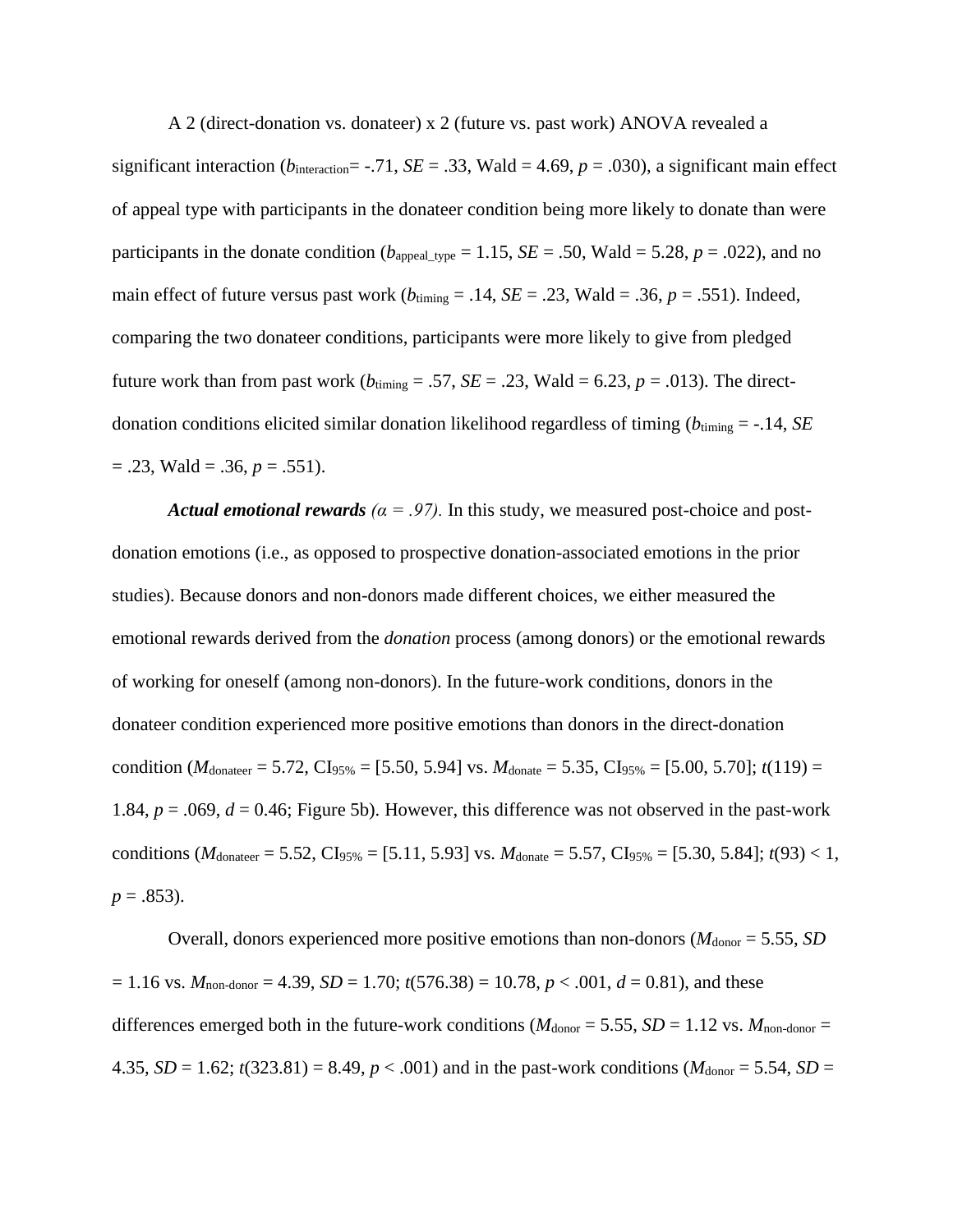1.21 vs.  $M_{\text{donor}} = 4.42$ ,  $SD = 1.78$ ;  $t(244.04) = 6.75$ ,  $p < .001$ ). These results confirm the presumption in our theorizing that donation has positive emotional implications and, in particular, that thinking of donation in terms of volunteering strengthens the emotional associations.

### *Discussion*

Study 5 replicated the donateer effect with consequential choices regarding actual funds and real charity donations, when the donation appeals involved *future* work generating a donation. In contrast, the donateer effect was eliminated when the donation appeals asked for pledges based on past work. As predicted in H5, the effectiveness of the donateer appeal was uniquely sensitive to the timing of the donation experience, unlike the direct-donation appeal. This boundary condition again rules out major alternative explanations (*e.g.,* charity perceptions, mindset priming, mental accounting), none of which predict the timing of the decision relative to the donation experience to moderate the donateer effect.

Furthermore, donors experienced more positive actual emotions from the same futurework donation after the donateer (vs. direct-donation) framing. This confirms that the more favorable response to the donateer appeal can result in more positive actual emotions from giving, consistent with the habitual account. A useful implication of these results is that, besides raising more funds in a target charity campaign, the donateer method may promote long-term sustainable fundraising, because making people happy with giving actions promotes more giving actions in the future (see Aknin, Dunn, et al., 2012).

#### *INTERNAL META-ANALYSIS AND INDIVIDUAL DIFFERENCES*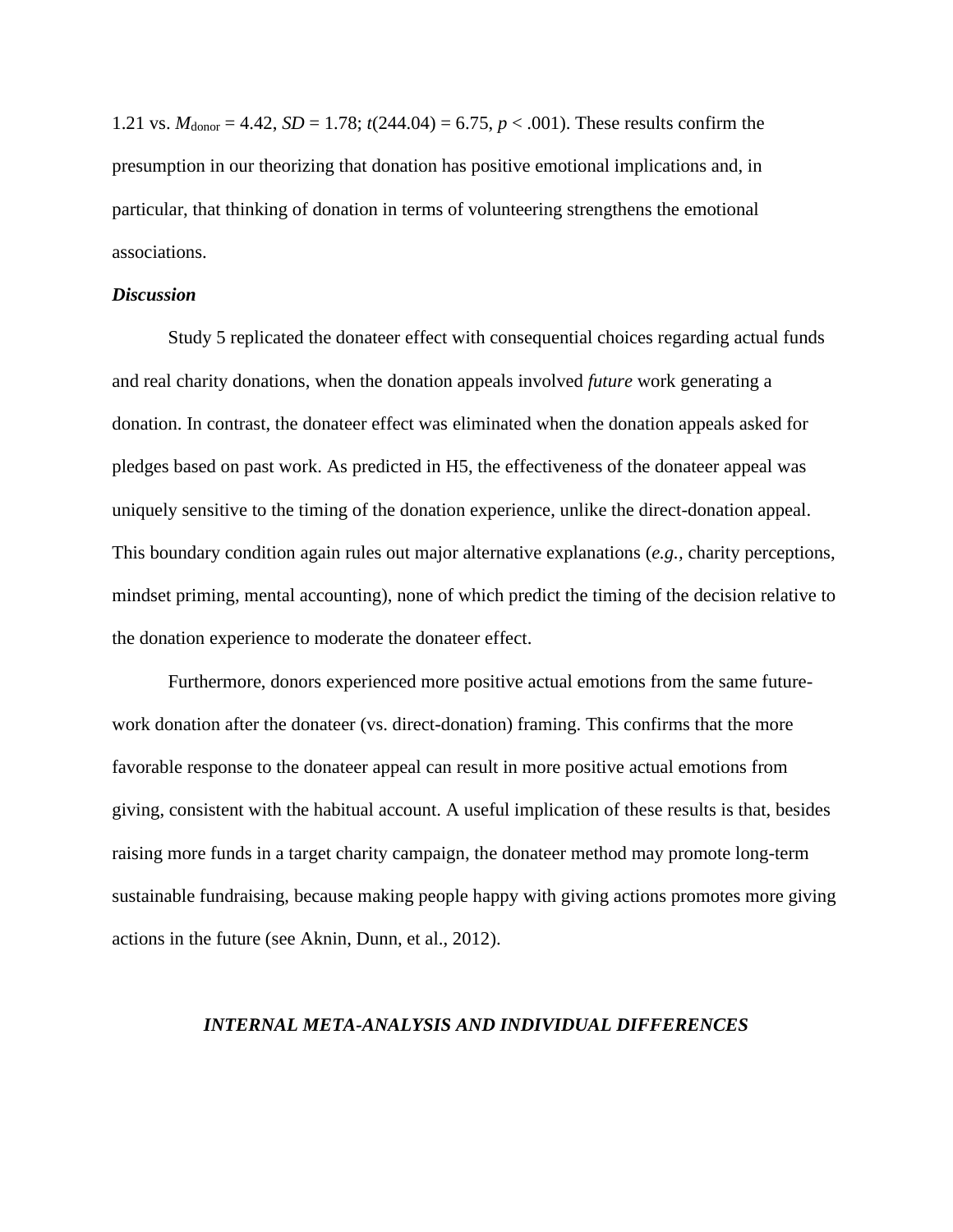We conducted an internal meta-analysis, using individual participant data across all studies, while controlling for study-level fixed effects (Cooper and Patall, 2009). Because we reported all the studies in this manuscript, and because the dependent variables and main analyses were all preregistered, valid concerns about false positives in internal meta-analyses (Vosgerau et al., 2019) are mitigated. This analysis calculated a medium effect size from the donateer effect ( $b = .59$ ,  $SE = .26$ ,  $p = < .001$ ), with the donateer appeal increasing willingness to give by an average of 0.71 on a 7-point scale ( $CI<sub>95%</sub> = [.57, .85]$ , Cohen's  $d = 0.47$ ). There was considerable heterogeneity across studies ( $l^2$  = 94.07, CI<sub>95%</sub> = [91.20, 96.01]), reflecting differences presumably due to variation in charity contexts, operationalizations of the donateer appeal, and sample populations.

Next, we tested whether the donateer effect varied across people, as measured by five individual difference variables (i.e., past volunteering frequency, average past donation amount, household income, gender, and age) that were measured consistently across studies. In particular, we test an individual-differences implication of the habitual account: that the donateer effect will be generally stronger among those with more volunteering experience.

The habitual account involves an important principle, that frequent previous reinforcement increases the likelihood of habitual responses by strengthening acquired associations (Dayan & Balleine, 2002). This principle generates a prediction that the donateer effect should be stronger among people who had previously volunteered more frequently. However, using an individual difference measure introduces a potential confound with general interest in contributing to charities. It is therefore noteworthy that this prediction of the habitual account does not extend to the size of prior donations, which has been shown to poorly correlate with the magnitude of emotional reward (Aknin, Dunn, et al., 2012; Dunn et al., 2008; Imas,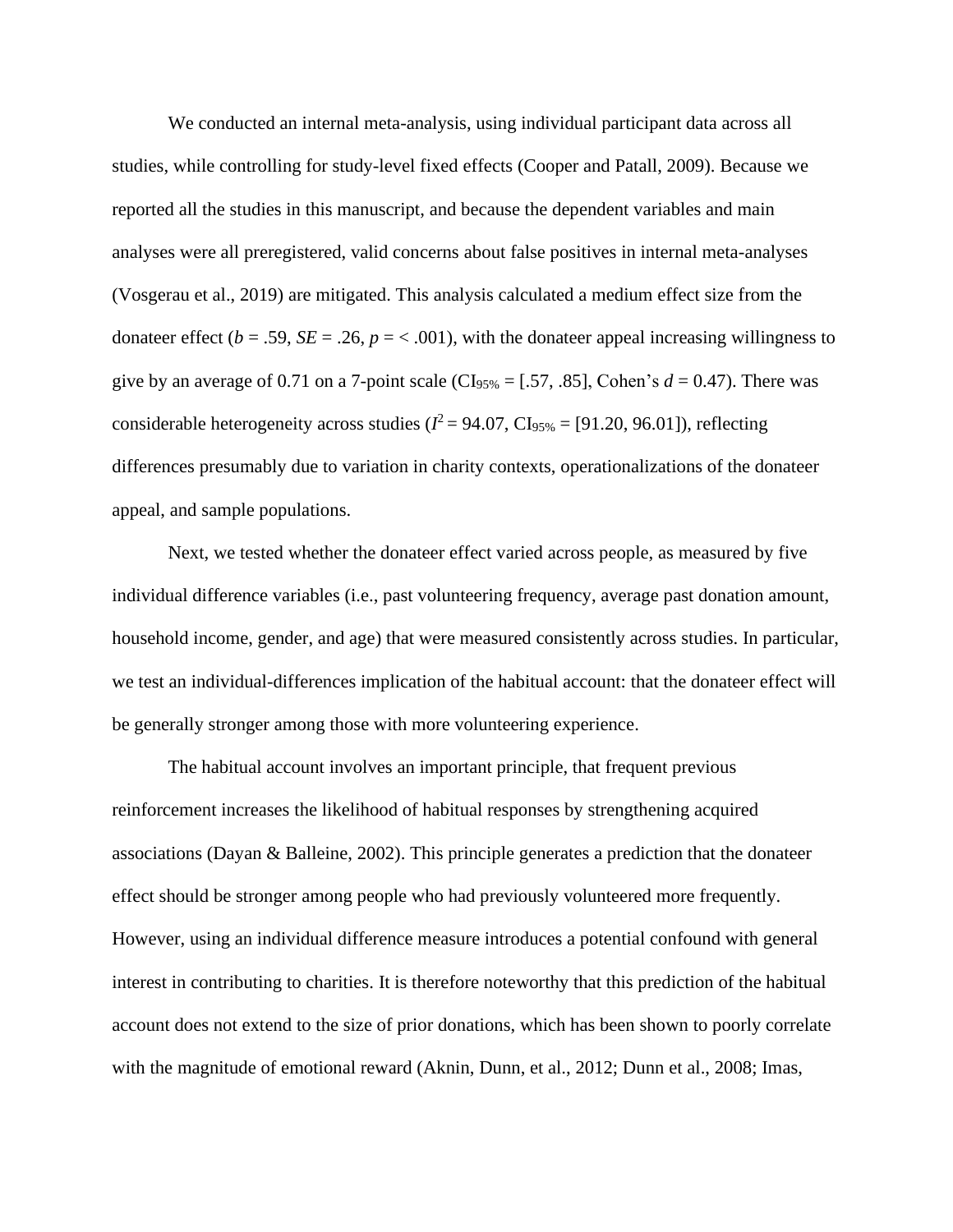2014) and thus would not be expected to strengthen the association between donation and positive emotions. Therefore, the habitual account suggests that the donateer effect would be stronger specifically among people who had previously volunteered more frequently, but not among people who had given larger past donations.

Consistent with the habitual account, past volunteering frequency moderated the donateer effect (interaction  $F(1, 2520) = 9.76$ ,  $p = .002$ ,  $\eta_p^2 = .01$ ), whether or not controlling for household income, gender, and age. While the donateer effect was significant at all measured levels of past volunteering frequency, it was significantly stronger among participants who selfreported having "volunteered frequently" (conditional effect = .86,  $SE = .11$ ,  $CI<sub>95%</sub> = [.64, 1.07]$ ) than participants who had "volunteered infrequently" (conditional effect = .59,  $SE = .07$ ,  $CI_{95\%} =$ [.45, .73]) or participants who "had not volunteered before" (conditional effect = .33, *SE* = .11,  $CI<sub>95%</sub> = [.11, .55])$ . By contrast, the donateer effect was not moderated by average yearly donation (interaction  $F(1, 2520) = .03$ ,  $p = .863$ ), whether or not controlling for the other covariates.

#### *GENERAL DISCUSSION*

Eight preregistered experiments  $(N = 4,586)$  demonstrate that a donateer method can increase fundraising effectiveness—more donations are recruited by asking people to pledge income from their future work to be donated than by asking people to pledge monetary donations directly. This donateer effect was observed across hypothetical scenarios as well as events with actual behavioral and charitable consequences. The success of the donateer appeals is explained by the more positive donation-associated emotions induced by donateer (vs. direct-donation)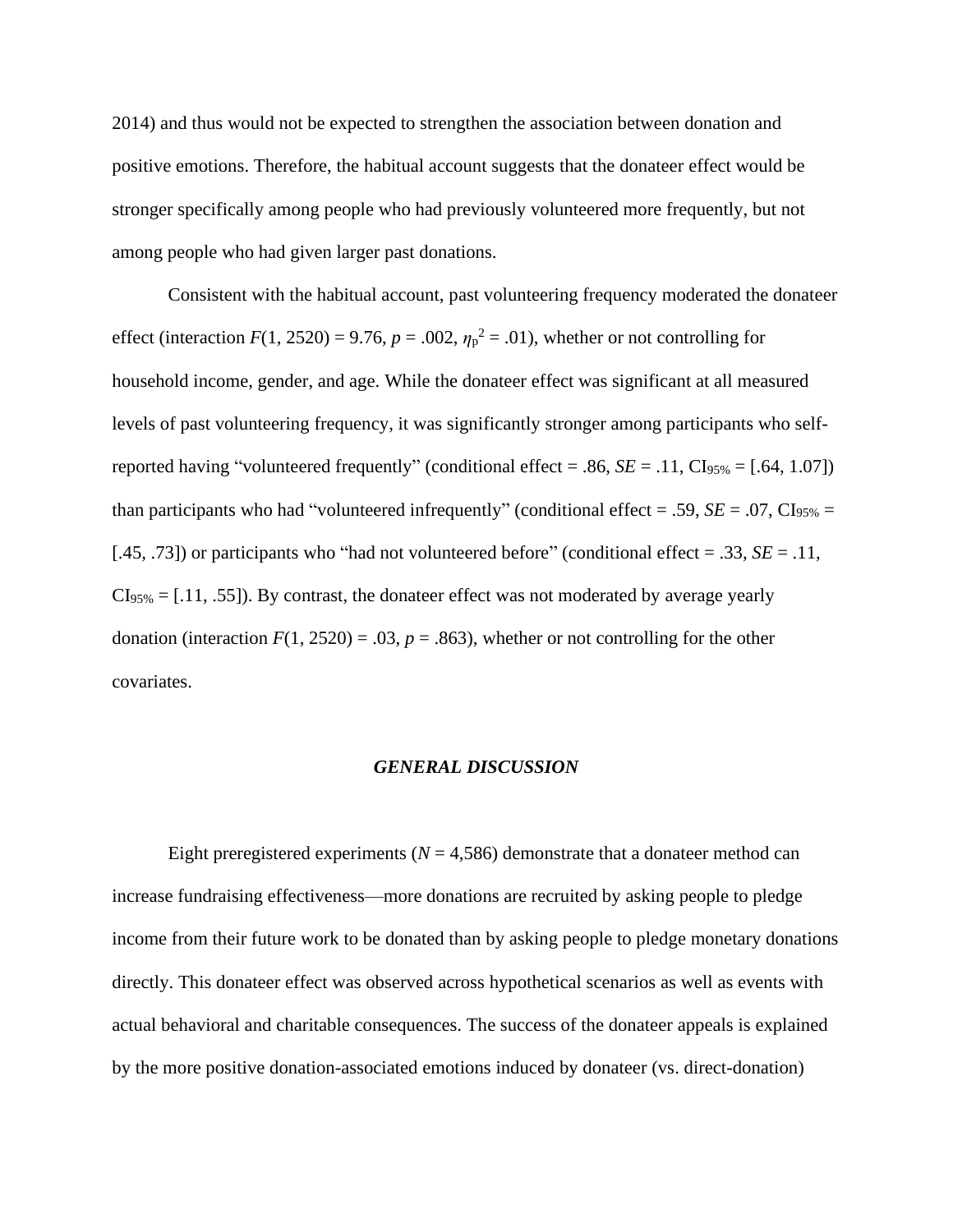appeals. This emotion mechanism was supported by both consistent mediation evidence across the experiments, and moderation results from manipulated and measured moderators. Alternative explanations were systematically tested and ruled out, including differences in mindsets, mental accounts, and charity perceptions that were evoked by the different appeal types.

In establishing the practical boundary conditions of the effect, we also distinguished between two interpretations of the emotion mechanism, finding stronger support for the habitual account (which predicts mood-congruence moderation) than a more commonly assumed goaldirected account (which predicts mood-repair moderation). This interpretation was also supported by our findings that the donateer-associated emotions elicit intrinsic motivation toward giving, and that the donateer effect is stronger among people who have volunteered more frequently in the past.

## *Theoretical Implications*

Research increasingly shows that emotions can fundamentally guide and shape prosocial and moral actions (Lerner et al., 2015; Loewenstein & Small, 2007; Yang & Urminsky, 2018). However, considerable uncertainty remains about the multi-faceted roles that emotions play in shaping pro-social motives and actions. Warm glow, the positive emotions resulting from prosocial behavior, has been proposed to motivate giving. However, scant research has directly examined the psychological characteristics of the warm-glow motive. Our process evidence for the donateer effect offers new insights into this emotion mechanism: a donateer appeal elicits a heightened warm-glow motive relative to a standard direct-donation appeal, all else equal.

Moreover, these findings shed light on two common interpretations of warm-glow giving, which has been the subject of substantial prior debate. The mechanism of warm-glow giving has often been interpreted as goal-directed within the classical economic framework of utility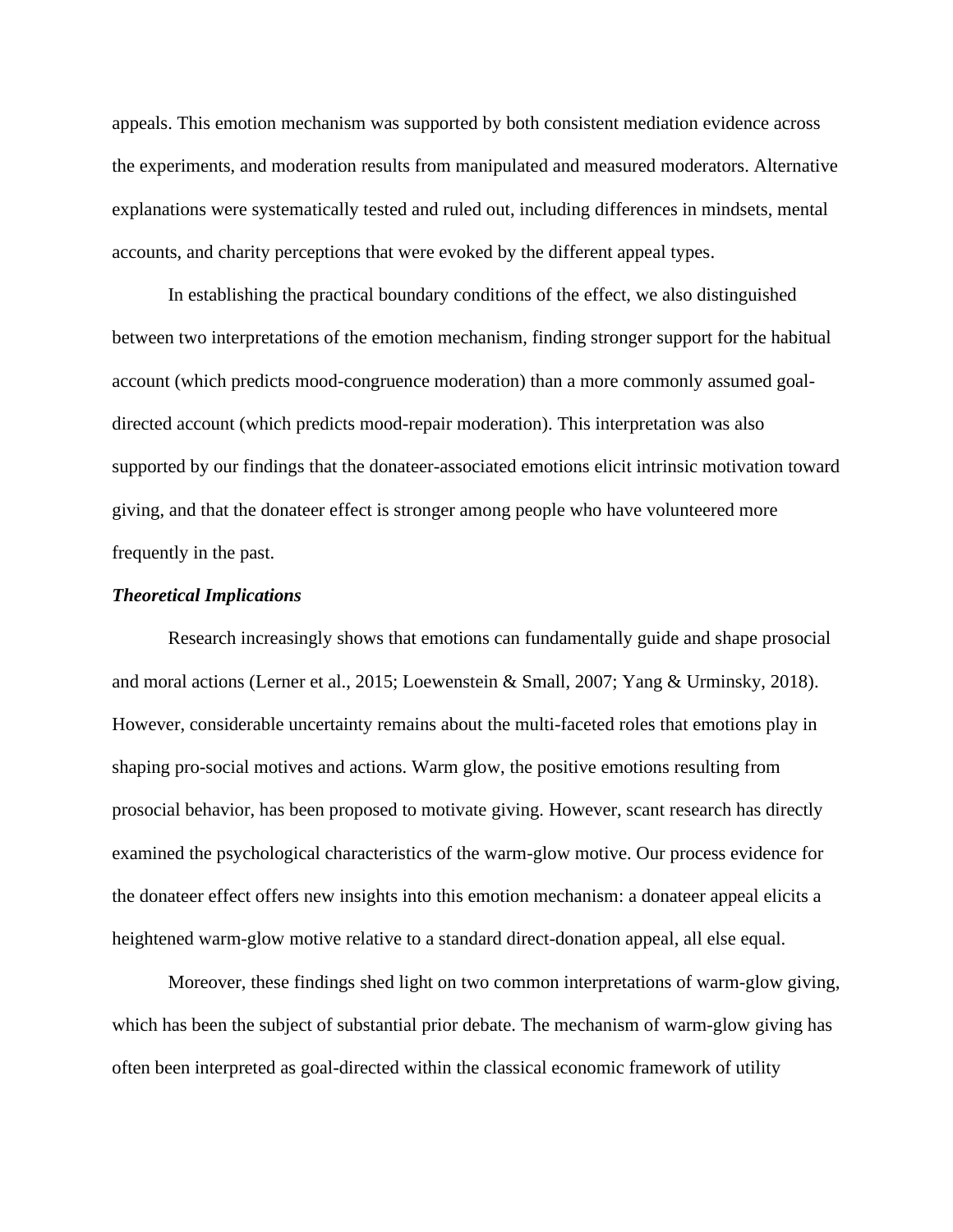maximization. Under this framework, warm-glow giving has been commonly assumed to be a self-serving action motivated by the explicit goal of achieving future rewards (*e.g.,* Andreoni, 1989, 1990; Bénabou & Tirole, 2006; Crumpler & Grossman, 2008; Palfrey & Prisbrey, 1997). It is in this spirit that the warm-glow motive has been characterized as a form of "impure altruism" in the economic literature (Andreoni, 1989, 1990). In the psychology literature, prosocial behavior has also been treated in some prominent theories as if rooted in ulterior, self-interested motives: to improve one's mood (Baumann et al., 1981; Cialdini et al., 1987; Cialdini & Kenrick, 1976; Manucia et al., 1984) or to signal a moral image to oneself or others (Jordan et al., 2011; Merritt et al., 2010; Sachdeva et al., 2009).

In contrast with this goal-direct account, the habitual account, inspired by research in biological and neurological psychology, suggests that common prosocial actions may arise from reinforced associations (Dayan, 2009; Dolan & Dayan, 2013). In this view, the warm-glow motive may represent an intrinsic motivation that accompanies helping actions that had been "trained" by repeated social interactions (Harbaugh et al., 2007; Rand et al., 2012, 2014), and therefore is not necessarily deliberately self-serving (Batson, 1987, 2011; Batson et al., 1991). Indeed, many observations of warm-glow giving that have been deemed anomalous in relation to the goal-directed account are largely compatible with the habitual account (*e.g.,* persistence of action when reward value is low, see review in Gesiarz & Crockett, 2015).

Our findings provide support for the habitual interpretation of the warm-glow motive in the context of the donateer effect. The success of the donateer method demonstrates that framing can be used to amplify the warm-glow motive and increase fundraising effectiveness. Future research may find it beneficial to investigate other methods to amplify the warm-glow motive for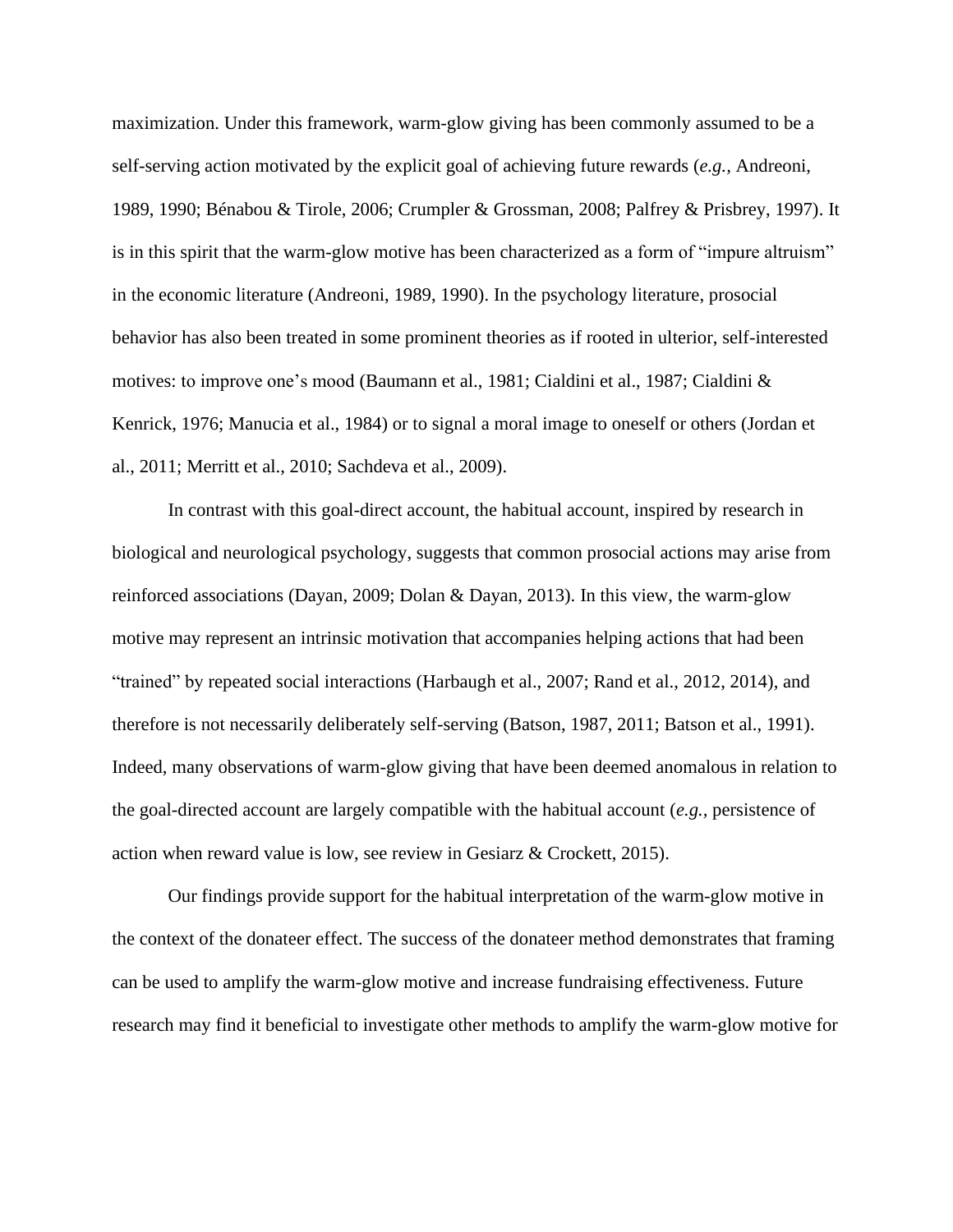promoting prosocial actions, and to consider the habitual interpretation of the emotion mechanism in other decision contexts as well.

Nonetheless, our evidence for the habitual account should not be interpreted as invalidating the goal-directed account. The goal-directed and habitual processes may occur simultaneously (Dickinson & Balleine, 1994), as complementary processes of reinforcement learning (Balleine & O'Doherty, 2010; Dolan & Dayan, 2013). In fact, as an initially goaldirected action is repeatedly rewarded, it will tend to become more habitual over time (Dayan, 2009). Thus, even in the case of the donateer effect, goal-directed processes could have been initially involved in developing a habitual taste for volunteering.

Finally, although not central to the main findings, this research may suggest a new perspective in ongoing debates about "moral balancing" effects, including both moral licensing (Khan & Dhar, 2006; Mullen & Monin, 2016) and moral cleansing effects (Gollwitzer, 1999; Jordan et al., 2011; Tetlock et al., 2000). Recent replications of these effects have been mixed and researchers have posited that there may be important unidentified moderators (Blanken et al., 2014, 2015; Mullen & Monin, 2016). Our findings (particularly in Study 4) suggest that it may be useful to consider the primary type of motivation (extrinsic vs. intrinsic) underlying the focal prosocial action. When a prosocial action is primarily motivated by extrinsic incentives such as image signaling, a positive current moral image may decrease subsequent prosocial actions (i.e., a balancing pattern). However, when a prosocial action is primarily intrinsically motivated, a positive current moral image or affective state may instead lead to more prosocial actions (i.e., a congruency pattern). Future research could test whether this helps reconcile previously inconsistent findings.

### *Practical Implications*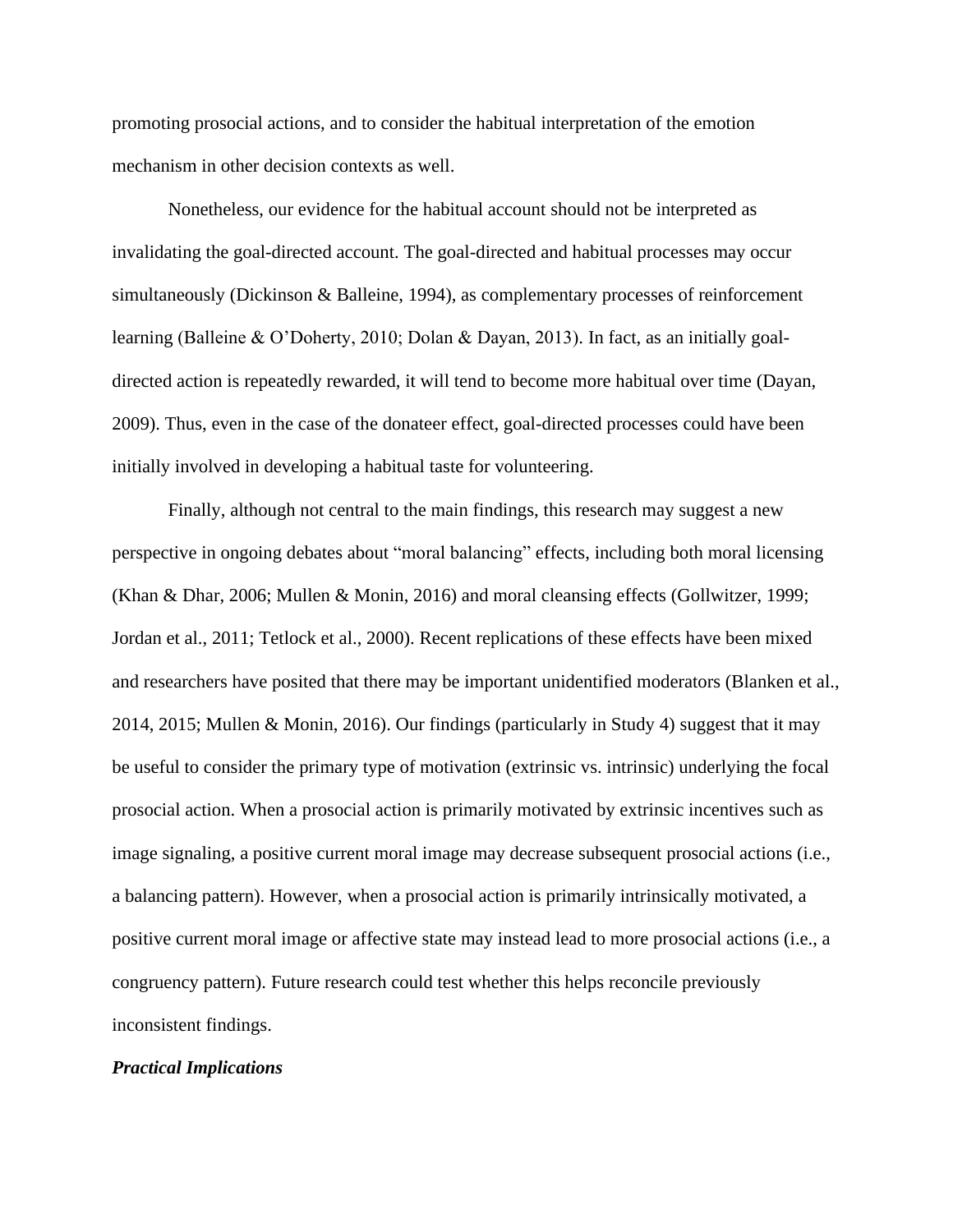From the fundraiser's point of view, the donateer method has notable merits. First, donateer framing can serve as a "nudge" tool for developing appeals. This approach involves no additional cost and can be used in either online or offline campaigns. These merits are especially valuable in comparison to volunteering, given that onsite volunteer work is often costlier and more logistically cumbersome than fundraising campaigns (Powell & Bromley, 2020), and can become simply infeasible, such as during a pandemic. Second, the donateer method is not merely a persuasion tactic to elicit donations. Rather, our results suggest that donors indeed experienced more positive emotions from the donateer experience than from an otherwise identical direct donation experience (Study 5). These findings suggest that the donateer method may promote more sustainable long-term giving behaviors as well.

More broadly, the donateer method may improve the efficiency of social contributions to the common good, in the same spirit advocated by a growing movement for effective altruism (MacAskill, 2015; Singer, 2015). Volunteer work is common in the US and other developing countries (United Nations Volunteers Program, 2018), the major benefactors of global philanthropy, yet volunteer work typically generates less efficient contributions than monetary donations, on average (Handy & Katz, 2008). The donateer method helps nudge those interested in volunteering into donating instead. In this sense, the donateer method can improve the economic equilibrium of prosocial giving by fostering a win-win between charities and donors, offering the best of both worlds—providing donors the greater warm glow they associate with volunteer work while increasing more efficient contributions to charities.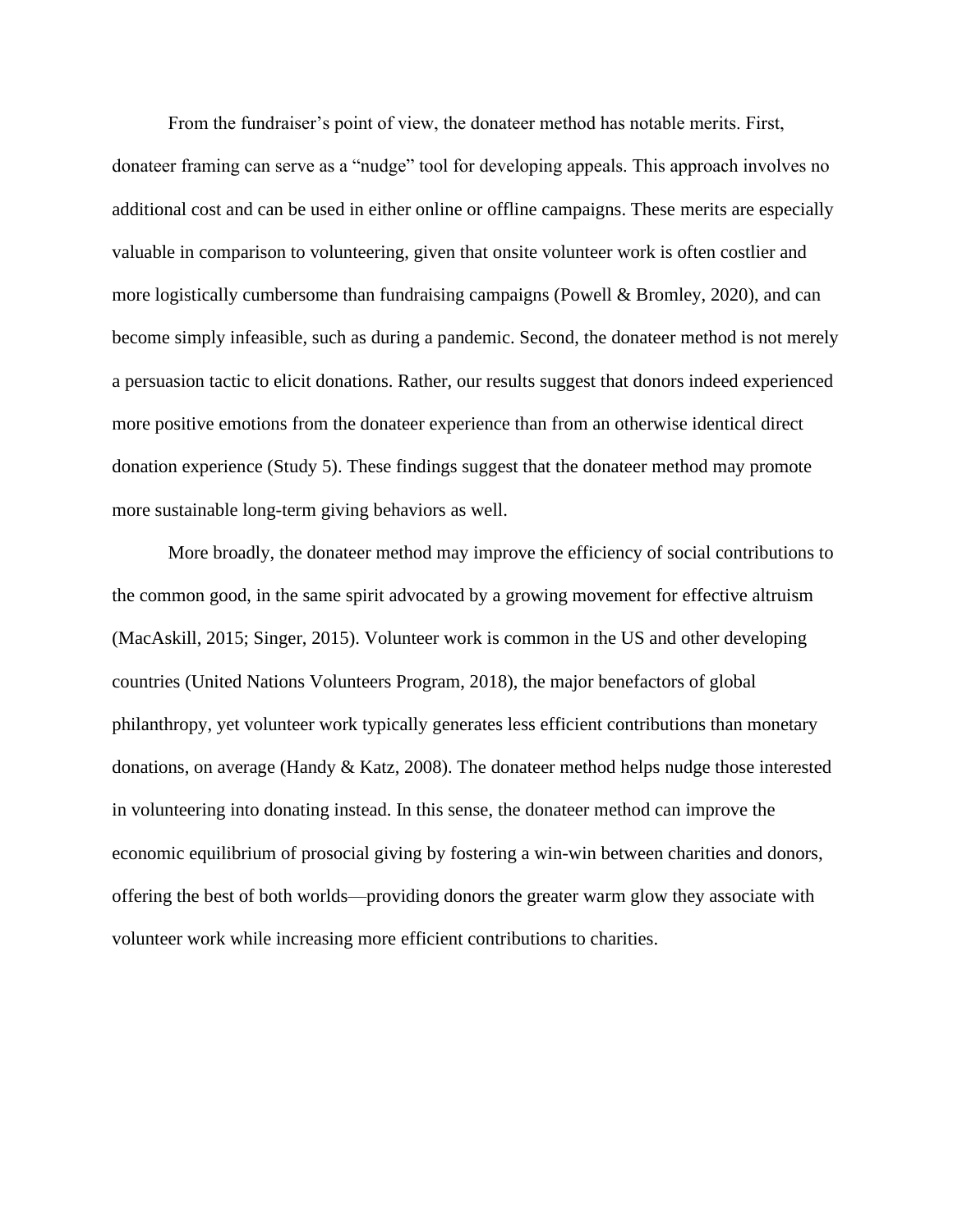#### *REFERENCES*

- Aknin, L. B., Dunn, E. W., & Norton, M. I. (2012). Happiness Runs in a Circular Motion: Evidence for a Positive Feedback Loop between Prosocial Spending and Happiness. *Journal of Happiness Studies*, *13*(2), 347–355. https://doi.org/10.1007/s10902-011-9267-5
- Aknin, L. B., Dunn, E. W., Proulx, J., Lok, I., & Norton, M. I. (2020). Does spending money on others promote happiness?: A registered replication report. *Journal of Personality and Social Psychology*, *119*(2), e15–e26. https://doi.org/10.1037/pspa0000191
- Aknin, L. B., Dunn, E. W., Whillans, A. V., Grant, A. M., & Norton, M. I. (2013). Making a difference matters: Impact unlocks the emotional benefits of prosocial spending. *Journal of Economic Behavior & Organization*, *88*, 90–95. https://doi.org/10.1016/j.jebo.2013.01.008
- Aknin, L. B., Hamlin, J. K., & Dunn, E. W. (2012). Giving Leads to Happiness in Young Children. *PLoS ONE*, *7*(6), e39211. https://doi.org/10.1371/journal.pone.0039211
- Andreoni, J. (1989). Giving with Impure Altruism: Applications to Charity and Ricardian Equivalence. *Journal of Political Economy*, *97*(6), 1447–1458. https://doi.org/10.1086/261662
- Andreoni, J. (1990). Impure Altruism and Donations to Public Goods: A Theory of Warm-Glow Giving. *The Economic Journal*, *100*(401), 464. https://doi.org/10.2307/2234133
- Balleine, B. W., & O'Doherty, J. P. (2010). Human and Rodent Homologies in Action Control: Corticostriatal Determinants of Goal-Directed and Habitual Action. *Neuropsychopharmacology*, *35*(1), 48–69. https://doi.org/10.1038/npp.2009.131
- Batson, C. D. (1987). Prosocial Motivation: Is it ever Truly Altruistic? In *Advances in Experimental Social Psychology* (Vol. 20, pp. 65–122). Elsevier. https://doi.org/10.1016/S0065- 2601(08)60412-8
- Batson, C. D. (2011). *Altruism inHumans.* NY:Oxford University Press.
- Batson, C. D., Batson, J. G., Slingsby, J. K., Harrell, K. L., Peekna, H. M., & Todd, R. M. (1991). Empathic joy and the empathy-altruism hypothesis. *Journal of Personality and Social Psychology*, *61*(3), 413–426. https://doi.org/10.1037/0022-3514.61.3.413
- Baumann, D. J., Cialdini, R. B., & Kendrick, D. T. (1981). Altruism as hedonism: Helping and selfgratification as equivalent responses. *Journal of Personality and Social Psychology*, *40*(6), 1039– 1046. https://doi.org/10.1037/0022-3514.40.6.1039
- Bénabou, R., & Tirole, J. (2006). Incentives and Prosocial Behavior. *American Economic Review*, *96*(5), 1652–1678. https://doi.org/10.1257/aer.96.5.1652
- Binder, M., & Freytag, A. (2013). Volunteering, subjective well-being and public policy. *Journal of Economic Psychology*, *34*, 97–119. https://doi.org/10.1016/j.joep.2012.11.008
- Blanken, I., van de Ven, N., & Zeelenberg, M. (2015). A Meta-Analytic Review of Moral Licensing. *Personality and Social Psychology Bulletin*, *41*(4), 540–558. https://doi.org/10.1177/0146167215572134
- Blanken, I., van de Ven, N., Zeelenberg, M., & Meijers, M. H. C. (2014). Three Attempts to Replicate the Moral Licensing Effect. *Social Psychology*, *45*(3), 232–238. https://doi.org/10.1027/1864- 9335/a000189
- Borgonovi, F. (2008). Doing well by doing good. The relationship between formal volunteering and selfreported health and happiness. *Social Science & Medicine*, *66*(11), 2321–2334. https://doi.org/10.1016/j.socscimed.2008.01.011
- Brown, A., Meer, J., & Williams, J. F. (2019). Why Do People Volunteer? An Experimental Analysis of Preferences for Time Donations. *Management Science*, *65*(4), 1455–1468. https://doi.org/10.1287/mnsc.2017.2951
- Cialdini, R. B., & Kenrick, D. T. (1976). Altruism as hedonism: A social development perspective on the relationship of negative mood state and helping. *Journal of Personality and Social Psychology*, *34*(5), 907–914. https://doi.org/10.1037/0022-3514.34.5.907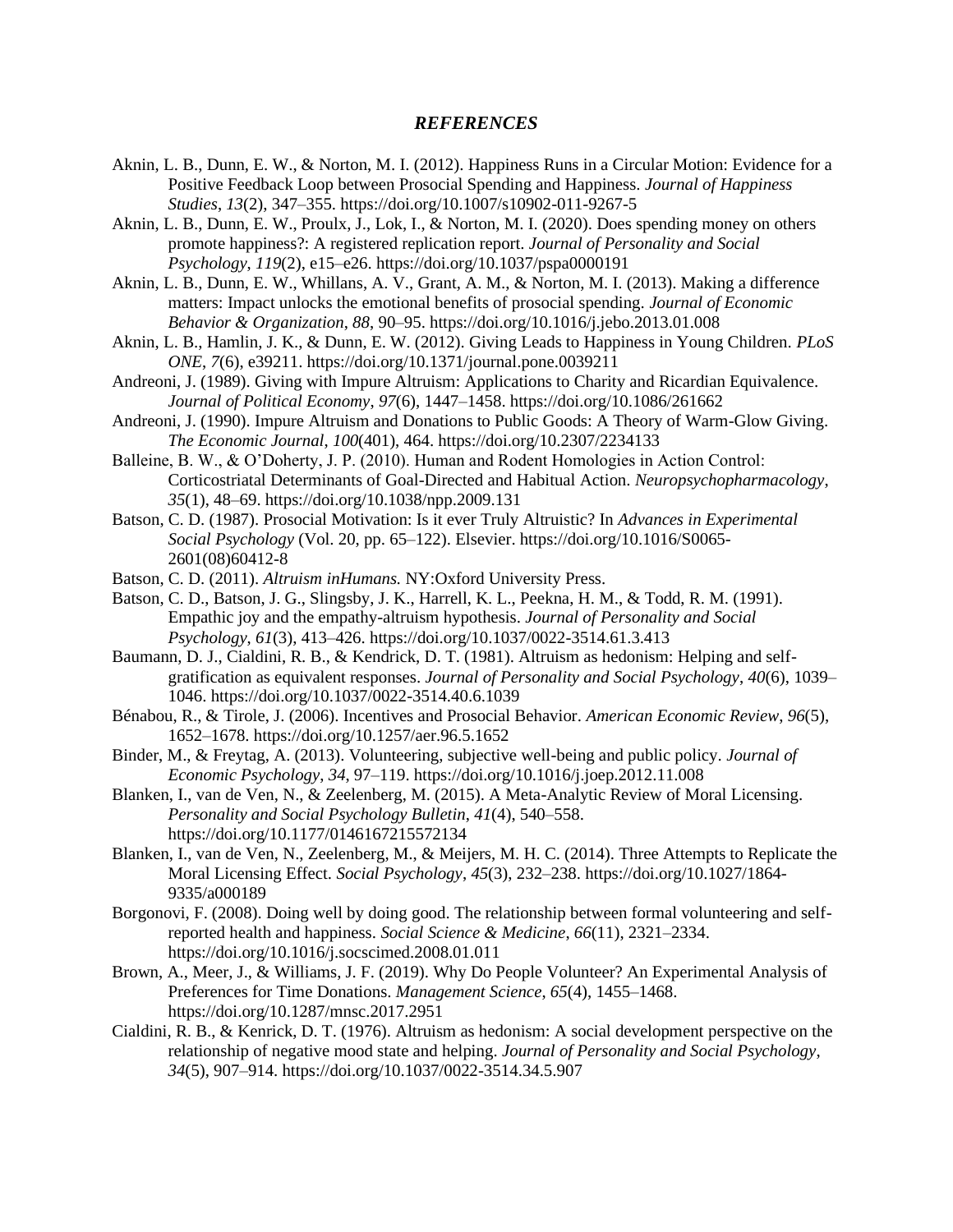- Cialdini, R. B., Schaller, M., Houlihan, D., Arps, K., Fultz, J., & Beaman, A. L. (1987). Empathy-based helping: Is it selflessly or selfishly motivated? *Journal of Personality and Social Psychology*, *52*(4), 749–758. https://doi.org/10.1037/0022-3514.52.4.749
- Cooper, H., & Patall, E. A. (2009). The relative benefits of meta-analysis conducted with individual participant data versus aggregated data. *Psychological Methods*, *14*(2), 165–176. https://doi.org/10.1037/a0015565
- Crumpler, H., & Grossman, P. J. (2008). An experimental test of warm glow giving. *Journal of Public Economics*, *92*(5–6), 1011–1021. https://doi.org/10.1016/j.jpubeco.2007.12.014
- Cryder, C., Botti, S., & Simonyan, Y. (2017). The Charity Beauty Premium: Satisfying Donors' "Want" versus "Should" Desires. *Journal of Marketing Research*, *54*(4), 605–618. https://doi.org/10.1509/jmr.14.0658
- Cryder, C., Loewenstein, G., & Scheines, R. (2013). The donor is in the details. *Organizational Behavior and Human Decision Processes*, *120*(1), 15–23. https://doi.org/10.1016/j.obhdp.2012.08.002
- Dayan, P. (2009). Goal-directed control and its antipodes. *Neural Networks*, *22*(3), 213–219. https://doi.org/10.1016/j.neunet.2009.03.004
- Dayan, P., & Balleine, B. W. (2002). Reward, Motivation, and Reinforcement Learning. *Neuron*, *36*(2), 285–298. https://doi.org/10.1016/S0896-6273(02)00963-7
- de Waal, F. B. M. (2008). Putting the Altruism Back into Altruism: The Evolution of Empathy. *Annual Review of Psychology*, *59*(1), 279–300. https://doi.org/10.1146/annurev.psych.59.103006.093625
- Deci, E. L., & Ryan, R. M. (2013). *Intrinsic Motivation and Self-Determination in Human Behavior*. Springer Science & Business Media.
- Dickinson, A. (1985). Actions and habits: The development of behavioural autonomy. *Philosophical Transactions of the Royal Society of London. B, Biological Sciences*, *308*(1135), 67–78. https://doi.org/10.1098/rstb.1985.0010
- Dickinson, A., & Balleine, B. (1994). Motivational control of goal-directed action. *Animal Learning & Behavior*, *22*(1), 1–18. https://doi.org/10.3758/BF03199951
- Dickinson, A., & Charnock, D. J. (1985). Contingency Effects with Maintained Instrumental Reinforcement. *The Quarterly Journal of Experimental Psychology Section B*, *37*(4b), 397–416. https://doi.org/10.1080/14640748508401177
- Dolan, R. J., & Dayan, P. (2013). Goals and Habits in the Brain. *Neuron*, *80*(2), 312–325. https://doi.org/10.1016/j.neuron.2013.09.007
- Dunn, E. W., Aknin, L. B., & Norton, M. I. (2008). Spending Money on Others Promotes Happiness. *Science*, *319*(5870), 1687–1688. https://doi.org/10.1126/science.1150952
- Ellingsen, T., & Johannesson, M. (2011). Conspicuous generosity. *Journal of Public Economics*, *95*(9), 1131–1143. https://doi.org/10.1016/j.jpubeco.2011.05.002
- Fishbach, A., Shah, J. Y., & Kruglanski, A. W. (2004). Emotional transfer in goal systems. *Journal of Experimental Social Psychology*, *40*(6), 723–738. https://doi.org/10.1016/j.jesp.2004.04.001
- Forgas, J. P. (2000). Managing Moods: Toward a Dual-Process Theory of Spontaneous Mood Regulation. *Psychological Inquiry*, *11*(3), 172–177.
- Gershon, R., & Cryder, C. (2018). Goods Donations Increase Charitable Credit for Low-Warmth Donors. *Journal of Consumer Research*, *45*(2), 451–469. https://doi.org/10.1093/jcr/ucx126
- Gesiarz, F., & Crockett, M. J. (2015). Goal-directed, habitual and Pavlovian prosocial behavior. *Frontiers in Behavioral Neuroscience*, *9*. https://doi.org/10.3389/fnbeh.2015.00135
- Gollwitzer, P. M. (1999). Implementation Intentions: Strong Effects of Simple Plans. *American Psychologist*, 11.
- Handy, F., & Katz, E. (2008). Donating behavior: If time is money, which to give? A preliminary analysis. *Journal of Economic Studies*, *35*(4), 323–332. https://doi.org/10.1108/01443580810895617
- Harbaugh, W. T., Mayr, U., & Burghart, D. R. (2007). Neural Responses to Taxation and Voluntary Giving Reveal Motives for Charitable Donations. *Science*, *316*(5831), 1622–1625. https://doi.org/10.1126/science.1140738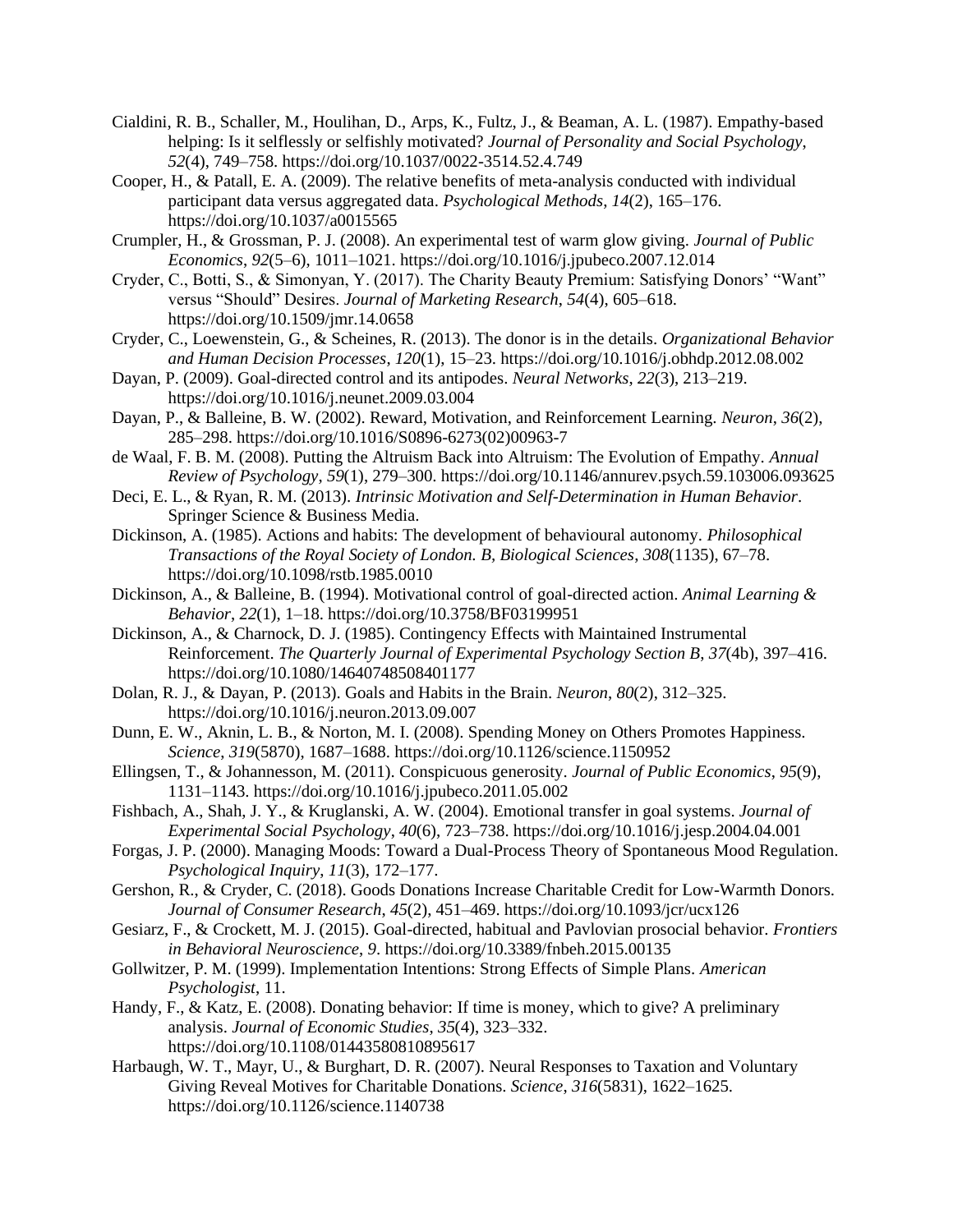- Imas, A. (2014). Working for the "warm glow": On the benefits and limits of prosocial incentives. *Journal of Public Economics*, *114*, 14–18. https://doi.org/10.1016/j.jpubeco.2013.11.006
- Isen, A. M. (1987). Positive Affect, Cognitive Processes, and Social Behavior. In *Advances in Experimental Social Psychology* (Vol. 20, pp. 203–253). Elsevier. https://doi.org/10.1016/S0065- 2601(08)60415-3
- Isen, A. M., & Reeve, J. (2005). The Influence of Positive Affect on Intrinsic and Extrinsic Motivation: Facilitating Enjoyment of Play, Responsible Work Behavior, and Self-Control. *Motivation and Emotion*, *29*(4), 295–323. https://doi.org/10.1007/s11031-006-9019-8
- Jordan, J., Mullen, E., & Murnighan, J. K. (2011). Striving for the moral self: The effects of recalling past moral actions on future moral behavior. *Personality and Social Psychology Bulletin*, 701–713.
- Khan, U., & Dhar, R. (2006). Licensing Effect in Consumer Choice. *Journal of Marketing Research*, *43*(2), 259–266. https://doi.org/10.1509/jmkr.43.2.259
- Kogut, T., & Ritov, I. (2007). "One of us": Outstanding willingness to help save a single identified compatriot. *Organizational Behavior and Human Decision Processes*, *104*(2), 150–157. https://doi.org/10.1016/j.obhdp.2007.04.006
- Larsen, R. J. (2000). Toward a Science of Mood Regulation. *Psychological Inquiry*, *11*(3), 129–141. https://doi.org/10.1207/S15327965PLI1103\_01
- Lerner, J. S., Li, Y., Valdesolo, P., & Kassam, K. S. (2015). Emotion and Decision Making. *Annual Review of Psychology*, *66*(1), 799–823. https://doi.org/10.1146/annurev-psych-010213-115043
- Lilley, A., & Slonim, R. (2014). The price of warm glow. *Journal of Public Economics*, *114*, 58–74. https://doi.org/10.1016/j.jpubeco.2013.12.004
- Liu, W., & Aaker, J. (2008). The Happiness of Giving: The Time-Ask Effect. *Journal of Consumer Research*, *35*(3), 543–557. https://doi.org/10.1086/588699
- Loewenstein, G., & Small, D. A. (2007). The Scarecrow and the Tin Man: The Vicissitudes of Human Sympathy and Caring. *Review of General Psychology*, *11*(2), 112–126. https://doi.org/10.1037/1089-2680.11.2.112
- Lok, I., & Dunn, E. W. (2020). Under What Conditions Does Prosocial Spending Promote Happiness? *Collabra: Psychology*, *6*(1), 5. https://doi.org/10.1525/collabra.254
- MacAskill, W. (2015). *Doing Good Better: Effective Altruism and a Radical New Way to Make a Difference*. Guardian Faber Publishing.
- Manucia, G. K., Baumann, D. J., & Cialdini, R. B. (1984). Mood influences on helping: Direct effects or side effects? *Journal of Personality and Social Psychology*, *46*(2), 357–364. https://doi.org/10.1037/0022-3514.46.2.357
- Mayo, J. W., & Tinsley, C. H. (2009). Warm glow and charitable giving: Why the wealthy do not give more to charity? *Journal of Economic Psychology*, *30*(3), 490–499. https://doi.org/10.1016/j.joep.2008.06.001
- McAuley, E., Duncan, T., & Tammen, V. V. (1989). Psychometric Properties of the Intrinsic Motivation Inventory in a Competitive Sport Setting: A Confirmatory Factor Analysis. *Research Quarterly for Exercise and Sport*, *60*(1), 48–58. https://doi.org/10.1080/02701367.1989.10607413
- Merritt, A. C., Effron, D. A., & Monin, B. (2010). Moral Self-Licensing: When Being Good Frees Us to Be Bad. *Social and Personality Psychology Compass*, *4*(5), 344–357. https://doi.org/10.1111/j.1751-9004.2010.00263.x
- Monin, B., & Miller, D. T. (2001). Moral credentials and the expression of prejudice. *Journal of Personality and Social Psychology*, *81*(1), 33–43. https://doi.org/10.1037/0022-3514.81.1.33
- Montgomery, M. A., Kappes, A., & Crockett, M. J. (2017). Compassion Is Not Always a Motivated Choice: A Multiple Decision Systems Perspective. *Moral Psychology, 5*, 409–418.
- ]Mullen, E., & Monin, B. (2016). Consistency Versus Licensing Effects of Past Moral Behavior. *Annual Review of Psychology*, *67*(1), 363–385. https://doi.org/10.1146/annurev-psych-010213-115120
- Murphy, N. (2015, June 11). 3 Disturbing Facts About Volunteering in America. *Wall St. Watchdog*. https://www.wallstwatchdog.com/uncategorized/why-a-drop-in-volunteering-is-bad-foreveryone/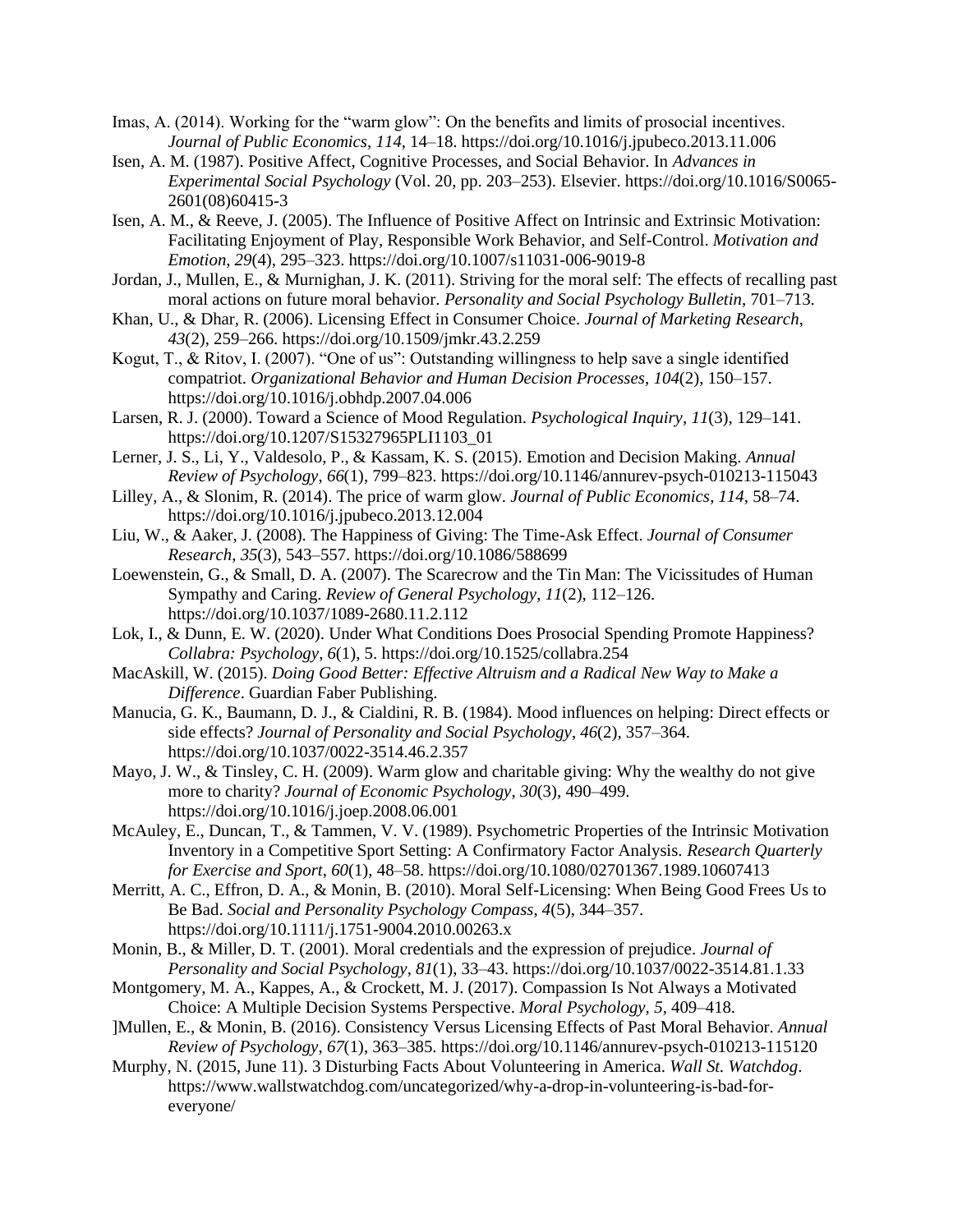- Niesta Kayser, D., Greitemeyer, T., Fischer, P., & Frey, D. (2010). Why mood affects help giving, but not moral courage: Comparing two types of prosocial behaviour. *European Journal of Social Psychology*, *40*(7), 1136–1157. https://doi.org/10.1002/ejsp.717
- Nowak, M. A., & Sigmund, K. (2005). Evolution of indirect reciprocity. *Nature*, *437*(7063), 1291–1298. https://doi.org/10.1038/nature04131
- Olivola, C. Y., & Shafir, E. (2013). The Martyrdom Effect: When Pain and Effort Increase Prosocial Contributions. *Journal of Behavioral Decision Making*, *26*(1), 91–105. https://doi.org/10.1002/bdm.767
- Palfrey, T. R., & Prisbrey, J. E. (1997). Anomalous Behavior in Public Goods Experiments: How Much and Why? *The American Economic Review*, *87*(5), 829–846.
- Powell, W. W., & Bromley, P. (2020). *The Nonprofit Sector: A Research Handbook, Third Edition*. Stanford University Press.
- Rand, D. G., & Epstein, Z. G. (2014). Risking Your Life without a Second Thought: Intuitive Decision-Making and Extreme Altruism. *PLoS ONE*, *9*(10), e109687. https://doi.org/10.1371/journal.pone.0109687
- Rand, D. G., Greene, J. D., & Nowak, M. A. (2012). Spontaneous giving and calculated greed. *Nature*, *489*(7416), 427–430. https://doi.org/10.1038/nature11467
- Rand, D. G., Peysakhovich, A., Kraft-Todd, G. T., Newman, G. E., Wurzbacher, O., Nowak, M. A., & Greene, J. D. (2014). Social heuristics shape intuitive cooperation. *Nature Communications*, *5*(1), 3677. https://doi.org/10.1038/ncomms4677
- Reed, A., Aquino, K., & Levy, E. (2007). Moral Identity and Judgments of Charitable Behaviors. *Journal of Marketing*, *71*(1), 178–193. https://doi.org/10.1509/jmkg.71.1.178
- Rolls, E. T., & Grabenhorst, F. (2008). The orbitofrontal cortex and beyond: From affect to decisionmaking. *Progress in Neurobiology*, *86*(3), 216–244. https://doi.org/10.1016/j.pneurobio.2008.09.001
- Sachdeva, S., Iliev, R., & Medin, D. L. (2009). Sinning Saints and Saintly Sinners: The Paradox of Moral Self-Regulation. *Psychological Science*, *20*(4), 523–528. https://doi.org/10.1111/j.1467- 9280.2009.02326.x
- Singer, P. (2015). *The Most Good You Can Do: How Effective Altruism Is Changing Ideas About Living Ethically*. Yale University Press.
- Small, D. A., & Cryder, C. (2016). Prosocial consumer behavior. *Current Opinion in Psychology*, *10*, 107–111. https://doi.org/10.1016/j.copsyc.2016.01.001
- Small, D. A., Loewenstein, G., & Slovic, P. (2007). Sympathy and callousness: The impact of deliberative thought on donations to identifiable and statistical victims. *Organizational Behavior and Human Decision Processes*, *102*(2), 143–153. https://doi.org/10.1016/j.obhdp.2006.01.005
- Soman, D. (2001). The mental accounting of sunk time costs: Why time is not like money. *Journal of Behavioral Decision Making*, *14*(3), 169–185. https://doi.org/10.1002/bdm.370
- Sutton, R. S., & Barto, A. G. (1998). *Reinforcement learning: An introduction*. MIT Press.
- Tetlock, P. E., Kristel, O. V., Elson, S. B., Green, M. C., & Lerner, J. S. (2000). The psychology of the unthinkable: Taboo trade-offs, forbidden base rates, and heretical counterfactuals. *Journal of Personality and Social Psychology*, *78*(5), 853–870. https://doi.org/10.1037/0022-3514.78.5.853
- Vosgerau, J., Simonsohn, U., Nelson, L. D., & Simmons, J. P. (2019). 99% impossible: A valid, or falsifiable, internal meta-analysis. *Journal of Experimental Psychology: General*, *148*(9), 1628– 1639. https://doi.org/10.1037/xge0000663
- Woolley, K., & Fishbach, A. (2018). It's about time: Earlier rewards increase intrinsic motivation. *Journal of Personality and Social Psychology*, *114*(6), 877–890. https://doi.org/10.1037/pspa0000116
- Yang, A. X., & Urminsky, O. (2018). The Smile-Seeking Hypothesis: How Immediate Affective Reactions Motivate and Reward Gift Giving. *Psychological Science*, *29*(8), 1221–1233. https://doi.org/10.1177/0956797618761373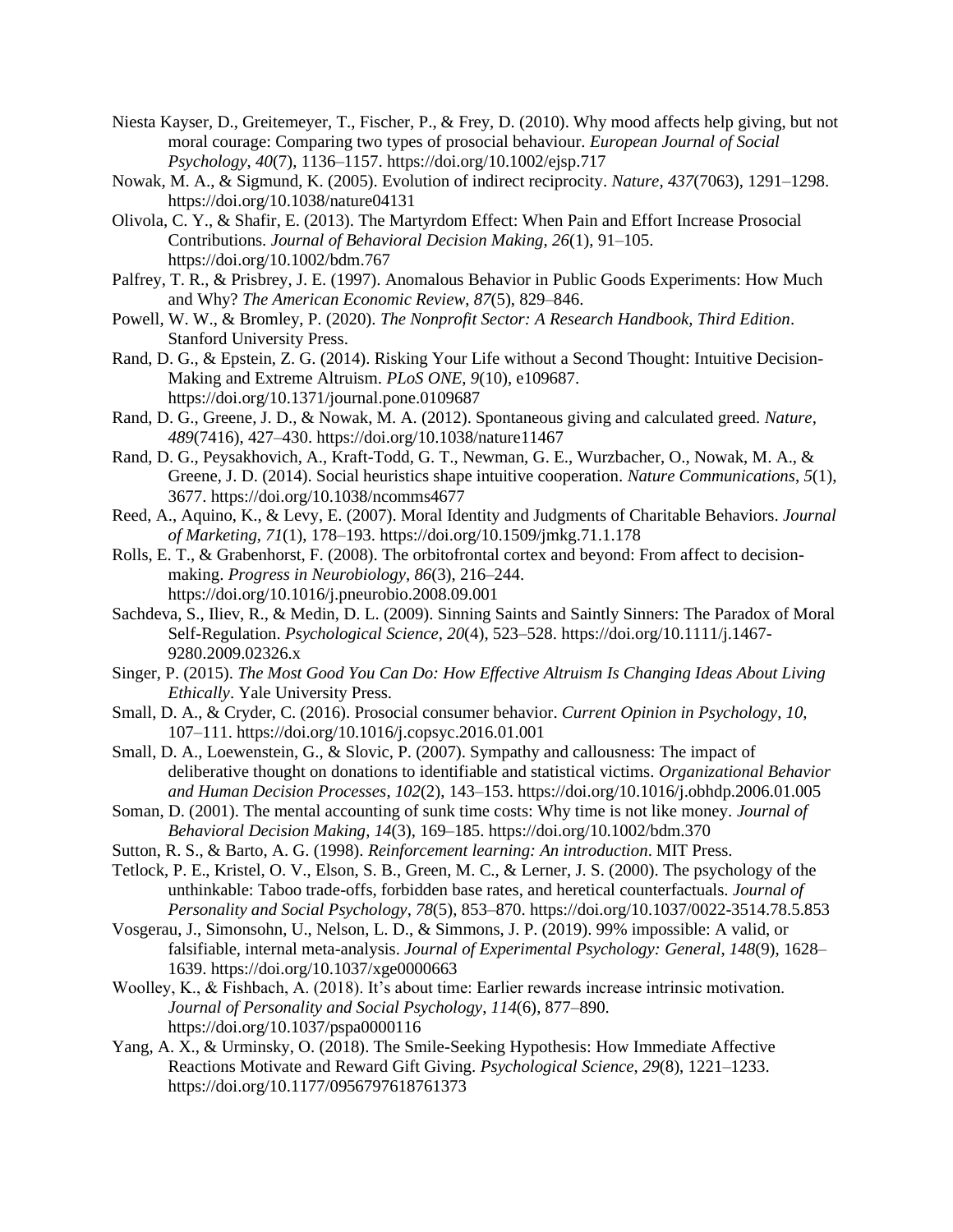# **SUPPLEMENTARY WEB APPENDIX**

| <b>Study</b> | Pre-registration                                                       | <b>Received</b>                                       | <b>Attrition</b>                                                                                                                                        | Final         |
|--------------|------------------------------------------------------------------------|-------------------------------------------------------|---------------------------------------------------------------------------------------------------------------------------------------------------------|---------------|
| Study 1a     | https://aspredicted.or<br>$g/b$ lind.php?x= $u8$ jg6<br>g              | <b>Sample</b><br>244 Prolific<br>(UK)<br>participants | 18 incomplete responses, 6<br>responses from duplicate IP<br>addresses                                                                                  | sample<br>220 |
| Study 1b     | https://aspredicted.or<br>$g/blind.php?x=859bf$<br>8                   | 602<br>undergraduate<br>students                      | 13 participants did not<br>complete the study                                                                                                           | 589           |
| Study 2a     | http://aspredicted.org<br>$\frac{\text{blind.php?x}=q95eq9}{\text{b}}$ | 512 MTurk<br>participants                             | 19 duplicate IP addresses, 7<br>incomplete responses, and 10<br>participants who failed a<br>generic attention check about<br>the content of the study  | 476           |
| Study 2b     | https://aspredicted.or<br>$g/blind.php?x=dt9sw$<br>$\overline{5}$      | 609 MTurk<br>participants                             | 25 duplicate IP addresses, 2<br>incomplete responses, and 45<br>participants who failed a<br>generic attention check about<br>the content of the study  | 537           |
| Study 2c     | http://aspredicted.org<br>$\/b$ lind.php?x=x7nq2b                      | 631 MTurk<br>participants                             | 28 duplicate IP addresses, 33<br>incomplete responses, and 17<br>participants who failed a<br>generic attention check about<br>the content of the study | 553           |
| Study 3      | https://aspredicted.or<br>$g/blind.php?x=p7pp7$<br>$\overline{5}$      | 833 Prolific<br>(US)<br>participants                  | 19 incomplete responses and 7<br>responses from duplicate IP<br>addresses                                                                               | 807           |
| Study 4      | https://aspredicted.or<br>$g/blind.php?x=f6ua3$<br>m                   | 815 Prolific<br>(US)<br>participants                  | 4 duplicate IP addresses and<br>155 incomplete responses (due<br>to the first writing task)                                                             | 656           |
| Study 5      | https://aspredicted.or<br>$g/blind.php?x=gh8qf$<br>$\overline{9}$      | 908 MTurk<br>participants                             | 36 duplicate IP addresses, 91<br>incomplete responses, and 33<br>participants who failed a<br>generic attention check about<br>the content of the study | 748           |

**Table S1.** Data screening summary. All screening procedures were pre-registered. Attrition rate did not significantly differ between the donateer versus donate conditions in any study (*p*s >.220).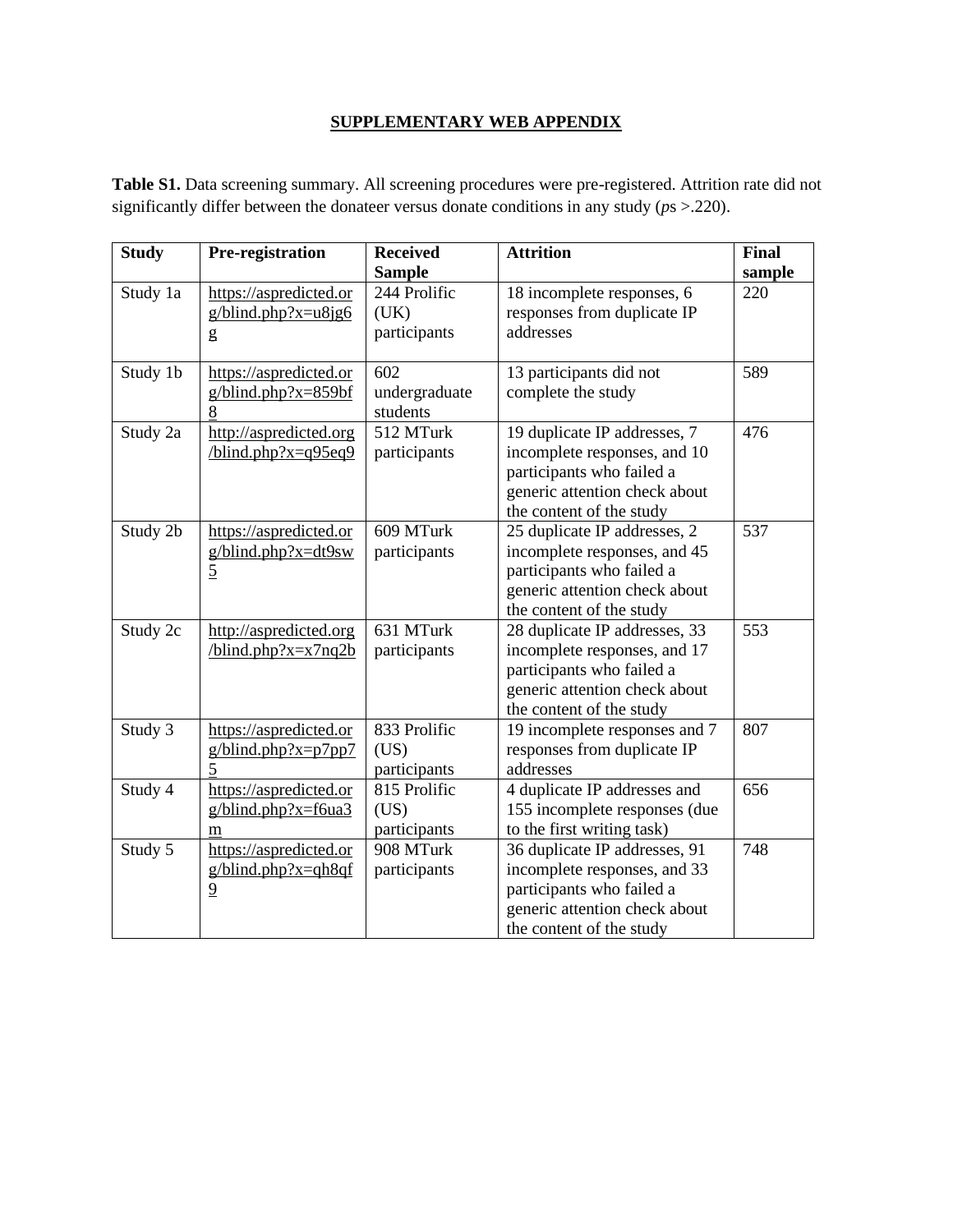#### **Additional Materials and Results**

#### **Study 1a**

*Individual prosociality.* We used a prosociality measure from Crumpler and Grossman (2008). (Participants were asked to imagine the following scenario: They received a £10 incentive from the experimenter and could allocate it between themselves and their favorite charity (which they were asked to write down), and the experimenter would increase the donation so that the charity always received  $\pounds 10$ , irrespective of the participant's personal contribution). Individual prosociality had a marginally significant positive main effect on willingness to give  $(F(2, 214) = 10.02, p = .091)$ , but it did not moderate the donateer effect (interaction  $F(2, 214) = 1.61$ ,  $p = .202$ ).

*Spontaneous usage of imagery.* We also explored whether spontaneous usage of imagery in decision making affected the proposed effect by adapting the corresponding scale (Nelis et al., 2019). Participants' individual level of prosociality and spontaneous use of imagery did not differ between conditions ( $ts < 1$ ,  $ps > .25$ ). Spontaneous use of imagery had a positive main effect on willingness to give  $(F(1, 216) = 14.12, p < .001)$  but did not moderate the donateer effect  $(F(1, 216) < 1, p > .250)$ .

*Indirect effects.* In a simple mediation model with the four mediator candidates in parallel, only the donation-associated positive emotions mediated the donateer effect, whereas the anticipation of the other three outcomes did not mediate the effect.

| <b>Mediator candidates</b>     | <b>Indirect effect</b> | SE   |               |
|--------------------------------|------------------------|------|---------------|
| Total                          | .33                    | . 14 | [.06, .62]    |
| Donation-associated emotions   | .31                    | .14  | [.05, .60]    |
| Anticipated recipient emotions | .01                    | .03  | $[-.04, .09]$ |
| Moral image to oneself         | .02                    | .06  | $[-.07, .17]$ |
| Moral image to others          | $-.02$                 |      | $[-.11, .06]$ |

*Intrinsic motivation.* The three items were: "How enjoyable would it feel?", "How interesting would it feel?", and "How engaging would it feel?" with a 7-point scale with different numeral end-points  $(1=$  not at all,  $7=$  very much). Participants reported higher intrinsic motivation in the donateer conditions than in the direct-donation conditions ( $M_{\text{donater}} = 4.35$ , CI<sub>95%</sub> = [4.08, 4.62] vs.  $M_{\text{donate}} = 3.85$ , CI<sub>95%</sub> = [3.56, 4.14];  $t(218) = 2.40$ ,  $p = .017$ ,  $d = 0.46$ ). A serial mediation revealed that the donateer (vs. directdonation) appeal amplified the anticipated emotional rewards, which in turn heightened the intrinsic motivation to give (total indirect effect = .39,  $SE = .15$ ,  $CI<sub>95%</sub> = [.10, .68]$ ).

*Attention check.* Participants were asked to identify the event in the donation appeal among "1-A donation of  $[2 \times \text{hourly income}]$  to the charity," "2-To visit the charity and offer on-site volunteer work," and "3-Neither" (correct answer: 1). Most participants (87%) correctly understood the manipulation and indicated that the scenario was about a donation to the charity instead of on-site volunteer work at the charity. The effect held when excluding all participants who failed a comprehension check ( $M_{\text{donater}} =$ 4.09,  $CI_{95\%} = [3.68, 4.50]$  vs.  $M_{donate} = 3.45$ ,  $CI_{95\%} = [3.10, 3.80]$ ;  $t(218) = -2.32$ ,  $p = .022$ ,  $d = .50$ ).

#### **Study 1b**

*Recalled measures (subject to selection bias).* We measured donors' recalled positive emotions (4-item) and recalled intrinsic motivation (3-item) adapted from the scales in Study 1a. In addition, we asked donors whether they were interested in participating in the same task again in the future, and how difficult, how important, and how impactful they considered the task. Importantly, because recalled warm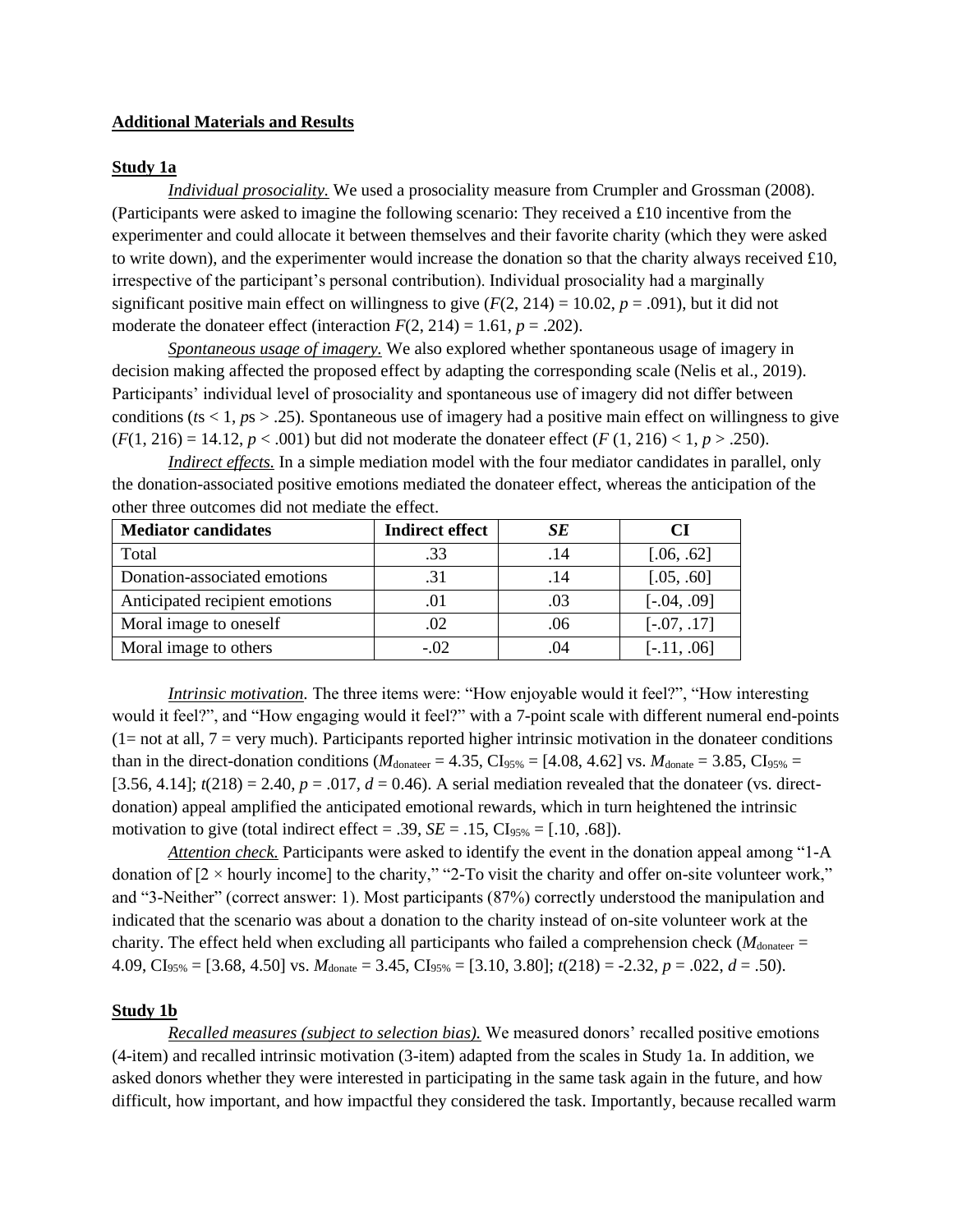glow and intrinsic motivation could only be measured among donors and not among non-donors, these exploratory measures were subject to innate selection issues that impede direct comparison between conditions. (We circumvented this selection issue when measuring the actual emotional rewards from giving in Study 5.) Donors recalled similar levels of positive emotions (*α* = .97) from the task irrespective of appeal type  $(M_{\text{donate}} = 5.00, SD = 1.41, n = 153, vs. M_{\text{donater}} = 4.88, SD = 1.53, n = 199; t(351) < 1,$ *p* > .250). The recalled positive emotions were highly correlated with donation amount in both conditions (*r*s > .250, *p*s < .001). Donors also recalled similar intrinsic motivation (*α* = .91) irrespective of request type ( $M_{\text{donate}} = 3.61$ ,  $SD = 1.43$  vs.  $M_{\text{donater}} = 3.65$ ,  $SD = 1.57$ ;  $t(351) < 1, p > .250$ ). While recalled intrinsic motivation was correlated with donation amount in the donateer condition ( $r = .30$ ,  $p < .001$ ), this correlation was not significant in the direct-donation condition ( $r = .15$ ,  $p = .058$ ). Last, similar proportions of donors in the donateer condition (40.7%) and the direct-donation condition (38.3%) indicated that they were willing to participate in the Freerice game again in the future  $(\chi^2(1, N = 352) < 1,$ *p* > .250). Donors in both conditions considered the task to be similarly difficult, important, and impactful  $(ts < 1.23, ps > .220).$ 

*Additional analysis on donors' average donations.* The higher donations primarily resulted from more participants opting to give in the donateer condition than the direct-donation condition, as the average amount of donations per donor was similar between conditions ( $M_{\text{donater}} = 264.31$ ,  $SD = 153.28$ ) vs.  $M_{\text{donate}} = 255.62$ ,  $SD = 161.10$ ;  $t(351) < 1$ ,  $p = .606$ ).

*Attrition rate.* Similar ratios of participants failed to complete the study (5 of 285, or .18% vs. 8 of 317, or .25%;  $\chi^2(1, N = 589) = .42$ ,  $p = .516$ ), so asymmetrical attrition cannot explain the main findings.

#### **Study 2a**

*Manipulation check on perceived personal impact* ( $\alpha = .89$ ). As a manipulation check, we asked participants to indicate the extent to which they agreed with the following three statements: "If I made a contribution... I would feel accountable for the charitable outcome," "…I would feel responsible for the charitable outcome," "... I would feel that I made an impact," each on a 7-point scale (1 = not at all,  $7 =$ very much). As intended, this manipulation influenced the perceived level of personal impact (*M*high-impact  $= 5.02, SD = 1.27, SE = .10 \text{ vs. } M_{\text{moderate-impact}} = 4.61, SD = 1.52, SE = .12 \text{ vs. } M_{\text{low-impact}} = 4.15, SD = 1.59,$  $SE = .13$ ;  $F(2, 473) = 13.97$ ,  $p < .001$ ), with significant differences between each two levels of manipulated impact (planned contrasts *p*s < .015).

*Main effect of perceived impact on donation intention.* Besides the main donateer effect, perceived impact level also had a main effect on willingness to give  $(F(2, 472) = 7.21, p = .001)$ , corroborating prior research.

*Simple donateer effect.* The donateer method had an effect at each level of personal impact (high impact: *M*donateer = 3.72, *SD* = 1.91, *SE* = .23 vs. *M*direct-donation = 3.01, *SD* = 1.85, *SE* = .19; *t*(156) = 3.48, *p*  $= .001, d = .38$ ; moderate impact:  $M_{\text{donater}} = 4.36, SD = 2.05, SE = .22$  vs.  $M_{\text{direct-domain}} = 3.16, SD = 1.90$ ,  $SE = .22$ ;  $t(157) = 3.84$ ,  $p < .001$ ,  $d = .61$ ; low impact:  $M_{\text{donater}} = 4.71$ ,  $SD = 1.79$ ,  $SE = .19$  vs.  $M_{\text{direct-donation}}$  $= 3.68$ , *SD* = 1.90, *SE* = .22;  $t(157) = 2.36$ ,  $p = .020$ ,  $d = .56$ ).

*Indirect effects.* In a simple mediation model with the four mediator candidates in parallel, only the donation-associated positive emotions mediated the donateer effect, whereas the anticipation of the other three outcomes did not mediate the effect.

| <b>Mediator candidates</b> | <b>Indirect effect</b> | JĽ |   |
|----------------------------|------------------------|----|---|
| Total                      | 48                     | .  | . |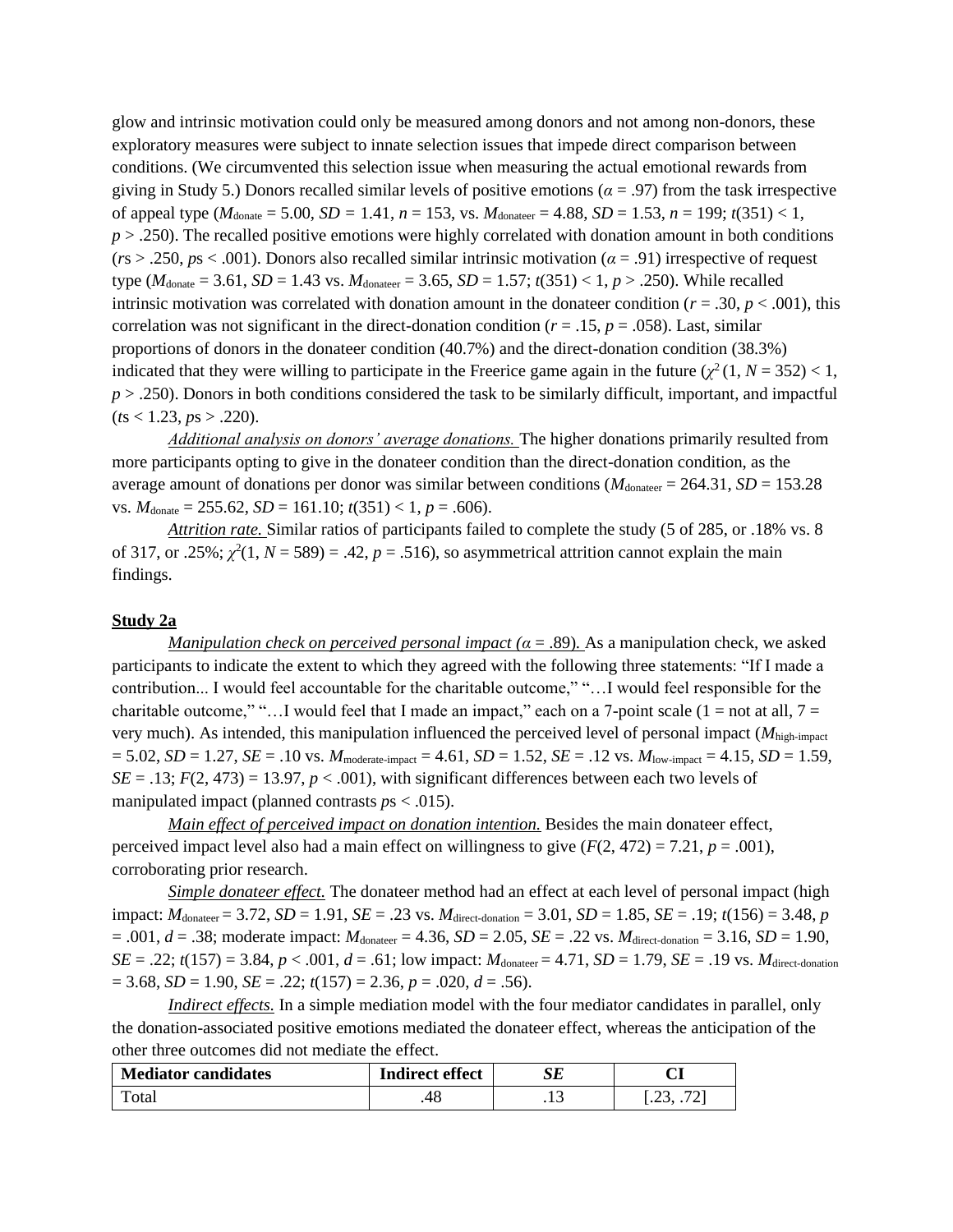| Donation-associated emotions   | .49 | [.26, .71]    |
|--------------------------------|-----|---------------|
| Anticipated recipient emotions |     | $[-.03, .07]$ |
| Moral image to oneself         |     | $[-.10, .00]$ |
| Moral image to others          |     | $[-.11, .00]$ |

*Trait altruism.* we measured individual differences in trait altruism on a 20-item scale (Rushton, Chrisjohn, and Cynthia Fekken 1981). This trait did not differ between conditions ( $t < 1$ ,  $p > .250$ ). When included as an individual covariate, it had a positive main effect on willingness to give  $(F(1, 472))$ 58.81,  $p < .001$ ), but did not influence the effect; nor did it moderate the donateer effect (interaction  $F(1)$ ,  $472$ ) = .20,  $p < .250$ ).

*Attention check.* Besides the generic attention check about the content of the study (correct answer: about giving to a charity), which was used for screening (see Table S1), we used an additional attention check about the daily wage in the scenario (correct answer: "\$120 per day"), not intended or used for screening. Most participants (452 of 476, or 95.0%) recognized the correct answer for the daily wage in the scenario. The main results of the study were highly similar when excluding those who failed the additional attention check.

#### **Study 2b**

*Manipulation check on job pleasantness.* We asked participants to rate how pleasant they considered the job ( $1=$  very unpleasant,  $9=$  very pleasant) based on the scenario descriptions. As intended, participants perceived the jobs differently between the pleasant-job and unpleasant-job conditions ( $M_{\text{pleasant-job}}$  = 5.06, *SD* = 2.07, *SE* = .13 vs.  $M_{\text{unpleasant-job}}$  = 3.86, *SD* = 2.14, *SE* = .13; *t*(535) = 6.60,  $p < .001$ ).

*Simple donateer effect*. In the pleasant-job conditions, the donateer appeal increased donation intention relative to the direction-donation appeal with a similar effect size as the other studies ( $M_{\text{donater}} =$ 3.99,  $SD = 2.06$ ,  $SE = .16$  vs.  $M_{\text{direct-domain}} = 3.15$ ,  $SD = 2.05$ ,  $SE = .18$ ,  $t(267) = 3.35$ ,  $p = .001$ ,  $d = .41$ ). In the unpleasant-job conditions, the donateer appeal marginally significantly increased donation intention relative to the direction-donation appeal ( $M_{donater} = 3.96$ ,  $SD = 2.10$ ,  $SE = .19$  vs.  $M_{direct-domain} = 3.54$ ,  $SD$  $= 1.97$ , *SE* = .17,  $t(266) = 1.70$ ,  $p = .091$ ,  $d = .21$ ).

*Indirect effects.* In a simple mediation model with the four mediator candidates in parallel, only the donation-associated positive emotions mediated the donateer effect, whereas the anticipation of the other three outcomes did not mediate the effect.

| <b>Mediator candidates</b>     | <b>Indirect effect</b> | SE  |               |
|--------------------------------|------------------------|-----|---------------|
| Total                          | .27                    | -13 | [.03, .51]    |
| Donation-associated emotions   | .27                    | .13 | [.02, .52]    |
| Anticipated recipient emotions | .00                    |     | $[-.02, .01]$ |
| Moral image to oneself         | $-.01$                 |     | $[-.04, .02]$ |
| Moral image to others          | .00                    |     | $[-.01, .03]$ |

*Intrinsic motivation.* The three items were: "How enjoyable would it feel?", "How interesting would it feel?", and "How much fun would it feel?" measured by a 7-point scale  $(0 = not at all, 6 = very$ much). Participants reported higher intrinsic motivation in the donateer conditions than in the directdonation conditions ( $M_{\text{donater}} = 4.52$ , CI<sub>95%</sub> = [4.32, 4.72] vs.  $M_{\text{donate}} = 4.17$ , CI<sub>95%</sub> = [3.97, 4.37]; *t*(535) = 2.38,  $p = 0.018$ ,  $d = 0.03$ ). A serial mediation revealed that the donateer (vs. direct-donation) appeal amplified the anticipated emotional rewards, which in turn heightened the intrinsic motivation to give  $(indirect effect = .33, SE = .14, CI<sub>95%</sub> = [.06, .60]).$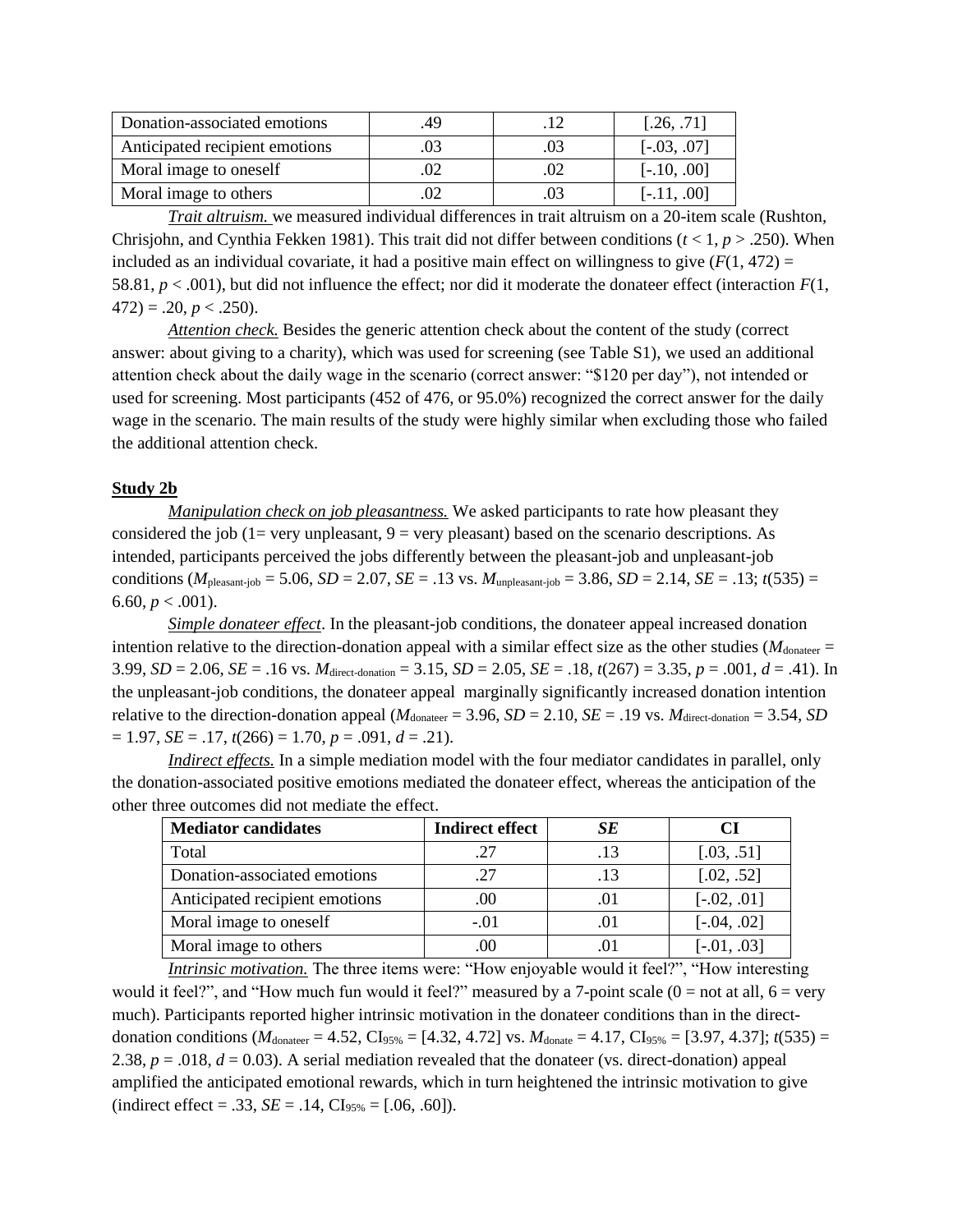# **Study 2c**

*Manipulation of primary valuation mode.* This manipulation was adapted from Hsee and Rottenstreich (2004). In the valuation conditions, participants read: "You will answer five mathematical questions that require calculations. The answers to these questions may not be immediately obvious, and their levels of difficulty vary. Please give these questions the accurate answer, or your best estimate." The five questions were, "If a car travels at two feet per minute, then by your calculations how many feet will it travel in 300 seconds? If a student bought three books for \$48, then, by your calculations, on average, how much did the student pay for each book? If there are 360 apples in three boxes evenly, then by your calculations how many apples are there in each box? If a bus can accommodate 20 people at most, then by your calculations how many buses will be needed to carry 130 people? If a shoe factory can make 400 pairs of shoes per day, then by your calculations how many pairs of shoes will it make in one week (five workdays)?" In the feeling conditions, participants read: "You will answer five questions that require you to examine and report your feelings. Please write a word that best describes your feelings after reading each question." The questions read, "When you hear the name/word, what do you feel? Please use one word to describe your predominant feeling." The five words used in the questions were, Abraham Lincoln, water, Beatles, giraffe, and Einstein. The manipulation-check question asked: "How much emotion was evoked during your participation in this study? ( $1 = a$  little,  $10 = a$  lot)." As intended, participants in the feeling conditions reported greater emotion during the study than did participants in the calculation conditions ( $M_{\text{feeling}} = 5.66$ ,  $SD = 2.69$ ,  $SE = .16$ , vs.  $M_{\text{thinking}} = 4.23$ ,  $SD = 3.20$ ,  $SE = .19$ ;  $t(538.21) = 5.70$ ,  $p < .001$ ). Thus, the manipulation was successful.

*Simple donateer effect.* The simple donateer effect was replicated both in the feeling conditions  $(M_{\text{donater}}=4.68, SD = 1.88, SE = .16, vs. M_{\text{direct-domain}} = 4.10, SD = 1.98, SE = .17; t(272) = 2.44, p = .015)$ and in the calculation conditions  $(M_{\text{donater}} = 4.54, SD = 1.98, SE = .17, vs. M_{\text{direct-domain}} = 3.96, SD = 2.03,$ *SE* = .17; *t*(277) = 2.40, *p* = .017).

*Indirect effects.* In a simple mediation model with the four mediator candidates in parallel, only the donation-associated positive emotions mediated the donateer effect, whereas the anticipation of the other three outcomes did not mediate the effect.

| <b>Mediator candidates</b>     | <b>Indirect effect</b> | SЕ |                |
|--------------------------------|------------------------|----|----------------|
| Total                          | .19                    |    | [.06, .32]     |
| Donation-associated emotions   | .20                    |    | [.08, .34]     |
| Anticipated recipient emotions | $-.0001$               |    | $[-.01, .01]$  |
| Moral image to oneself         | .01                    |    | $[-.01, .03]$  |
| Moral image to others          | $-.02$                 |    | $[-.05, .002]$ |

*Exploratory variables.* We asked participants to indicate the extent to which they thought the charitable cause was meaningful, important, and influential, all on 7-point scales ( $1 = not$  at all,  $7 = very$ ) much). We averaged these perceptions ( $\alpha = .92$ ) and found that they did not differ between conditions ( $t <$ 1,  $p > .25$ ); while it had a positive main effect on willingness to give  $(F(1, 1098) = 84.70, p < .001)$ , it did not influence the donateer effect nor moderated it (interaction  $F(1, 1098) = .07$ ,  $p > .250$ ).

*Attention check.* Like Study 2a, most participants (530 of 553, or 95.8%) recognized the correct answer for the daily wage in the scenario.

#### **Study 3**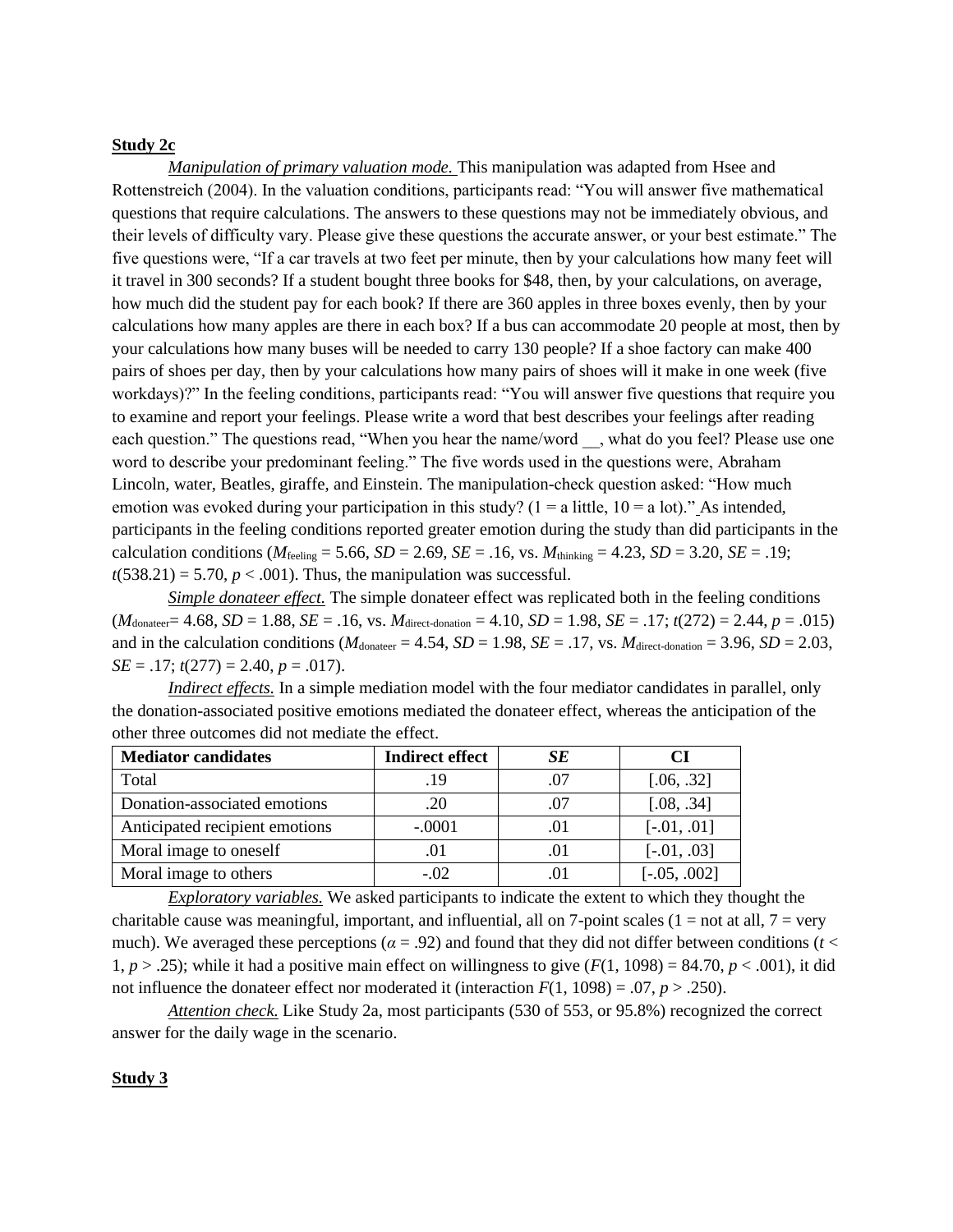*Manipulation of target attractiveness.* In the attractive-target conditions, participants read the following paragraph:"The polar bear is a hypercarnivorous bear whose native range lies largely within the Arctic Circle, encompassing the Arctic Ocean, its surrounding seas and surrounding land masses. It is the largest extant bear species, as well as the largest extant predatory carnivore. The polar bear is considered a vulnerable species, due to sea ice loss from climate change as the single biggest threat to their survival. The most recent study (Hamilton & Derocher, 2018) estimates there are currently about 23,000 polar bears worldwide. But without action on climate change, we could see dramatic declines in polar bear numbers by mid-century. Other threats to the bears include increased commercial activities, pollution, disease, inadequate habitat protection (of denning and seasonal resting areas), and the potential for overharvest in smaller or declining polar bear populations."



In the neutral-target conditions, participants read the following paragraph:"Pink iguana, conolophus marthae, is a species of lizard of the family Iguanidae. This critically endangered iguana is native only to the Wolf Volcano in northern Isabela Island of Ecuador). It has a pink body with some dark stripes, prompting some to call it the pink iguana or the Galápagos rosy iguana. Fewer than 200 mature individuals remain. The area where it lives is uninhabited by humans, and also difficult to access, which limits research into the species. The Galápagos pink land iguana is threatened by introduced black rats, which can take eggs and young. The only native predator of the species is the Galápagos hawk. Other threats are possible hybridization with Galápagos land iguanas (unknown at present, but has occurred based on genetic evidence), as the ranges of the two species come into contact, and chance events such as eruptions of Wolf Volcano, which has happened as recently as 2015."



*Attention check.* Like Study 1a, the majority of participants (84%) correctly understood that the scenario was about a donation to the charity instead of on-site volunteer work at a charity. The effect held when excluding all participants who failed this attention check  $(F(1,673) = 5.86, p = .016)$ .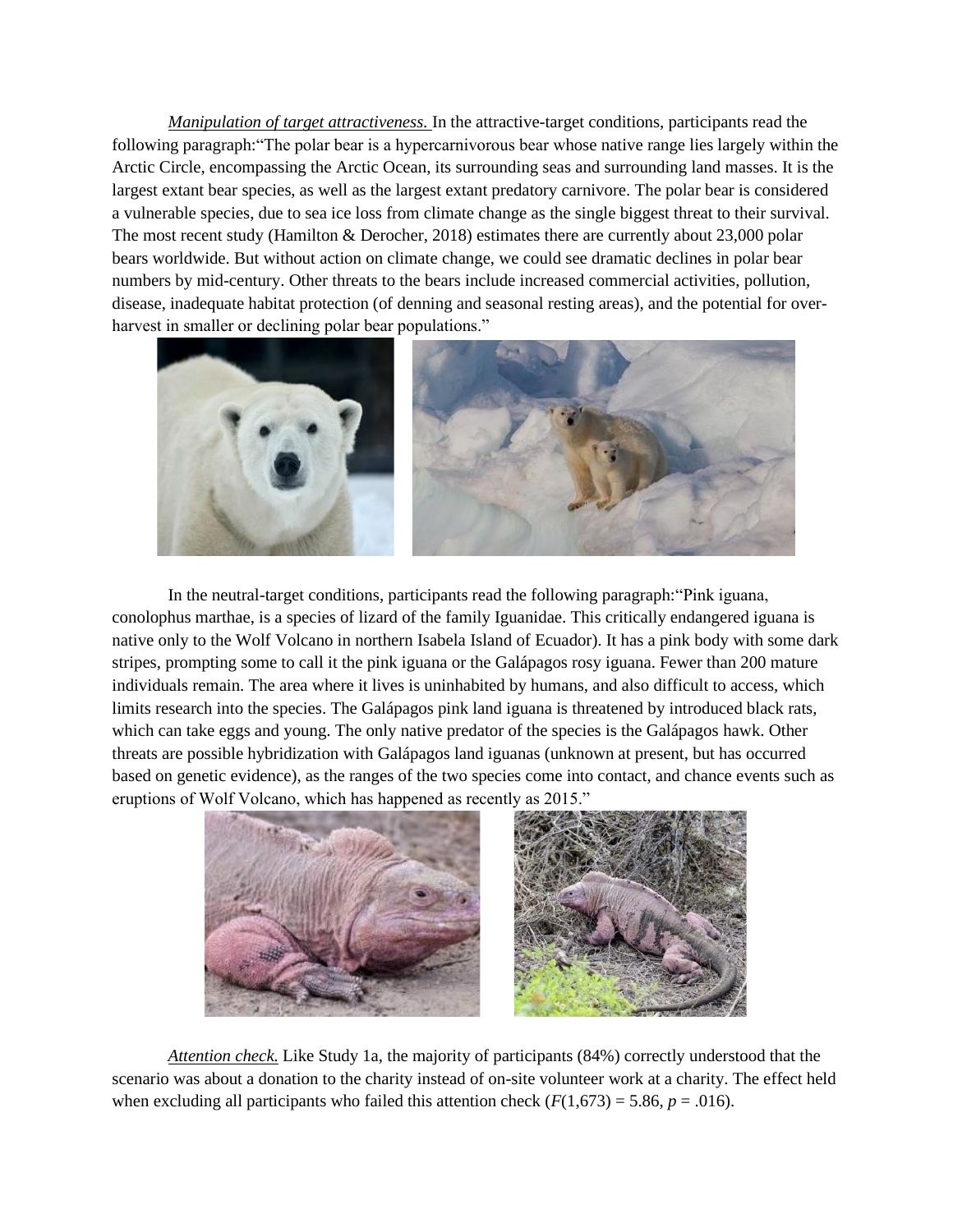# **Study 4**

*Manipulation check on moral self-concept.* A 2-way ANOVA confirmed the success of the manipulation, revealing a main effect of the manipulation on the current moral self-appraisal  $(M_{\text{positive}} =$ 5.79, CI<sub>95%</sub> = [5.65, 5.93] vs.  $M_{\text{negative}} = 4.81$ , CI<sub>95%</sub> = [4.59, 5.03];  $F(1, 654) = 58.40$ ,  $p < .001$ ), no main effect of appeal type  $(F(1, 654) = .10, p = .750)$ , and no interaction  $(F(1, 654) = .01, p = .930)$ .

*Anticipated moral self-signal (* $\alpha = .91$ *).* The 2-way ANOVA revealed a main effect of appeal type on anticipated moral self-image  $(F(1, 656) = 8.78, p = .003)$ , no main effect of moral self-concept activation  $(F(1, 656) = .46, p > .250)$ , and no interaction  $(F(1, 656) = .10, p > .250)$ . Participants expected a more desirable moral self-image following a donation in the donateer conditions than participants in the direct-donation conditions ( $M_{\text{donater}} = 5.25$ , CI<sub>95%</sub> = [4.77, 5.09] vs.  $M_{\text{direct-donation}} = 4.93$ , CI<sub>95%</sub> = [5.09, 5.41];  $F(1, 656) = 8.78$ ,  $p = .003$ . However, anticipated moral signal did not mediate the donateer effect in any sets of conditions.

#### **Study 5**

*Current mood (* $\alpha = .81$ *).* Current mood after completion of the tasks was highly similar across all conditions ( $M = 4.09$ ,  $SD = 1.49$ ), which did not differ between donors and non-donors ( $ps > .250$ ).

#### **Internal meta-analysis additional results**

As individual covariates, past volunteeting frequency and past donation amount also had significant covariate effects, but in opposite directions: Past volunteering frequency separately predicted overall donation intention positively ( $b_{\text{volume}}$ <sub>frequency</sub> = .69, *SE* = .05, *p* < .001), whereas average yearly donation amount separately predicted overall donation intention negatively ( $b_{\text{annual domain}} = -1.27$ , *SE*  $= 0.02$ ,  $p < 0.001$ ). These additional results are in line with prior findings (e.g., Binder & Freytag, 2013; Lee & Chang, 2007, 2008) that volunteering frequency and donation size are determined by different factors that reflect distinct sources of motivation.

The other individual-difference variables did not either predict or moderate the donateer effect.

#### **References**

Binder, Martin, and Andreas Freytag. 2013. 'Volunteering, Subjective Well-Being and Public Policy'.

*Journal of Economic Psychology* 34 (February): 97–119.

https://doi.org/10.1016/j.joep.2012.11.008.

Lee, Yu-Kang, and Chun-Tuan Chang. 2007. 'Who Gives What to Charity? Characteristics Affecting

Donation Behavior'. *Social Behavior and Personality: An International Journal* 35 (9): 1173–80.

https://doi.org/10.2224/sbp.2007.35.9.1173.

———. 2008. 'Intrinsic or Extrinsic? Determinants Affecting Donation Behaviors'. *International Journal of Educational Advancement* 8 (1): 13–24. https://doi.org/10.1057/ijea.2008.2.